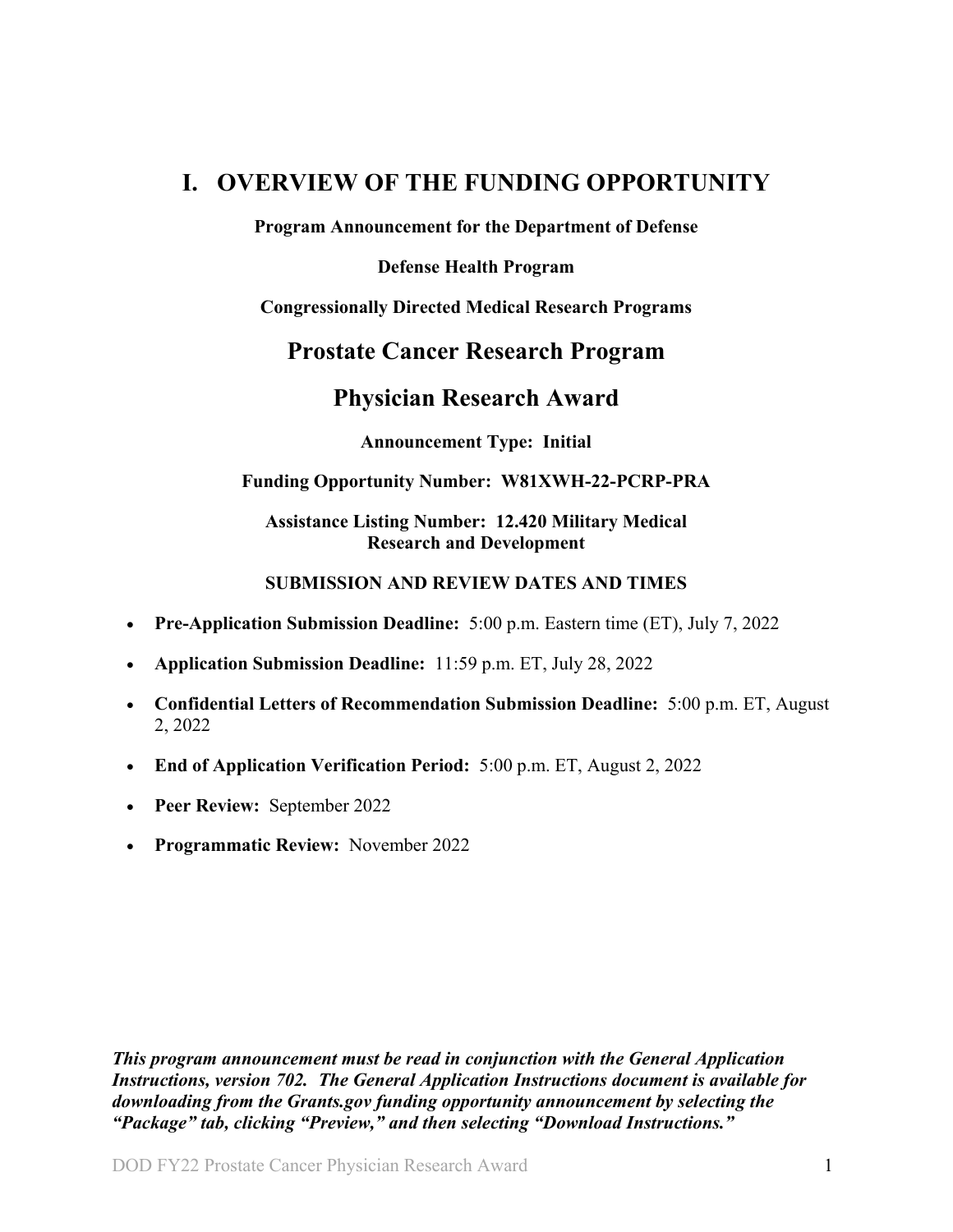## **TABLE OF CONTENTS**

| I.  |                                                                                  |  |
|-----|----------------------------------------------------------------------------------|--|
| II. | <b>DETAILED INFORMATION ABOUT THE FUNDING OPPORTUNITY  3</b>                     |  |
|     |                                                                                  |  |
|     |                                                                                  |  |
|     |                                                                                  |  |
|     |                                                                                  |  |
|     |                                                                                  |  |
|     |                                                                                  |  |
|     |                                                                                  |  |
|     |                                                                                  |  |
|     |                                                                                  |  |
|     |                                                                                  |  |
|     | II.D.3. Unique Entity Identifier (UEI) and System for Award Management (SAM)  25 |  |
|     |                                                                                  |  |
|     |                                                                                  |  |
|     |                                                                                  |  |
|     |                                                                                  |  |
|     |                                                                                  |  |
|     |                                                                                  |  |
|     |                                                                                  |  |
|     |                                                                                  |  |
|     |                                                                                  |  |
|     |                                                                                  |  |
|     |                                                                                  |  |
|     |                                                                                  |  |
|     |                                                                                  |  |
|     |                                                                                  |  |
|     |                                                                                  |  |
|     |                                                                                  |  |
|     | II.H.1. Program Announcement and General Application Instructions Versions 35    |  |
|     |                                                                                  |  |
|     |                                                                                  |  |
|     |                                                                                  |  |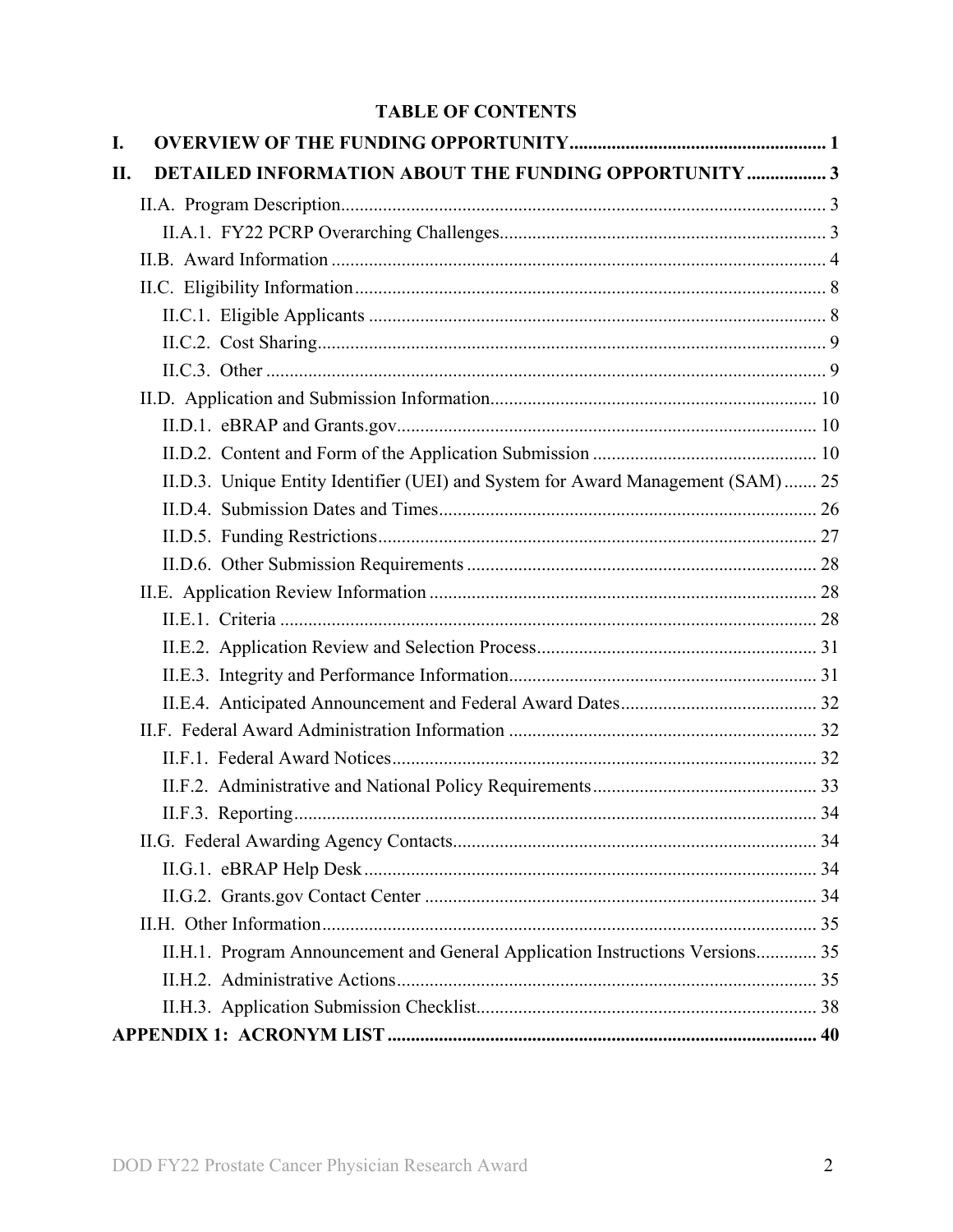# <span id="page-2-0"></span>**II. DETAILED INFORMATION ABOUT THE FUNDING OPPORTUNITY**

## <span id="page-2-1"></span>**II.A. Program Description**

Applications to the Fiscal Year 2022 (FY22) Prostate Cancer Research Program (PCRP) are being solicited by the U.S. Army Medical Research Acquisition Activity (USAMRAA) using delegated authority provided by United States Code, Title 10, Section 2358 (10 USC 2358). The execution management agent for this program announcement is the Congressionally Directed Medical Research Programs (CDMRP) at the U.S. Army Medical Research and Development Command (USAMRDC). The PCRP was initiated in 1997 to promote innovative research focusing on eradicating prostate cancer. Appropriations for the PCRP from FY97 through FY21 totaled \$2.04 billion. The FY22 appropriation is \$110 million (M).

The PCRP seeks to promote highly innovative, groundbreaking research; high-impact research with near-term clinical relevance; the next generation of prostate cancer investigators through mentored research; and resources that will facilitate translational research.

## <span id="page-2-3"></span><span id="page-2-2"></span>**II.A.1. FY22 PCRP Overarching Challenges**

The Mission of the FY22 PCRP is to fund research that will lead to elimination of death from prostate cancer and enhance the well-being of Service Members, Veterans, and all the men and their families who are experiencing the impact of disease. Within this context, the PCRP is interested in supporting research that addresses specific gaps in prostate cancer research and clinical care; therefore, applications are *required to address one or more* of the following FY22 PCRP Overarching Challenges:

• **Improve quality of life to enhance outcomes and overall health and wellness for those impacted by prostate cancer**

Applications should aim to understand the impact of prostate cancer on quality of life for the cancer survivor, their family, caregivers, and their community with the goal of improving and enhancing quality of life and overall health and wellness. Studies should consider both shortand long-term quality of life outcomes. Areas of particular interest include:

- o The mental and emotional health of patients and their families/caregivers
- o Impact of quality of life considerations on decision-making after diagnosis and/or treatment
- o Identification of vulnerable groups of men and their families at great risk of quality of life detriments
- o Translation of factors or interventions that improve quality of life outcomes and overall health and wellness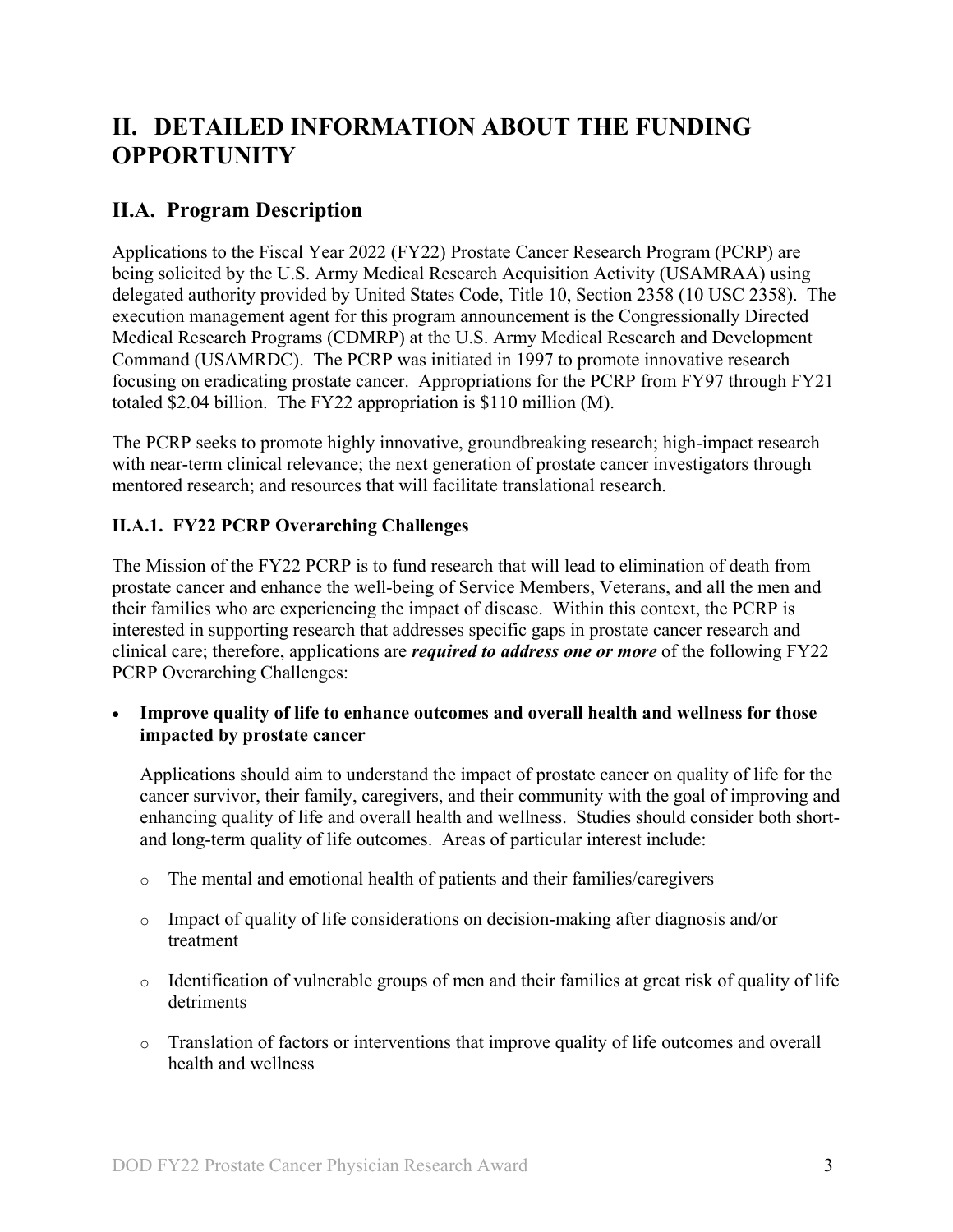#### • **Develop treatments that improve outcomes for men with lethal prostate cancer**

Applications must be directly related to prostate cancer with a high risk of death, including high-risk, very high-risk, and metastatic prostate cancer. Applications should not focus on active surveillance, low-risk and intermediate-risk prostate cancer and/or biochemical recurrence. Refer to the National Comprehensive Cancer Network guidelines for risk assessment definitions [\(https://www.nccn.org/patients/guidelines/content/PDF/prostate](file://amedmrmcdf001/USAMRMC/CDMRP/Public/Leidos/Leidos%20Business%20(R)/8%20Program%20Teams/PCRP/16-Program%20Announcements/FY21/Template/(https:/www.ncc%20n.org/patients/guidelines/content/PDF/prostate-advanced-patient.pdf)[advanced-patient.pdf\)](file://amedmrmcdf001/USAMRMC/CDMRP/Public/Leidos/Leidos%20Business%20(R)/8%20Program%20Teams/PCRP/16-Program%20Announcements/FY21/Template/(https:/www.ncc%20n.org/patients/guidelines/content/PDF/prostate-advanced-patient.pdf).

#### • **Advance health equity and reduce disparities in prostate cancer**

Applications must be directly relevant to the better understanding and/or reduction of inequities and disparities that impact a person, their family, or their caregiver's ability to prevent, detect, manage, and survive prostate cancer.

Inequities may arise from socioeconomic status, race or ethnicity, geography, environment, lifestyle, sexual and/or gender identification, access to care (in rural or urban settings), or other factors.

Health inequities may include physical, mental, or emotional health differences, as well as social and financial differences experienced primarily in high-risk or underserved prostate cancer patients.

High-risk populations include, but are not limited to, people of African descent (including Caribbean), genetically predisposed populations, Service Members, and Veterans.

Underserved populations include, but are not limited to, men with limited access to clinical care and resources (in rural or urban settings), and sexual and/or gender minorities.

#### • **Define the biology of prostate cancer progression to lethal prostate cancer to reduce death**

Applications must be directly related to high-risk, very high-risk, and metastatic prostate cancer. Refer to the National Comprehensive Cancer Network guidelines for risk assessment definitions [\(https://www.nccn.org/patients/guidelines/content/PDF/prostate-advanced](https://www.nccn.org/patients/guidelines/content/PDF/prostate-advanced-patient.pdf)[patient.pdf\)](https://www.nccn.org/patients/guidelines/content/PDF/prostate-advanced-patient.pdf).

## <span id="page-3-0"></span>**II.B. Award Information**

The FY22 PCRP Physician Research Award supports a mentored research experience to prepare physicians with clinical duties and/or responsibilities for productive careers in prostate cancer research. The mentored physician is considered the Principal Investigator (PI) of the application. This award emphasizes equally the quality of the proposed research project and the career development of the PI, which should prepare physicians for careers in basic, population science, translational, or clinical prostate cancer research. *All applications for the FY22 PCRP Physician Research Award are to be written by the PI, with appropriate direction from the mentor(s).*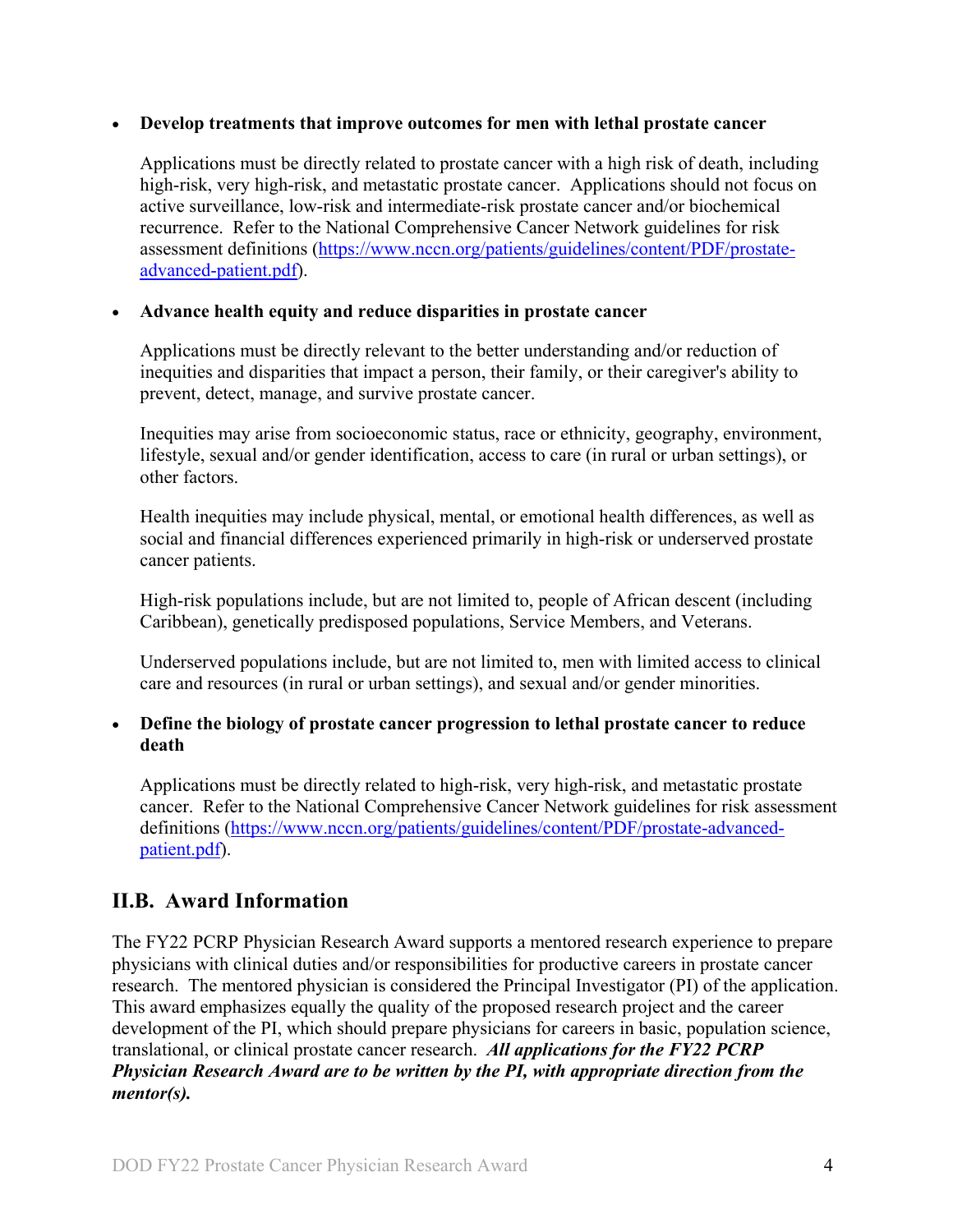#### **Key elements of this award mechanism are as follows:**

- **Principal Investigator:** Physicians with clinical duties and/or responsibilities who, at the application submission deadline, are either in the last year of an accredited graduate medical education program as a resident or fellow, or within 5 years of having initiated a faculty appointment (including Instructor positions), are eligible to apply. The PI must demonstrate a commitment to a career as an investigator at the forefront of prostate cancer research and clinical practice; however, the PI is not required to have previous prostate cancer research experience. The award is intended to provide protection of the PI's time for prostate cancer research. Applications are strongly encouraged to demonstrate protection of at least 40% of the PI's time for prostate cancer research, which is not required to be exclusive to this award but can include effort dedicated to other prostate cancer research projects.
- **Mentor(s):** This award requires the involvement of at least one designated mentor with an established research program in prostate cancer, as evidenced by recent publications, active funding, and successful mentorship. In addition, the mentor(s) must demonstrate a commitment to advancing the PI's career in prostate cancer research.
- **Research Approach:** Proposed research ideas are *required* to address one or more of the [FY22 PCRP Overarching Challenges.](#page-2-3) The scientific rationale and experimental methodology should demonstrate in-depth analysis of the research problem presented. The feasibility of the research design and methods should be well defined, and a clear plan should be articulated as to how the proposed goals of the project can be achieved. The inclusion of preliminary data relevant to prostate cancer and the proposed project is encouraged but not required. Any preliminary data provided should be from the PI, mentor(s), or member(s) of the collaborating team. Additionally, required resources should be identified and supported through documentation.
- **Researcher Development Plan:** An individualized researcher development plan is required and should be prepared with appropriate guidance from the mentor(s). The researcher development plan should include a clearly articulated strategy for acquiring the necessary skills, competence, and expertise that will enable the PI to successfully complete the proposed research project and foster the PI's development as an independent prostate cancer researcher. An environment appropriate to the proposed mentoring and research project must be clearly described, although any deficiencies of resources and/or mentorship at the PI's institution can be mitigated through collaboration(s) with other institutions. If the PI will be utilizing resources at another institution to successfully complete the proposed project, then the PI is strongly encouraged to designate a co-mentor at the collaborating institution.
- **Impact:** The proposed research must address and provide a solution to one or more of the FY22 [PCRP Overarching Challenges](#page-2-3) and ultimately should have the potential to make a significant impact on the program's Mission of eliminating death from prostate cancer and enhancing the well-being of Service Members, Veterans, and all the men and their families who are experiencing the impact of the disease.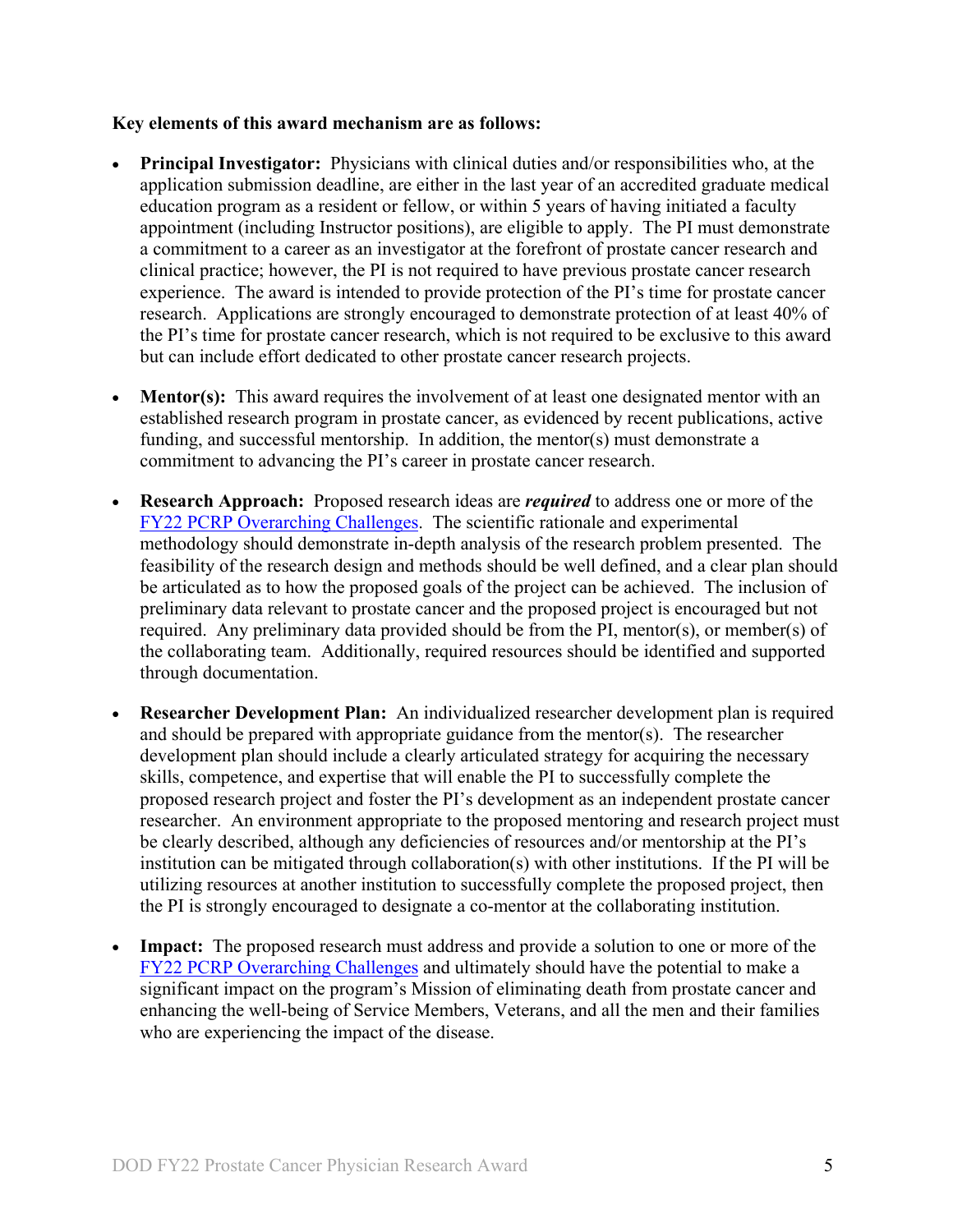Investigators are strongly encouraged to incorporate the following components into their study design, where appropriate, in order to maximize the potential impact of the proposed research project: authentication of proposed cell lines; statistical rigor of preclinical animal experiments; and incorporation of experiments to assess clinical relevance and translatability of findings. Studies utilizing data that are derived from large patient studies that include long-term health records, biospecimen repositories, and pre-existing research and apply state-of-the-art genomic and/or proteomic analysis, bioinformatics, and/or mathematical models to such data are also encouraged. Investigators are highly encouraged to provide a letter of support indicating access to and the availability of any resources required to support the study.

*Research involving human subjects is permitted under this funding opportunity, but is restricted to studies without clinical trials.* Correlative studies associated with an existing clinical trial are particularly encouraged, provided they are determined to be no greater than minimal risk by the Institutional Review Board (IRB) of record and the USAMRDC Office of Research Protections (ORP), Human Research Protection Office (HRPO).

The types of awards made under the program announcement will be assistance agreements. An assistance agreement is appropriate when the federal government transfers a "thing of value" to a "state, local government," or "other recipient" to carry out a public purpose of support or stimulation authorized by a law of the United States instead of acquiring property or service for the direct benefit and use of the U.S. government. An assistance agreement can take the form of a grant or cooperative agreement. The level of involvement on the part of the Department of Defense (DOD) during project performance is the key factor in determining whether to award a grant or cooperative agreement. If "no substantial involvement" on the part of the funding agency is anticipated, a grant award will be made (31 USC 6304). Conversely, if substantial involvement on the part of the funding agency is anticipated, a cooperative agreement will be made (31 USC 6305), and the award will identify the specific substantial involvement. Substantial involvement may include, but is not limited to, collaboration, participation, or intervention in the research to be performed under the award. The award type, along with the start date, will be determined during the negotiation process.

A congressionally mandated Metastatic Cancer Task Force was formed with the purpose of identifying ways to help accelerate clinical and translational research aimed at extending the lives of advanced state and recurrent patients. As a member of the Metastatic Cancer Task Force, the CDMRP encourages applicants to review the recommendations [\(https://health.mil/Reference-Center/Congressional-Testimonies/2018/05/03/Metastatic-Cancer-](https://health.mil/Reference-Center/Congressional-Testimonies/2018/05/03/Metastatic-Cancer-Research)[Research\)](https://health.mil/Reference-Center/Congressional-Testimonies/2018/05/03/Metastatic-Cancer-Research) and submit research ideas to address these recommendations provided they are within the limitations of this funding opportunity and fit within the FY22 PCRP priorities.

*The proposed research must be relevant to active-duty Service Members, Veterans, military beneficiaries, and/or the American public.* Collaborations between researchers at military or Veteran institutions and non-military institutions are strongly encouraged. These relationships can leverage knowledge, infrastructure, and access to unique clinical populations that the partners bring to the research effort, ultimately advancing cancer research that is of significance to the Warfighter, military families, and the American public.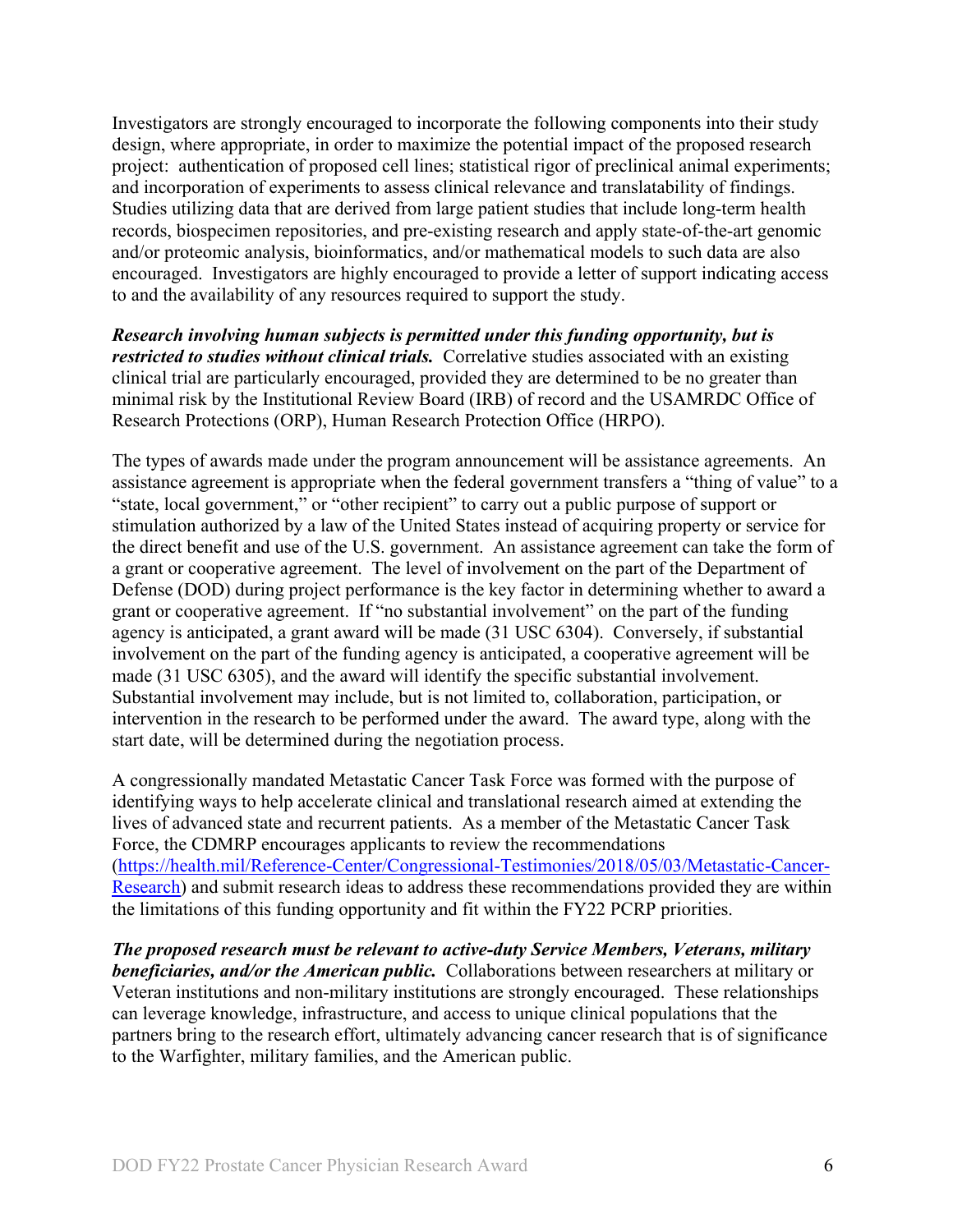The anticipated direct costs budgeted for the entire period of performance for an FY22 PCRP Physician Research Award will not exceed **\$750,000**. Refer to Section [II.D.5, Funding](#page-26-0)  [Restrictions,](#page-26-0) for detailed funding information.

Awards will be made no later than September 30, 2023. For additional information, refer to [Section II.F.1, Federal Award Notices.](#page-31-2)

*The CDMRP expects to allot approximately \$7.2M to fund approximately six FY22 PCRP Physician Research Award applications. Funding of applications received is contingent upon the availability of federal funds for this program as well as the number of applications received, the quality and merit of the applications as evaluated by scientific and programmatic review, and the requirements of the government. Funds to be obligated on any award resulting from this funding opportunity will be available for use for a limited time period based on the fiscal year of the funds. It is anticipated that awards made from this FY22 funding opportunity will be funded with FY22 funds, which will expire for use on September 30, 2028.*

#### **Research Involving Human Anatomical Substances, Human Subjects, or Human**

**Cadavers:** All DOD-funded research involving new and ongoing research with human anatomical substances, human subjects, or human cadavers must be reviewed and approved by the USAMRDC ORP HRPO prior to research implementation. This administrative review requirement is in addition to the local IRB or Ethics Committee (EC) review. Local IRB/EC approval at the time of submission is *not* required. Allow up to 3 months to complete the HRPO regulatory review and approval process following submission of *all required and complete* documents to the HRPO. Refer to the General Application Instructions, Appendix 1, and the HRPO Resources and Overview document available on the electronic Biomedical Research Application Portal (eBRAP) "Funding Opportunities & Forms" web page [\(https://ebrap.org/eBRAP/public/Program.htm\)](https://ebrap.org/eBRAP/public/Program.htm) for additional information.

If the proposed research involves more than one institution, a written plan for single IRB review arrangements must be provided at the time of application submission or award negotiation. The lead institution responsible for developing the master protocol and master consent form should be identified and should be the single point of contact for regulatory submissions and requirements.

*Clinical research is defined* as: (1) Patient-oriented research. Research conducted with human subjects (or on material of human origin such as tissues, specimens, and cognitive phenomena) for which an investigator (or colleague) directly interacts with human subjects. Excluded from this definition are in vitro studies that utilize human tissues that cannot be linked to a living individual. Patient-oriented research includes: (a) mechanisms of human disease, (b) therapeutic interventions, (c) clinical trials, and (d) development of new technologies. (2) Epidemiologic and behavioral studies. (3) Outcomes research and health services research. *Note:* Studies that meet the requirements for IRB Exemption 4 are not considered CDMRP-defined clinical research. IRB Exemption 4 refers to research involving the collection or study of existing deidentified specimens or data, if these sources are publicly available.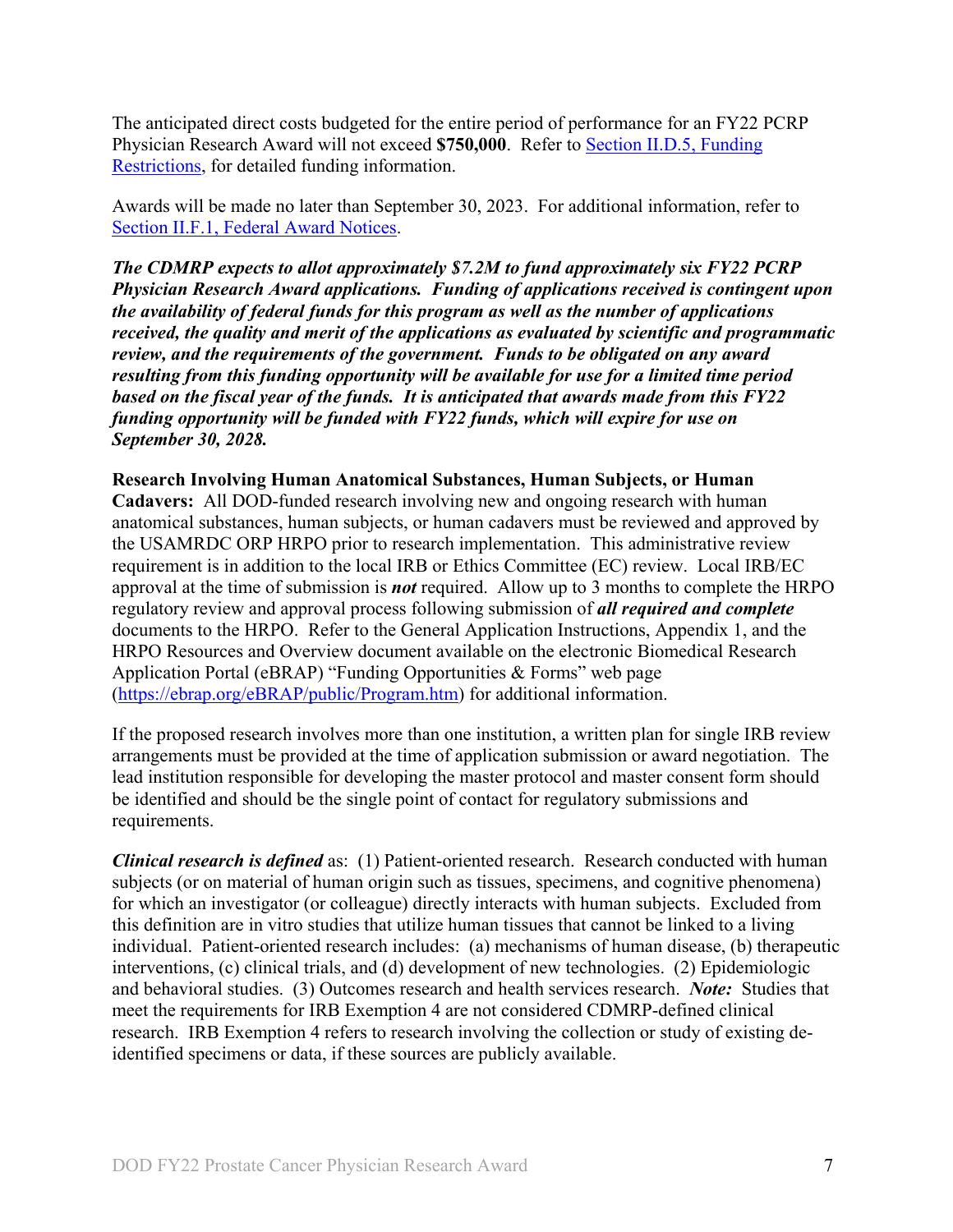*Clinical trials are not allowed:* A clinical trial is defined as a research study in which one or more human subjects are prospectively assigned to one or more interventions (which may include a placebo or another control) to evaluate the effects of the interventions on biomedical or behavioral health-related outcomes.

**Use of DOD or Department of Veterans Affairs (VA) Resources:** If the proposed research involves access to active-duty military patient populations and/or DOD or VA resources or databases, the application must describe the access at the time of submission and include a plan for maintaining access as needed throughout the proposed research. Refer to Section [II.D.2.b.ii,](#page-14-0)  [Full Application Submission Components,](#page-14-0) for detailed information. Refer to the General Application Instructions, Appendix 1, for additional information.

**Research Involving Animals:** All research funded by the FY22 PCRP PRA involving new and ongoing research with animals must be reviewed and approved by the USAMRDC ORP Animal Care and Use Review Office (ACURO), in addition to the local Institutional Animal Care and Use Committee (IACUC) of record. IACUC approval at the time of submission is *not* required. *Allow at least 3 to 4 months for ACURO regulatory review and approval processes for animal studies.* Refer to the General Application Instructions, Appendix 1, for additional information.

All projects should adhere to a core set of standards for rigorous study design and reporting to maximize the reproducibility and translational potential of preclinical research. The standards are described in Landis SC, et al., 2012, A call for transparent reporting to optimize the predictive value of preclinical research, *Nature*, 490:187-191 [\(www.nature.com/nature/journal/](http://www.nature.com/nature/journal/v490/n7419/full/nature11556.html) [v490/n7419/full/nature11556.html\)](http://www.nature.com/nature/journal/v490/n7419/full/nature11556.html). While these standards are written for preclinical studies, the basic principles of randomization, blinding, sample-size estimation, and data handling derive from well-established best practices in clinical studies. Applicants should consult the ARRIVE 2.0 (Animal Research: Reporting *In Vivo* Experiments) guidelines to ensure relevant aspects of rigorous animal research are adequately planned for and, ultimately, reported. The ARRIVE 2.0 guidelines can be found at [https://arriveguidelines.org/arrive-guidelines.](https://arriveguidelines.org/arrive-guidelines)

## <span id="page-7-0"></span>**II.C. Eligibility Information**

## <span id="page-7-1"></span>**II.C.1. Eligible Applicants**

### **II.C.1.a. Organization: All organizations, including foreign organizations, foreign public entities, and international organizations, are eligible to apply.**

**Government Agencies Within the United States:** Local, state, and federal government agencies are eligible to the extent that applications do not overlap with their fully funded internal programs. Such agencies are required to explain how their applications do not overlap with their internal programs.

As applications for this program announcement may be submitted by extramural and intramural organizations, these terms are defined below.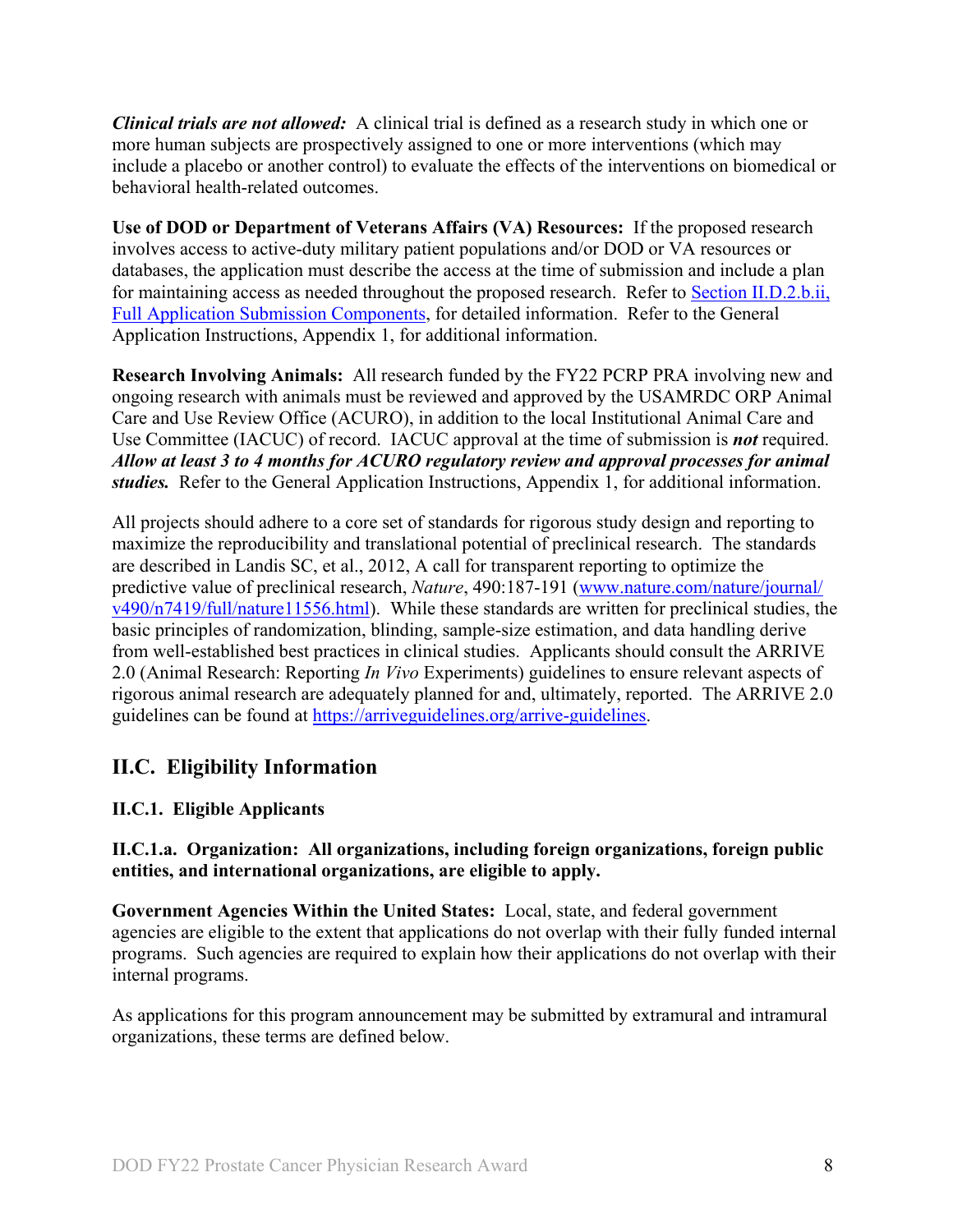**Extramural Organization:** An eligible non-DOD organization. Examples of extramural organizations include academic institutions, biotechnology companies, foundations, federal government organizations other than the DOD, and research institutes.

**Intramural DOD Organization:** A DOD laboratory, DOD military treatment facility, and/or DOD activity embedded within a civilian medical center. *Intramural Submission:* **An**  *application submitted by a DOD organization for an intramural investigator working within a DOD laboratory or military treatment facility or in a DOD activity embedded within a civilian medical center.*

#### **The USAMRAA makes awards to eligible organizations, not to individuals.**

#### **II.C.1.b. Principal Investigator**

The PI must be a physician with clinical duties and/or responsibilities who, by the application submission deadline, is either:

- In the last year of an accredited graduate medical education program, either as a resident or fellow, *or*
- Within 5 years of having initiated their first faculty appointment (including instructor positions).

Each investigator may be named on only one FY22 PCRP Physician Research Award application as a PI.

An eligible PI, regardless of ethnicity, nationality, or citizenship status, must be employed by, or affiliated with, an eligible organization.

The CDMRP strongly encourages all PIs to participate in a digital identifier initiative through Open Researcher and Contributor ID, Inc. (ORCID). Registration for a unique ORCID identifier can be done online at [https://orcid.org/.](https://orcid.org/)

#### <span id="page-8-0"></span>**II.C.2. Cost Sharing**

Cost sharing/matching is not an eligibility requirement.

#### <span id="page-8-1"></span>**II.C.3. Other**

Organizations must be able to access **.gov** and **.mil** websites in order to fulfill the financial and technical deliverable requirements of the award and submit invoices for payment.

For general information on required qualifications for award recipients, refer to the General Application Instructions, Appendix 3.

Refer to [Section II.H.2, Administrative Actions,](#page-34-2) for a list of administrative actions that may be taken if a pre-application or application does not meet the administrative, eligibility, or ethical requirements defined in this program announcement.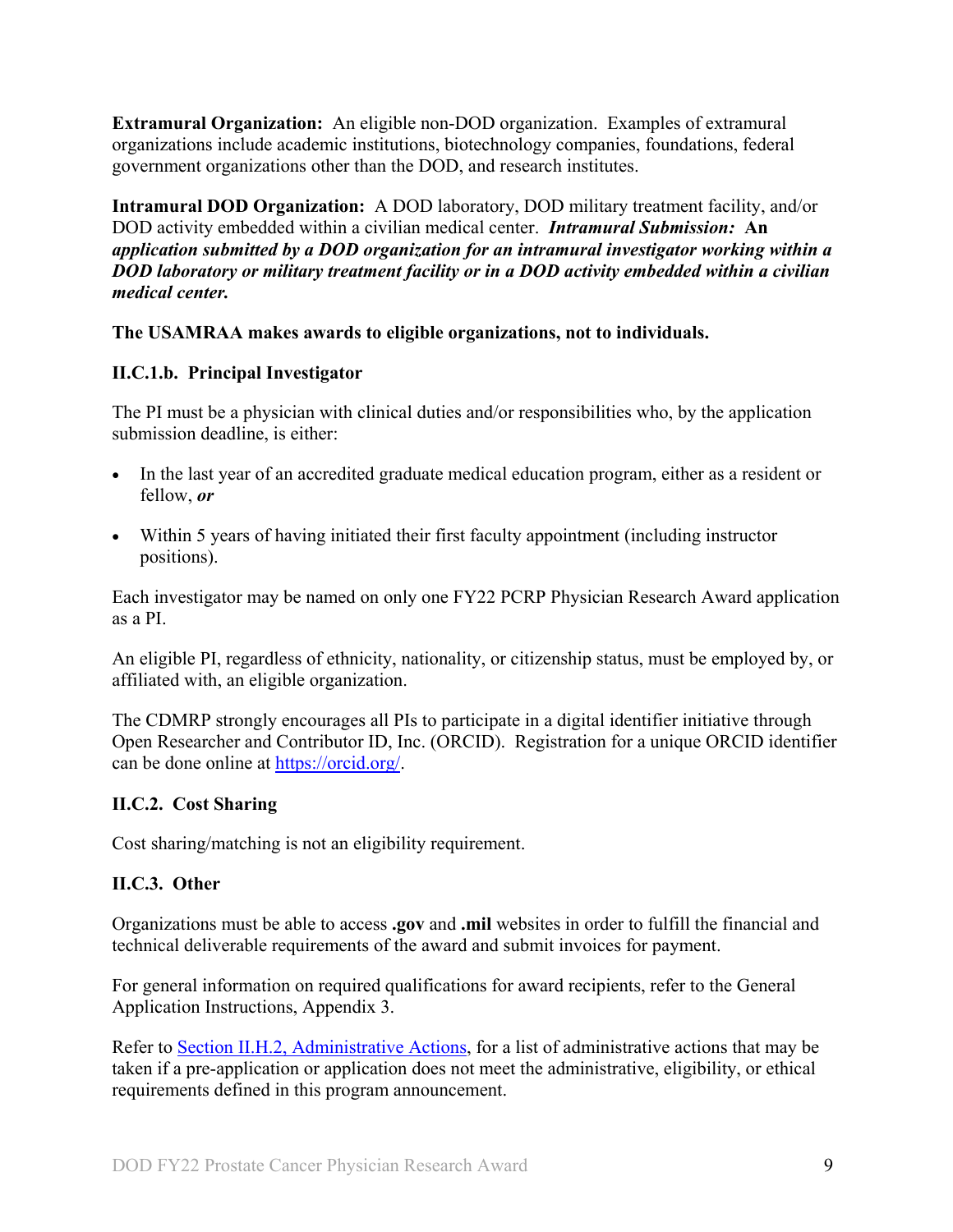## <span id="page-9-0"></span>**II.D. Application and Submission Information**

*Submission of applications that are essentially identical or propose essentially the same research project to different funding opportunities within the same program and fiscal year is prohibited and will result in administrative withdrawal of the duplicative application(s).*

### <span id="page-9-1"></span>**II.D.1. eBRAP and Grants.gov**

**eBRAP** [\(https://ebrap.org\)](https://ebrap.org/) is a secure web-based system that allows PIs to submit their preapplications, view and verify extramural full applications submitted to Grants.gov [\(https://grants.gov\)](https://grants.gov/), receive communications from the CDMRP, and submit documentation during award negotiations and throughout the period of performance. eBRAP also allows intramural organizations to submit full applications following pre-application submission.

Grants.gov is a federal system required to be utilized by agencies to receive and process extramural grant applications. Full applications may only be submitted to Grants.gov after submission of a pre-application through eBRAP.

Contact information for the eBRAP Help Desk and the Grants.gov Contact Center can be found in [Section II.G, Federal Awarding Agency Contacts.](#page-33-1)

### *Extramural Submission:*

- Pre-application content and forms must be accessed and submitted at eBRAP.org.
- Full application packages must be accessed and submitted at Grants.gov.

## *Intramural DOD Submission:*

- Pre-application content and forms must be accessed and submitted at eBRAP.org.
- Full application packages must be accessed and submitted at eBRAP.org.

### *Note: Applications from an intramural DOD organization or from an extramural federal government organization may be submitted to Grants.gov through a research foundation.*

## <span id="page-9-2"></span>**II.D.2. Content and Form of the Application Submission**

Submission is a two-step process requiring both *pre-application* (eBRAP.org) and *full application* (eBRAP.org or Grants.gov) as indicated below. The submission process should be started early to avoid missing deadlines. There are no grace periods. Full application submission guidelines differ for extramural (Grants.gov) and intramural (eBRAP.org) organizations (refer to [Table 1, Full Application Guidelines\)](#page-12-0).

*The application title, eBRAP log number, and all information for the PI, Business Official, performing organization, and contracting organization must be consistent throughout the entire pre-application and full application submission process.* Inconsistencies may delay application processing and limit or negate the ability to view, modify, and verify the application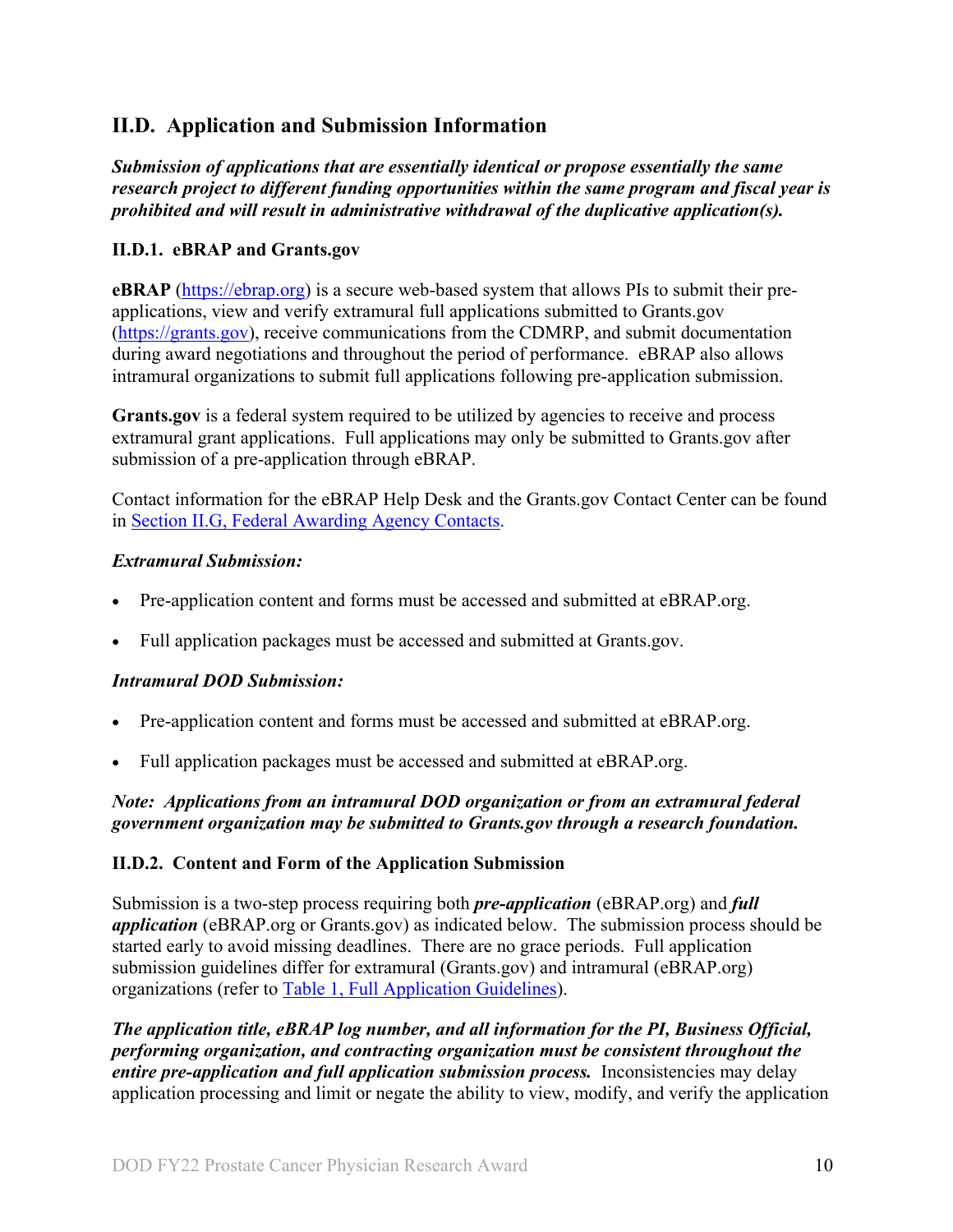in eBRAP. If any changes need to be made, the applicant should contact the eBRAP Help Desk at [help@eBRAP.org](mailto:help@eBRAP.org) or 301-682-5507 prior to the application submission deadline.

#### **II.D.2.a. Step 1: Pre-Application Submission Content**

*During the pre-application process, eBRAP assigns each submission a unique log number. This unique eBRAP log number is required during the full application submission process***.**

To begin the pre-application process, first select whether the submitting organization is extramural or intramural, then confirm your selection or cancel. **Incorrect selection of extramural or intramural submission type will delay processing.**

If an error has been made in the selection of extramural versus intramural and the pre-application submission deadline has passed, the PI or Business Official must contact the eBRAP Help Desk at [help@eBRAP.org](mailto:help@eBRAP.org) or 301-682-5507 to request a change in designation.

All pre-application components must be submitted by the PI through eBRAP [\(https://eBRAP.org/\)](https://ebrap.org/).

The applicant organization and associated PI and mentor(s) identified in the pre-application should be the same as those intended for the subsequent application submission. If any changes are necessary after submission of the pre-application, the applicant must contact the CDMRP Help Desk at [help@eBRAP.org](mailto:help@eBRAP.org) or 301-682-5507.

PIs with an ORCID identifier should enter that information in the appropriate field in the "My Profile" tab in the "Account Information" section of eBRAP.

The pre-application consists of the following components, which are organized in eBRAP by separate tabs (refer to the General Application Instructions, Section II.B, for additional information on pre-application submission):

#### • **Tab 1 – Application Information**

Submission of application information includes assignment of primary and secondary research classification codes, which may be found at [https://ebrap.org/eBRAP/](https://ebrap.org/eBRAP/public/Program.htm) [public/Program.htm.](https://ebrap.org/eBRAP/public/Program.htm) Applicants are strongly encouraged to review and confirm the codes prior to making their selection.

#### • **Tab 2 – Application Contacts**

Enter contact information for the PI. Enter the organization's Business Official responsible for sponsored program administration (the "person to be contacted on matters involving this application" in Block 5 of the Grants.gov SF424 Research & Related Form). The Business Official must be either selected from the eBRAP list or invited in order for the preapplication to be submitted.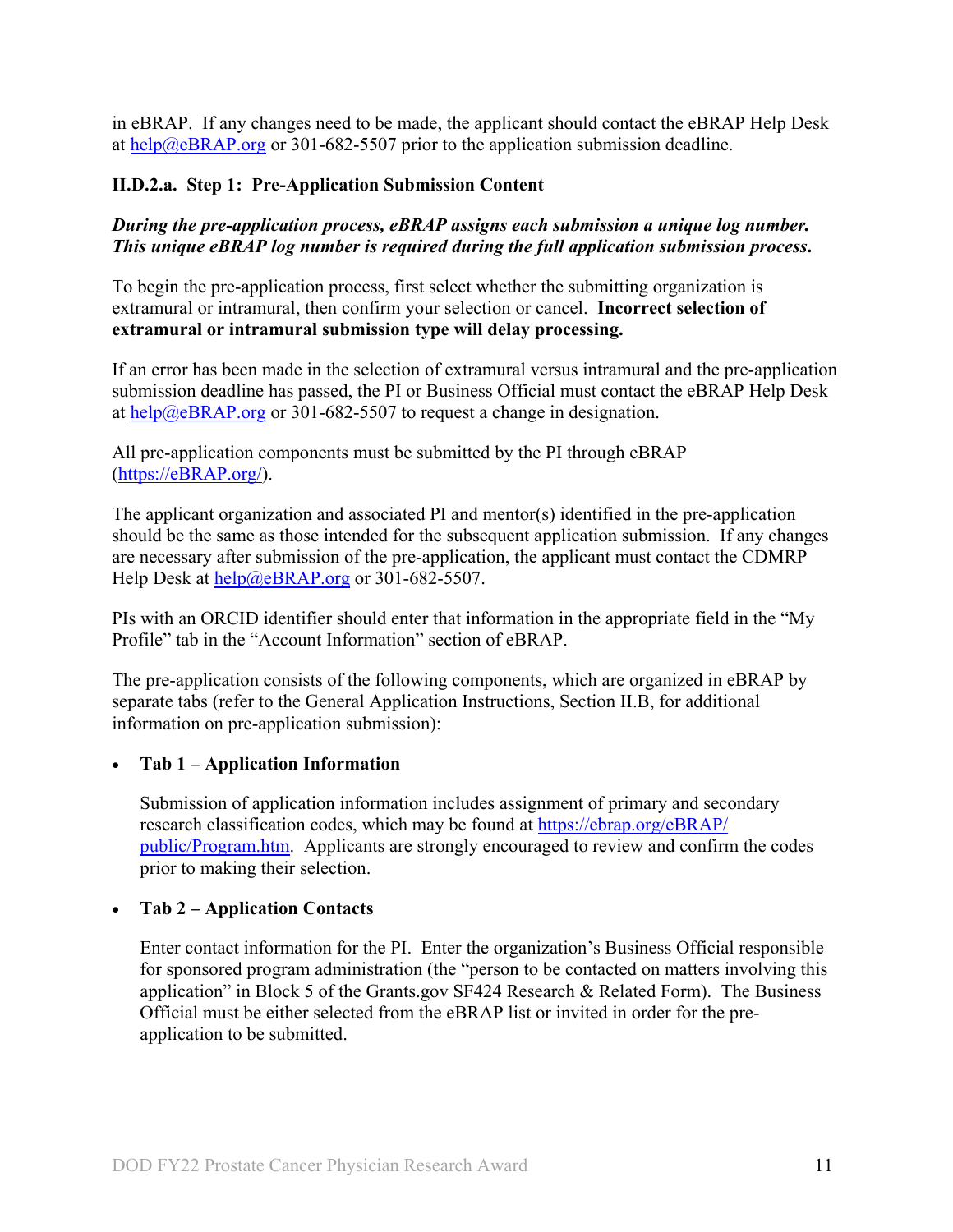Select the performing organization (site at which the PI will perform the proposed work) and the contracting organization (organization submitting on behalf of the PI, which corresponds to Block 5 on the Grants.gov SF424 Research & Related Form), and click on "Add Organizations to this Pre-application." The organization(s) must be either selected from the eBRAP drop-down list or invited in order for the pre-application to be submitted.

It is recommended that applicants identify an Alternate Submitter in the event that assistance with pre-application submission is needed.

### • **Tab 3 – Collaborators and Key Personnel**

Enter the name, organization, and role of all collaborators and key personnel associated with the application.

[FY22 PCRP Programmatic Panel members](https://cdmrp.army.mil/pcrp/panels/panel22) should not be involved in any pre-application or application. For questions related to panel members and pre-applications or applications, refer to [Section II.H.2.c, Withdrawal,](#page-35-0) or contact the CDMRP Help Desk at [help@eBRAP.org](mailto:help@eBRAP.org) or 301-682-5507.

#### • **Tab 4 – Conflicts of Interest**

List all individuals other than collaborators and key personnel who may have a conflict of interest in the review of the application (including those with whom the PI has a personal or professional relationship).

• **Tab 5 – Pre-Application Files**

- **○ Letter of Intent (LOI) (one-page limit):** Provide a brief description of the research to be conducted. LOIs are used for program planning purposes only (e.g., reviewer recruitment) and will not be reviewed during either the peer or programmatic review sessions. An invitation to submit is *not* required.
- **○ List of Individuals Providing Confidential Letters of Recommendation:** Enter contact information for three individuals who will provide letters of recommendation. Each individual will receive an email generated from eBRAP containing specific instructions on how to upload their letter. The three letters of recommendation must include one from the mentor and two from the co-mentor(s) (if applicable) or other independent researchers who have had scientific knowledge and interaction with the PI.

• **Tab 6 – Submit Pre-Application**

This tab must be completed for the pre-application to be accepted and processed.

## **II.D.2.b. Step 2: Full Application Submission Content**

*The CDMRP cannot make allowances/exceptions to its policies for submission problems encountered by the applicant organization using system-to-system interfaces with Grants.gov.*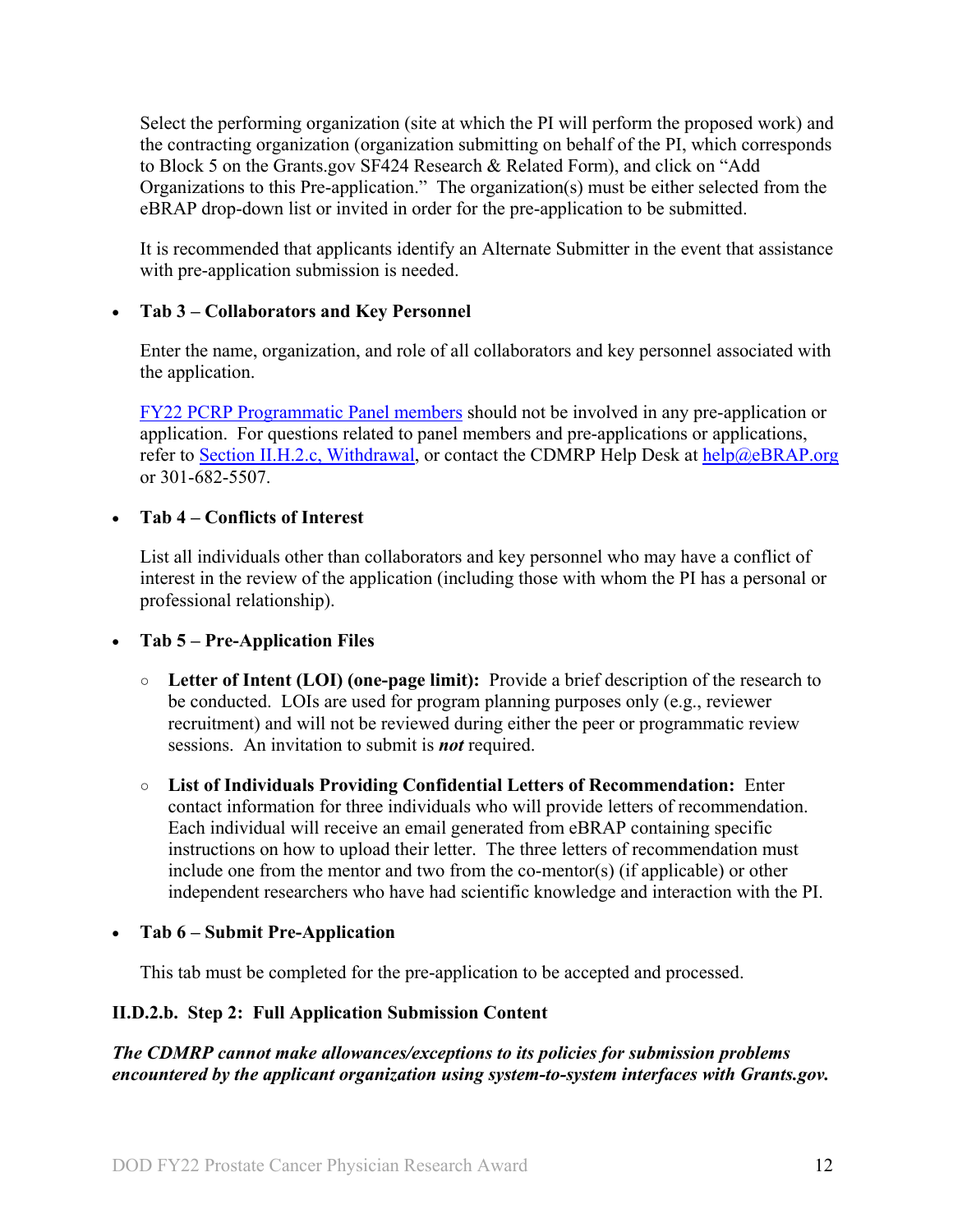Each application submission must include the completed full application package for this program announcement. The full application package is submitted by the Authorized Organizational Representative through Grants.gov [\(https://grants.gov/\)](https://www.grants.gov/) for extramural organizations or through eBRAP [\(https://ebrap.org/\)](https://ebrap.org/) for intramural organizations. See Table 1 below for more specific guidelines.

## **II.D.2.b.i. Full Application Guidelines**

Extramural organizations must submit full applications through Grants.gov. Applicants must create a Grants.gov Workspace for submission, which allows the application components to be completed online and routed through the applicant organization for review prior to submission. Applicants may choose to download and save individual PDF forms rather than filling out webforms in Workspace. A compatible version of Adobe Reader **must** be used to view, complete, and submit an application package consisting of PDF forms. If more than one person is entering text into an application package, the *same version* of Adobe Reader software should be used by each person. Check the version number of the Adobe software on each user's computer to make sure the versions match. Using different versions of Adobe Reader may cause submission and/or save errors – even if each version is individually compatible with Grants.gov. Refer to the General Application Instructions, Section III, and the "Apply For Grants" page of Grants.gov [\(https://www.grants.gov/web/grants/applicants/apply-for-grants.html\)](https://www.grants.gov/web/grants/applicants/apply-for-grants.html) for further information about the Grants.gov Workspace submission process. Submissions of extramural applications through eBRAP may be withdrawn.

## *Do not password protect any files of the application package, including the Project Narrative.*

<span id="page-12-0"></span>

| <b>Extramural Submissions</b>                                                                                                                                                                                                                                                                                                          | <b>Intramural DOD Submissions</b>                                                                                          |  |
|----------------------------------------------------------------------------------------------------------------------------------------------------------------------------------------------------------------------------------------------------------------------------------------------------------------------------------------|----------------------------------------------------------------------------------------------------------------------------|--|
| <b>Application Package Location</b>                                                                                                                                                                                                                                                                                                    |                                                                                                                            |  |
| Download application package components for<br>W81XWH-22-PCRP-PRA from Grants.gov<br>(https://grants.gov) and create a Grants.gov<br>Workspace. Workspace allows online<br>completion of the application components and<br>routing of the application package through the<br>applicant organization for review prior to<br>submission. | Download application package components<br>for W81XWH-22-PCRP-PRA from eBRAP<br>(https://ebrap.org).                       |  |
| <b>Full Application Package Components</b>                                                                                                                                                                                                                                                                                             |                                                                                                                            |  |
| <b>SF424 Research &amp; Related Application for</b><br><b>Federal Assistance Form: Refer to the</b><br>General Application Instructions, Section                                                                                                                                                                                       | Tab 1 – Summary: Provide a summary of<br>the application information.                                                      |  |
| III.A.1, for detailed information.                                                                                                                                                                                                                                                                                                     | Tab 2 – Application Contacts: This tab will<br>be pre-populated by eBRAP; add Authorized<br>Organizational Representative. |  |

## **Table 1. Full Application Submission Guidelines**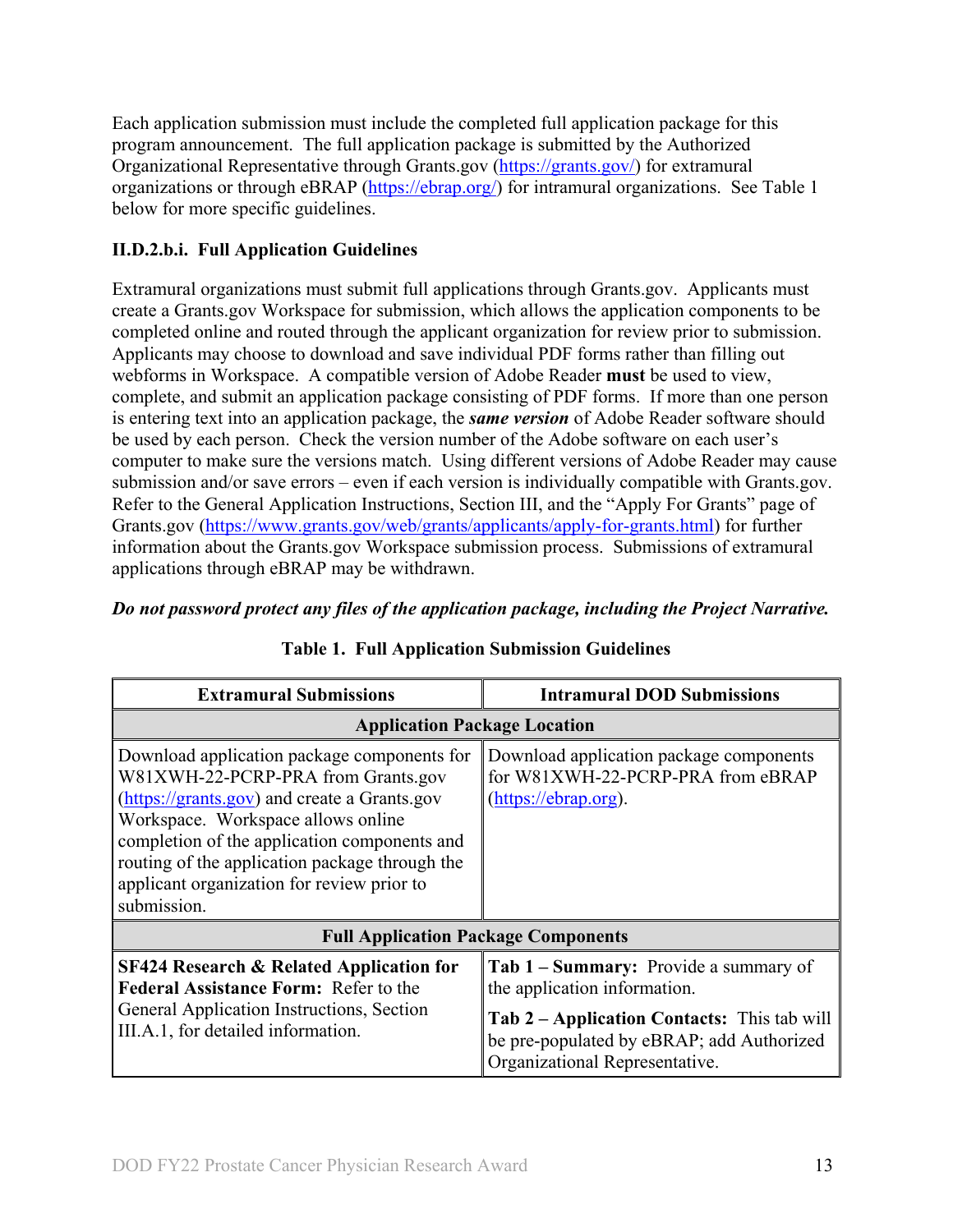| <b>Extramural Submissions</b>                                                                                                                                                                                                                                                                                                                                                                                                                                                                                                                                                                                                                                                                                                                                                                                                                                                                                                                                                                                                                                                            | <b>Intramural DOD Submissions</b>                                                                                                                                                                                                                                                                                                                                                                                                                                                                                                                                                                          |  |
|------------------------------------------------------------------------------------------------------------------------------------------------------------------------------------------------------------------------------------------------------------------------------------------------------------------------------------------------------------------------------------------------------------------------------------------------------------------------------------------------------------------------------------------------------------------------------------------------------------------------------------------------------------------------------------------------------------------------------------------------------------------------------------------------------------------------------------------------------------------------------------------------------------------------------------------------------------------------------------------------------------------------------------------------------------------------------------------|------------------------------------------------------------------------------------------------------------------------------------------------------------------------------------------------------------------------------------------------------------------------------------------------------------------------------------------------------------------------------------------------------------------------------------------------------------------------------------------------------------------------------------------------------------------------------------------------------------|--|
| Descriptions of each required file can be found<br>under Full Application Submission<br>Components:<br><b>Attachments</b><br>Research & Related Personal Data<br>Research & Related Senior/Key Person<br>Profile (Expanded)<br><b>Research &amp; Related Budget</b><br><b>Project/Performance Site Location(s)</b><br>Form<br><b>Research &amp; Related Subaward Budget</b><br><b>Attachment(s)</b> Form<br><b>Additional Application Component(s)</b>                                                                                                                                                                                                                                                                                                                                                                                                                                                                                                                                                                                                                                   | Tab 3 - Full Application Files: Upload<br>files under each Application Component in<br>eBRAP. Descriptions of each required file<br>can be found under Full Application<br><b>Submission Components:</b><br><b>Attachments</b><br><b>Key Personnel</b><br><b>Budget</b><br><b>Performance Sites</b><br>Other<br>Tab 4 – Application and Budget Data:<br>Review and edit proposed project start date,<br>proposed end date, and budget data pre-<br>populated from the Budget Form.                                                                                                                         |  |
| <b>Application Package Submission</b>                                                                                                                                                                                                                                                                                                                                                                                                                                                                                                                                                                                                                                                                                                                                                                                                                                                                                                                                                                                                                                                    |                                                                                                                                                                                                                                                                                                                                                                                                                                                                                                                                                                                                            |  |
| <b>Create a Grants.gov Workspace.</b><br>Add participants (investigators and Business<br>Officials) to Workspace, complete all required<br>forms, and check for errors before submission.<br><b>Submit a Grants.gov Workspace Package.</b><br>An application may be submitted through<br>Workspace by clicking the "Sign and Submit"<br>button on the "Manage Workspace" page,<br>under the "Forms" tab. Grants.gov<br>recommends submission of the application<br>package at least 24-48 hours prior to the<br>close date to allow time to correct any<br>potential technical issues that may disrupt the<br>application submission.<br><b>Note:</b> If either the Project Narrative or the<br>budget fails eBRAP validation or needs to be<br>modified, an updated Grants.gov application<br>package must be submitted via Grants.gov as a<br>"Changed/Corrected Application" with the<br>previous Grants.gov Tracking ID <i>prior to</i> the<br>application submission deadline. Do not<br>password protect any files of the application<br>package, including the Project Narrative. | <b>Submit package components to eBRAP</b><br>(https://ebrap.org).<br>Tab 5 - Submit/Request Approval Full<br><b>Application:</b> After all components are<br>uploaded and prior to the full application<br>submission deadline, enter your password in<br>the space provided next to "Enter Your<br>Password Here" and press the "Submit Full<br>Application" button. eBRAP will notify your<br>Resource Manager/Comptroller/Task Area<br>Manager or equivalent Business Official by<br>email. Do not password protect any files of<br>the application package, including the<br><b>Project Narrative.</b> |  |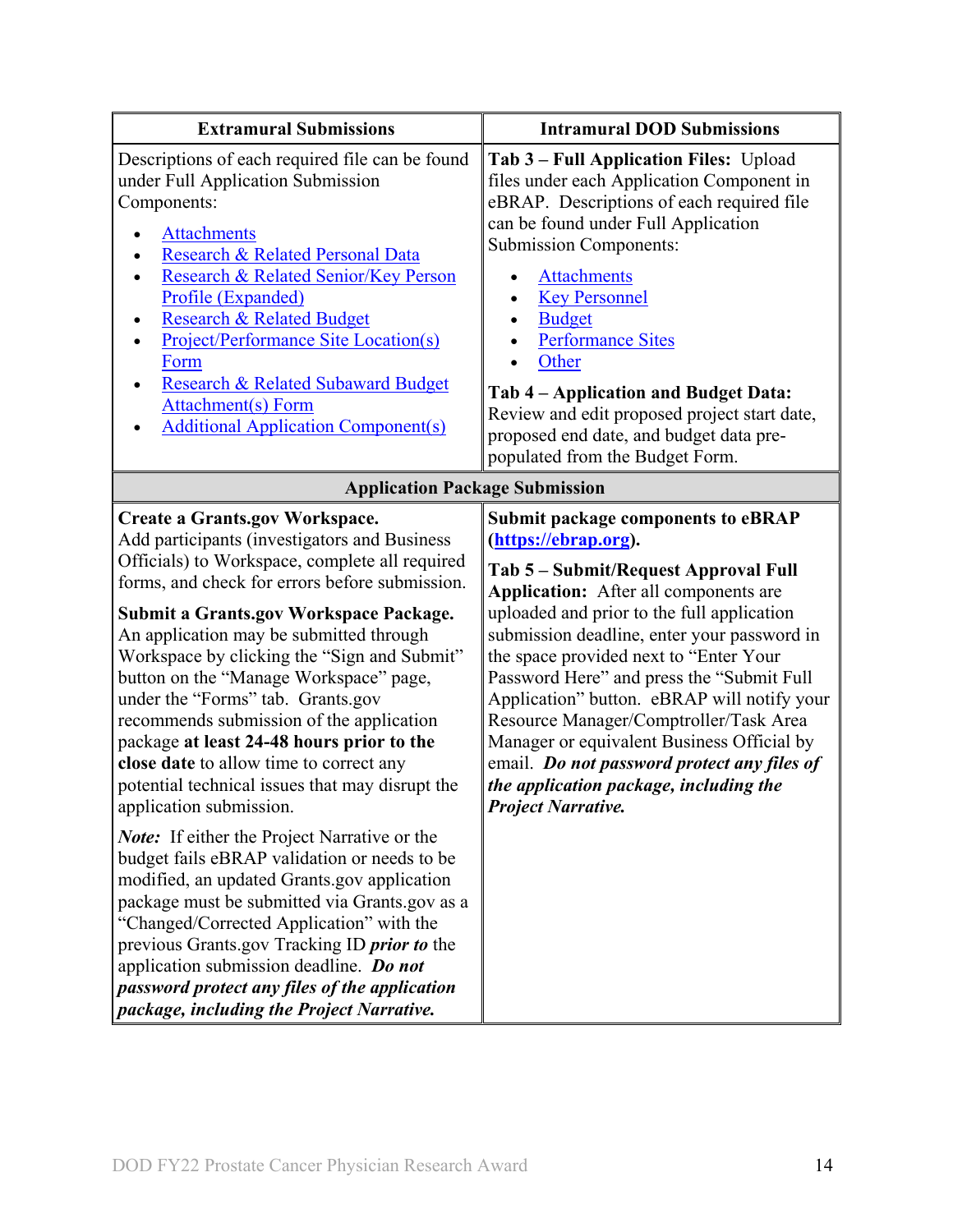| <b>Extramural Submissions</b>                                                                                                                                                                                                                                                                                                                                  | <b>Intramural DOD Submissions</b>                                                                                                                                                                                                                                                                                                                                                                                                                                                                                                                                                                                                                                                     |  |
|----------------------------------------------------------------------------------------------------------------------------------------------------------------------------------------------------------------------------------------------------------------------------------------------------------------------------------------------------------------|---------------------------------------------------------------------------------------------------------------------------------------------------------------------------------------------------------------------------------------------------------------------------------------------------------------------------------------------------------------------------------------------------------------------------------------------------------------------------------------------------------------------------------------------------------------------------------------------------------------------------------------------------------------------------------------|--|
| <b>Application Verification Period</b>                                                                                                                                                                                                                                                                                                                         |                                                                                                                                                                                                                                                                                                                                                                                                                                                                                                                                                                                                                                                                                       |  |
| The full application package submitted to<br>Grants.gov may be viewed and modified in<br>eBRAP until the end of the application<br>verification period. During the application<br>verification period, the full application package<br>may be modified with the exception of the<br><b>Project Narrative and Research &amp; Related</b><br><b>Budget Form.</b> | After eBRAP has processed the full<br>application, the organizational Resource<br>Manager/Comptroller/Task Area Manager or<br>equivalent Business Official and PI will<br>receive email notification of this status and<br>will be able to view and modify application<br>components in eBRAP. During the<br>application verification period, the full<br>application package may be modified with<br>the exception of the Project Narrative and<br>Research & Related Budget Form. Your<br>Resource Manager/Comptroller/Task Area<br>Manager or equivalent Business Official<br>should log into eBRAP to review and to<br>approve prior to the application verification<br>deadline. |  |
| <b>Further Information</b>                                                                                                                                                                                                                                                                                                                                     |                                                                                                                                                                                                                                                                                                                                                                                                                                                                                                                                                                                                                                                                                       |  |
| <b>Tracking a Grants.gov Workspace Package.</b><br>After successfully submitting a Workspace<br>package, a Grants.gov Tracking Number is<br>automatically assigned to the package. The<br>number will be listed on the "Confirmation"<br>page that is generated after submission.                                                                              | Refer to the General Application Instructions,<br>Section IV, for further information regarding<br>eBRAP requirements.                                                                                                                                                                                                                                                                                                                                                                                                                                                                                                                                                                |  |
| Refer to the General Application Instructions,<br>Section III, for further information regarding<br>Grants.gov requirements.                                                                                                                                                                                                                                   |                                                                                                                                                                                                                                                                                                                                                                                                                                                                                                                                                                                                                                                                                       |  |

The full application package must be submitted using the unique eBRAP log number to avoid delays in application processing.

## <span id="page-14-0"></span>**II.D.2.b.ii. Full Application Submission Components**

## • **Extramural Applications Only**

**SF424 Research & Related Application for Federal Assistance Form:** Refer to the General Application Instructions, Section III.A.1, for detailed information.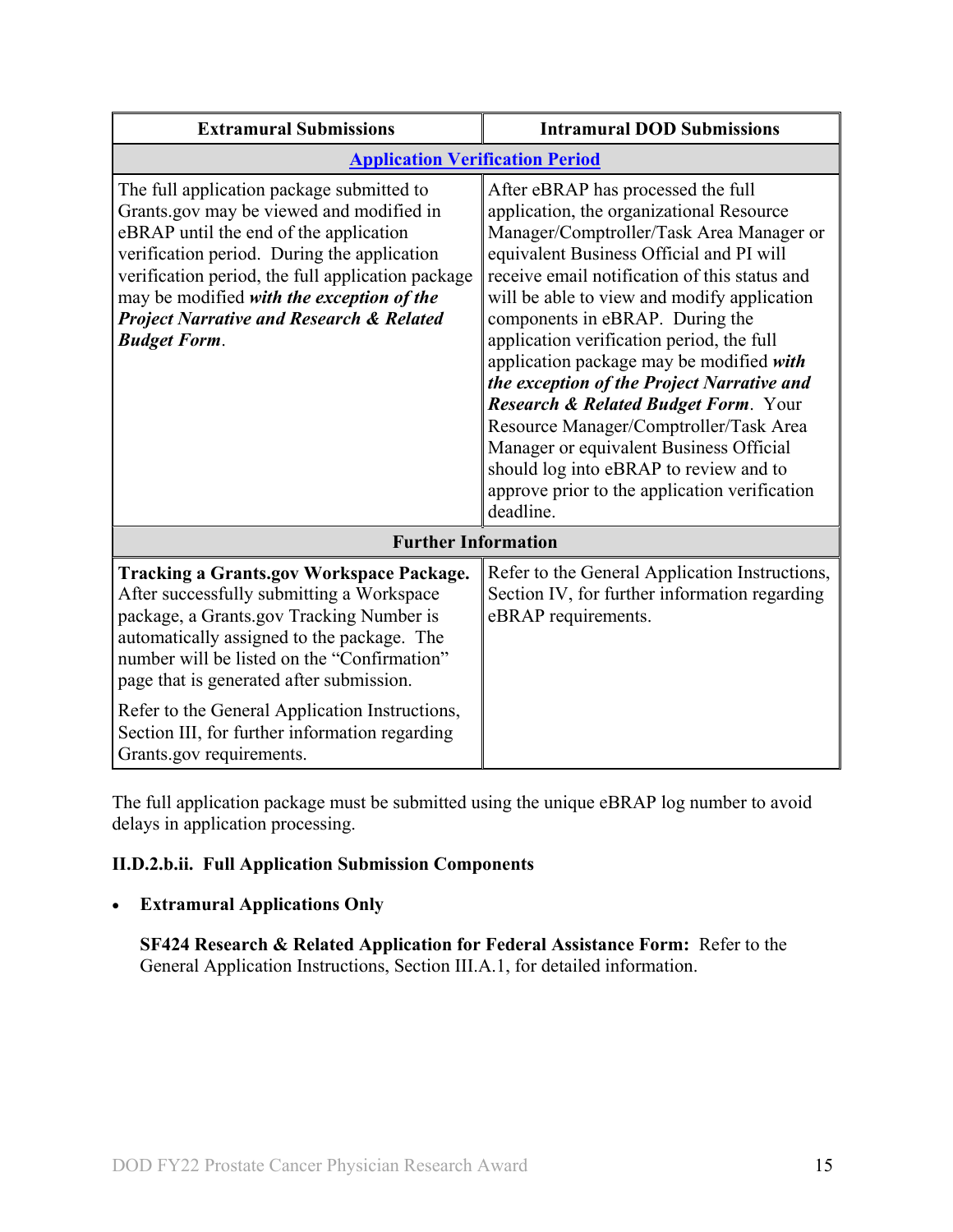#### • **Extramural and Intramural Applications**

#### <span id="page-15-0"></span>**Attachments:**

*Each attachment to the full application components must be uploaded as an individual file in the format specified and in accordance with the formatting guidelines listed in the General Application Instructions, Appendix 4.* 

For all attachments, ensure that the file names are consistent with the guidance. Attachments will be rejected if the file names are longer than 50 characters or have incorrect file names that contain characters other than the following: A-Z, a-z, 0-9, underscore, hyphen, space, and period. In addition, there are file size limits that may apply in some circumstances. Individual attachments may not exceed 20 megabytes (MB), and the file size for the entire full application package may not exceed 200 MB.

#### ○ **Attachment 1: Project Narrative (10-page limit): Upload as**

**"ProjectNarrative.pdf".** The page limit of the Project Narrative applies to text and nontext elements (e.g., figures, tables, graphs, photographs, diagrams, chemical structures, drawings) used to describe the project. Inclusion of URLs (uniform resource locators) that provide additional information to expand the Project Narrative and could confer an unfair competitive advantage is prohibited and may result in administrative withdrawal of the application.

Describe the proposed project in detail using the outline below. *The Project Narrative must be written by the PI while also showing evidence of appropriate direction from the mentor(s).* 

- **Principal Investigator:** The application should describe the PI's career goals, demonstrating a strong personal commitment to pursuing an independent career as a leader at the forefront of prostate cancer research and patient care. Describe how the proposed research project and mentoring experience will promote the PI's development toward becoming an independent prostate cancer physician-scientist. The application should discuss the PI's career plans and research plans after the completion of this award.
- **Mentor(s):** Describe each mentor or co-mentor's background and experience in prostate cancer research. Explain how the mentor(s) will assist the PI throughout the period of performance in developing toward independence in prostate cancer research. Provide details on the amount and types of interactions between the mentor(s) and the PI. Describe the track record of each mentor for mentoring young investigators in prostate cancer research.
- **Research Project:** Describe the proposed research project, including the background, hypothesis/objective, specific aims, experimental design, methods, and analyses. The application must provide a sound scientific rationale for the proposed project and its feasibility as established through a critical review and analysis of published literature and/or logical reasoning. Preliminary data are not required, but may be included to support the scientific rationale and feasibility of the research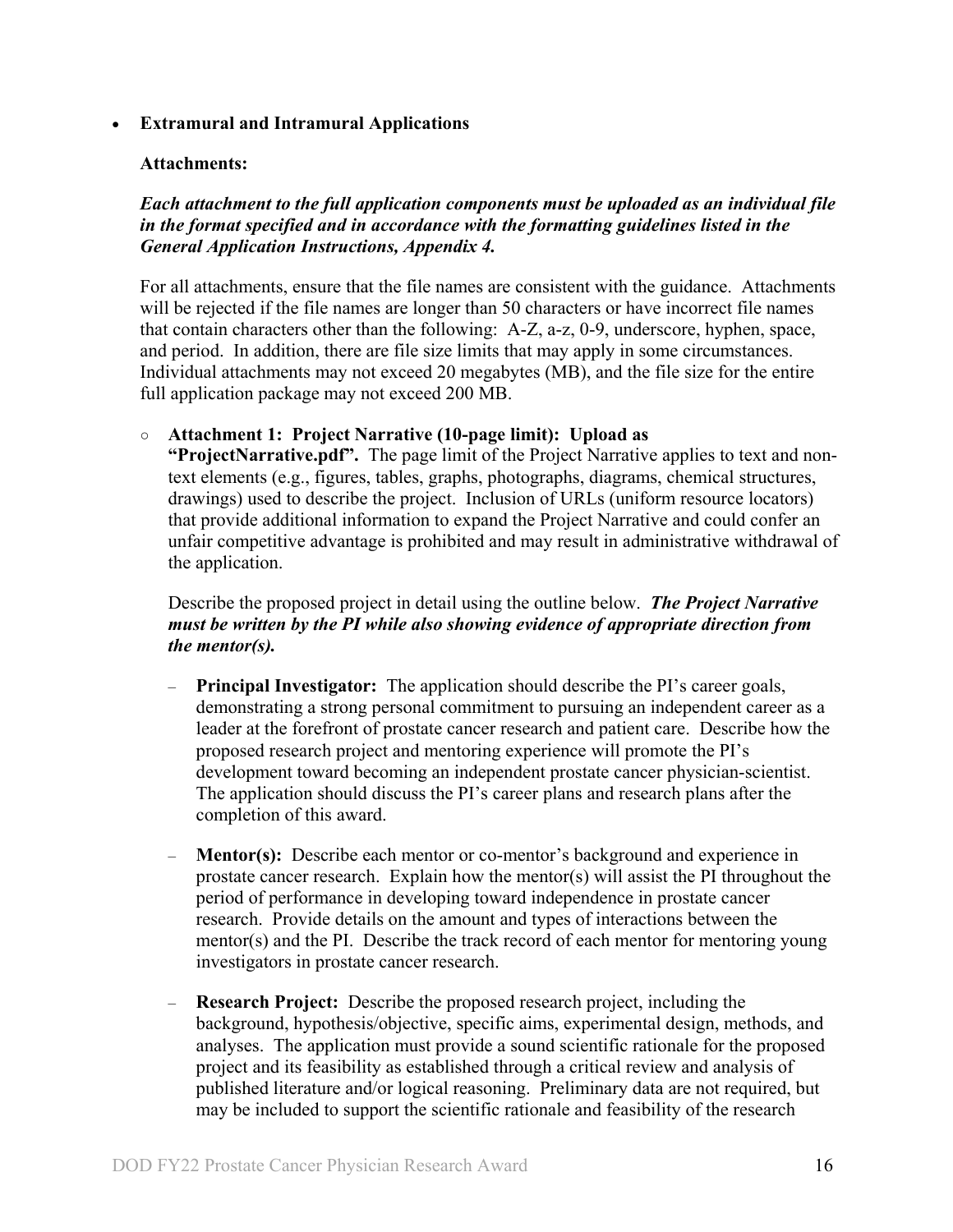approaches. Include a statistical analysis plan for the proposed research and a power analysis to support the design and sample size (if applicable). Address potential problem areas and present alternative methods and approaches. Describe how the clinical relevance of the anticipated findings will be determined, if applicable. Explain how cell line authentication and/or statistical rigor of preclinical experiments have been incorporated into the study design, if applicable. For clinical research, see [Attachment 9](#page-21-0) for the required strategy for the inclusion of women and minorities appropriate to the objectives of the study.

- **Overarching Challenges:** Briefly describe how the proposed research will help address and provide a solution to one or more of the [FY22 PCRP Overarching](#page-2-3)  [Challenges.](#page-2-3)
- **Attachment 2: Supporting Documentation: Combine and upload as a single file named "Support.pdf".** Start each document on a new page. If documents are scanned to PDF, the lowest resolution (100 to 150 dpi) should be used. The Supporting Documentation attachment should not include additional information such as figures, tables, graphs, photographs, diagrams, chemical structures, or drawings. These items should be included in the Project Narrative.

*There are no page limits for any of these components unless otherwise noted. Include only those components described below; inclusion of items not requested or viewed as an extension of the Project Narrative will result in the removal of those items or may result in administrative withdrawal of the application.*

- **References Cited:** List the references cited (including URLs, if available) in the Project Narrative using a standard reference format that includes the full citation (i.e., author[s], year published, title of reference, source of reference, volume, chapter, page numbers, and publisher, as appropriate).
- **List of Abbreviations, Acronyms, and Symbols:** Provide a list of abbreviations, acronyms, and symbols.
- **Facilities, Existing Equipment, and Other Resources:** Describe the facilities and equipment available for performance of the proposed project and any additional facilities or equipment proposed for acquisition at no cost to the award. Indicate whether government-furnished facilities or equipment are proposed for use. If so, reference should be made to the original or present government award under which the facilities or equipment items are now accountable. There is no form for this information.
- **Publications and/or Patents:** Include a list of relevant publication URLs and/or patent abstracts. If articles are not publicly available, then copies of up to five published manuscripts may be included in Attachment 2. Extra items will not be reviewed.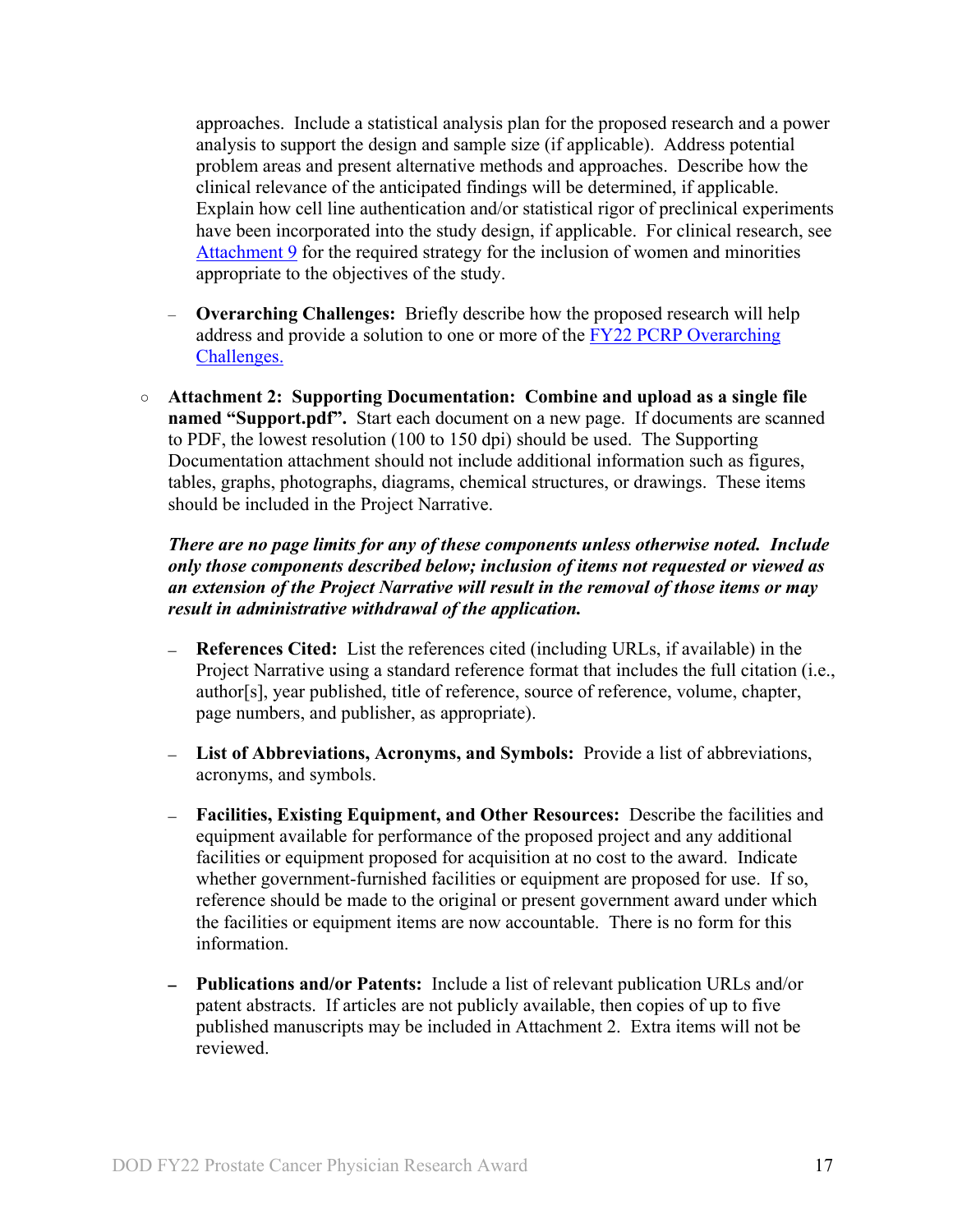- **Letters of Organizational Support:** Provide a letter (or letters, if applicable) signed by the Department Chair or appropriate organization official, indicating the level of organizational commitment to fostering the PI's research and clinical career, and confirming the laboratory space, equipment, and other resources available for the project. The letter should also reflect the extent to which the PI's clinical or other responsibilities will be adjusted to secure additional time for research. Protection of at least 40% of the PI's time for prostate cancer research, which is not required to be exclusive to this award but can include effort dedicated to other prostate cancer research projects, is strongly encouraged. Letters of support not requested in the program announcement, such as those from members of Congress, do not impact application review or funding decisions.
- **Letters of Collaboration (if applicable):** Provide a signed letter from each collaborating individual or organization that demonstrates that the PI has the support or resources necessary for the proposed work. If an investigator at an intramural organization is named as a collaborator on an application submitted through an extramural organization, the application must include a letter from the collaborator's Commander or Commanding Officer at the intramural organization that authorizes the collaborator's involvement.
- **Transcripts:** Include a copy of the PI's transcripts from all graduate institutions attended. All foreign-language transcripts must be accompanied by a certified English translation. The government reserves the right to request official transcripts during award negotiations. Diplomas are not acceptable in lieu of academic transcripts. If an institution does not provide academic transcripts (i.e., a record of courses completed, grades and credit hours earned, and indication of completion of degree), provide an academic statement signed by an appropriate organizational official that includes the following information about the PI's academic performance: organization name (medical or graduate); degree earned; date (month/year) the PI completed requirements for degree; the PI's overall grade point average or academic ranking; and any other information that attests to the PI's academic performance (e.g., courses completed; grades/scores/honors earned by the PI).
- **Intellectual Property:** Information can be found in the Code of Federal Regulations, Title 2, Part 200.315 (2 CFR 200.315), "Intangible Property."
	- **Intellectual and Material Property Plan (if applicable):** Provide a plan for resolving intellectual and material property issues among participating organizations.
	- **Commercialization Strategy (if applicable):** Describe the commercialization plan. The plan should include intellectual property, market size, financial analysis, strengths and weaknesses, barriers to the market, competitors, and management team. Discuss the significance of this development effort, when it can be anticipated, and the potential commercial use for the technology being developed.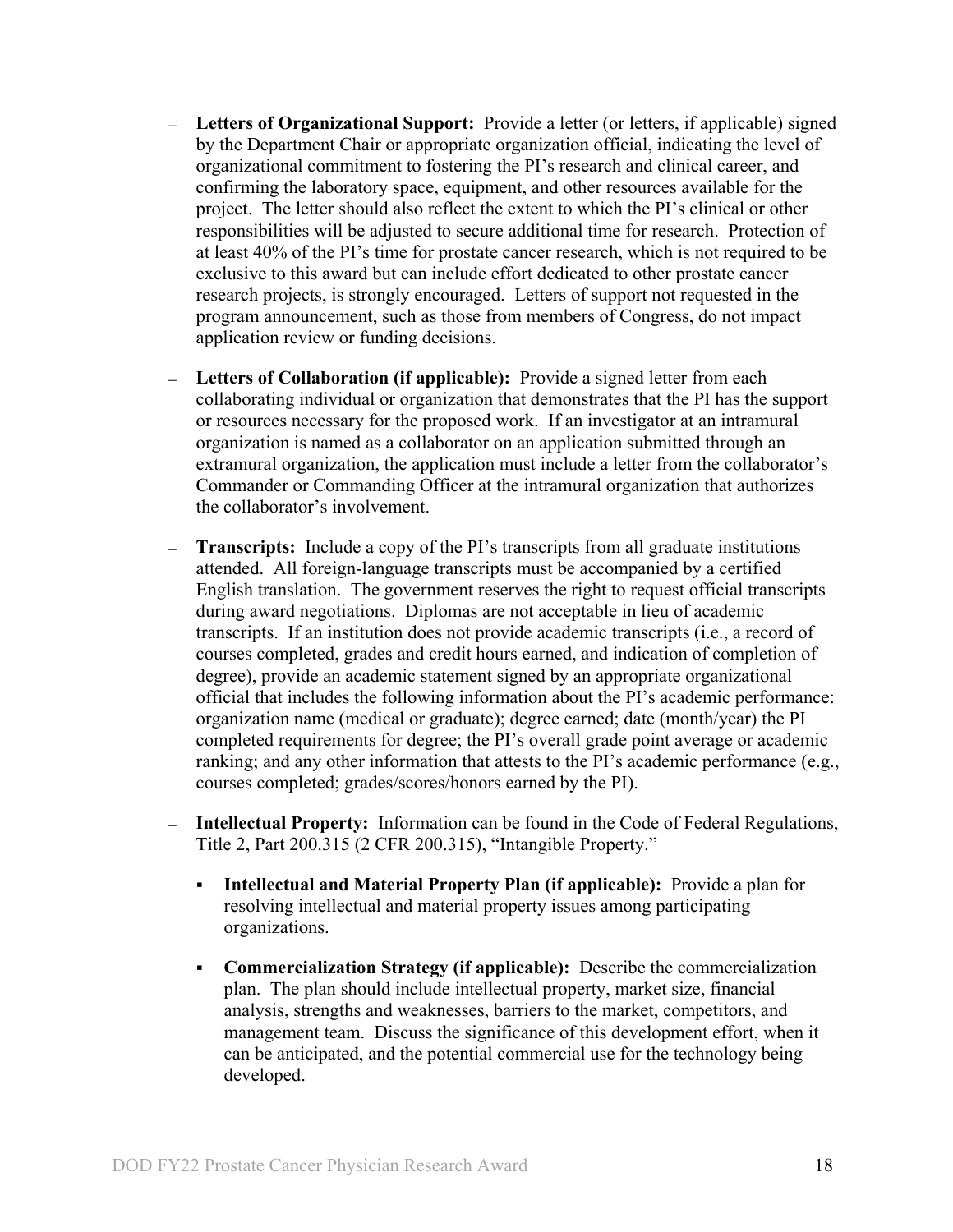- **Data and Research Resources Sharing Plan:** Describe how data and resources generated during the performance of the project will be shared with the research community. Refer to the General Application Instructions, Appendix 2, Section K, for more information about the CDMRP expectations for making data and research resources publicly available.
- **Use of DOD Resources (if applicable):** Provide a letter of support signed by the lowest-ranking person with approval authority confirming access to active-duty military populations and/or DOD resources or databases.
- **Use of VA Resources (if applicable):** Provide a letter of support from the VA Facility Director(s) or individual designated by the VA Facility Director(s), such as the Associate Chief of Staff for Research and Development (ACOS/R&D) or Clinical Service Chief, confirming access to VA patients, resources, and/or VA research space. For VA PIs, if the VA non-profit corporation is not identified as the applicant institution for administering the funds, include a letter from the VA ACOS/R&D confirming this arrangement and identifying the institution that will administer the funds associated with the proposed research.
- **Attachment 3: Technical Abstract (one-page limit): Upload as "TechAbs.pdf".** The technical abstract is used by all reviewers. Abstracts of all funded research projects will be posted publicly. *Do not include proprietary or confidential information.* Use only characters available on a standard QWERTY keyboard. Spell out all Greek letters, other non-English letters, and symbols. Graphics are not allowed.

Programmatic reviewers typically do not have access to the full application and rely on the technical abstract for appropriate description of the project's key aspects. Therefore, clarity and completeness within the space limits of the technical abstract are highly important.

Describe the proposed research project including the following elements:

#### – **Research Plan**

- Background: Present the ideas and reasoning behind the proposed work.
- Objective/Hypothesis: State the hypothesis to be tested or the objective to be reached. Provide evidence or rationale that supports the objective/hypothesis.
- Specific Aims: State the specific aims of the study.
- Study Design: Briefly describe the study design including appropriate controls.
- **Personnel**
	- The PI's career goals and potential for a career as a leader in at the forefront of prostate cancer research and patient care.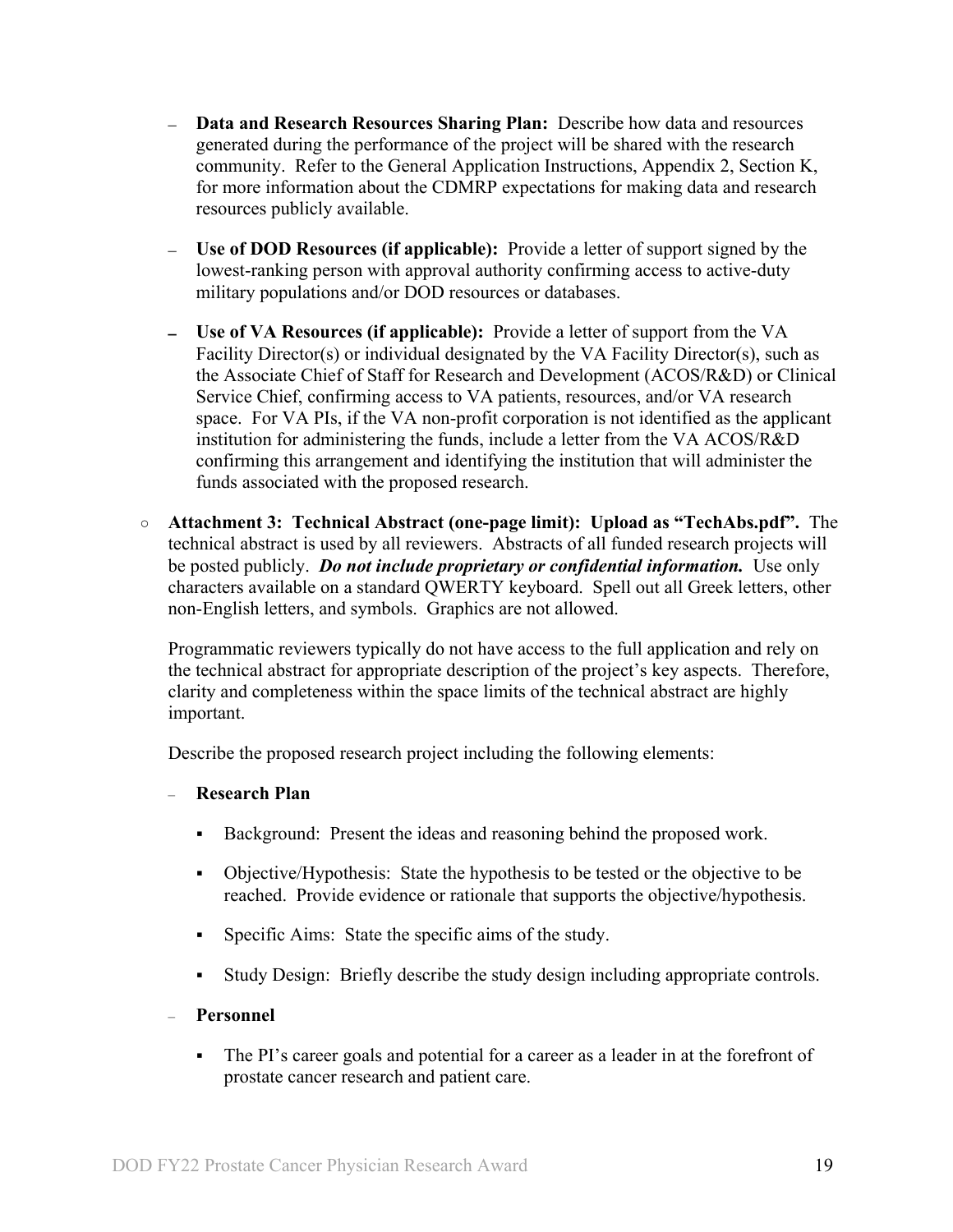- The strategy for acquiring necessary skills, competence, and expertise to successfully complete the proposed research project.
- The mentor's (and co-mentor's, if applicable) background and experience in prostate cancer research and proposed contribution to the career development of the PI.
- How the proposed research project will prepare the PI to make valuable contributions to the understanding and clinical management of prostate cancer.
- **Impact:** Summarize how the proposed research will address and provide a solution to one or more of the [FY22 PCRP Overarching Challenges](#page-2-3) and ultimately provide progress toward eliminating death from prostate cancer and enhancing the well-being of Service Members, Veterans, and all the men and their families who are experiencing the impact of the disease.
- **Attachment 4: Lay Abstract (one-page limit): Upload as "LayAbs.pdf".** The lay abstract is used by all reviewers. Abstracts of all funded research projects will be posted publicly. *Do not include proprietary or confidential information*. *Do not duplicate the technical abstract.* Use only characters available on a standard QWERTY keyboard. Spell out all Greek letters, other non-English letters, and symbols. Graphics are not allowed.

The lay abstract should be written using the outline below. *Do not duplicate the technical abstract.* Minimize use of acronyms and abbreviations, where appropriate. The lay abstract is an important component of the application review process because it addresses issues of particular interest to the consumer advocate community.

- Describe the scientific objective and rationale for the proposed research project in a manner that will be *readily understood by readers without a background in science or medicine*.
- Describe the ultimate applicability of the research.
	- What are the likely contributions of this study to the  $\frac{FY}{22}$  PCRP Overarching [Challenges?](#page-2-3)
	- What types of patients will it help and how will it help them?
	- What are the potential clinical applications, benefits, and risks?
	- What is the projected time it may take to achieve a patient-related outcome?
	- If the research is too basic for near-term clinical applicability, describe the interim outcomes.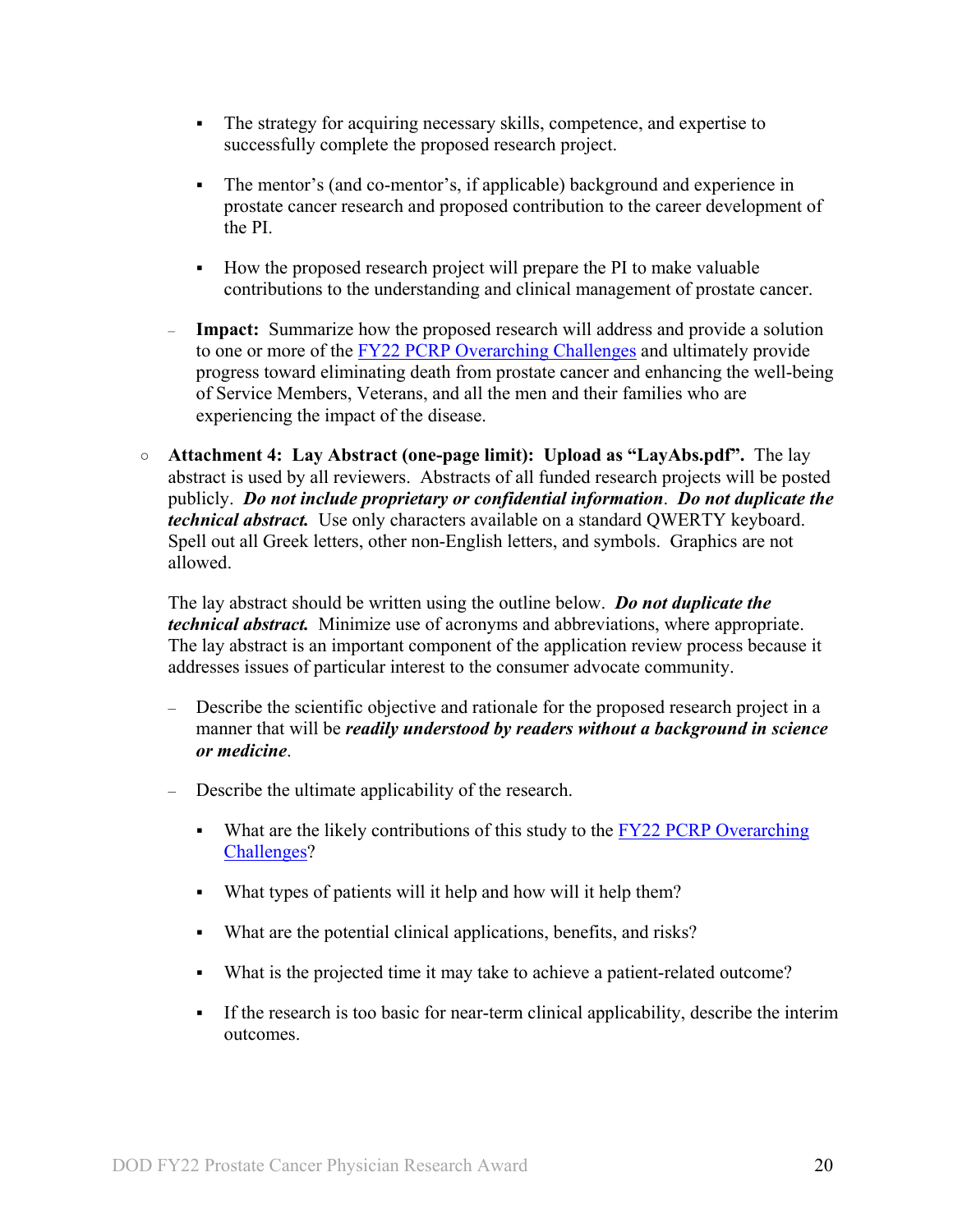- Describe the PI's career goals in prostate cancer research and patient care.
	- How does the research plan support the PI in achieving these goals?
	- How do the mentorship and researcher development plan support the PI in achieving these goals?
- **Attachment 5: Statement of Work (three-page limit): Upload as "SOW.pdf".** The suggested Statement of Work (SOW) format and examples specific to different types of research projects are available on the eBRAP "Funding Opportunities & Forms" web page [\(https://ebrap.org/eBRAP/public/Program.htm\)](https://ebrap.org/eBRAP/public/Program.htm). Recommended strategies for assembling the SOW can be found at [https://ebrap.org/eBRAP/public/Program.htm.](https://ebrap.org/eBRAP/public/Program.htm)

For the FY22 PCRP Physician Award Mechanism, refer to the "*Suggested SOW Strategy Generic Research*" document for guidance on preparing the SOW and use the blank SOW format titled "Suggested SOW Format". The SOW must be in PDF format prior to attaching.

#### ○ **Attachment 6: Researcher Development Plan (one-page limit): Upload as "ResearchDev.pdf".**

- Clearly articulate an *individualized strategy* that will enable the PI to acquire the necessary skills, competence, and expertise to successfully complete the proposed research project.
- Indicate how the individualized researcher development plan will provide the PI with an opportunity to develop a research project, investigate a problem or question in the field of prostate cancer, and effectively prepare the PI for a career as an independent prostate cancer physician-scientist.
- Describe how the researcher development plan is supported by the environment and mentorship, including a description of ongoing prostate cancer research at the institution. Include a description of the environment of any collaborating institutions that will augment the lack of specific resources at the PI's primary institution (if applicable). If the PI will be utilizing resources at another institution to successfully complete the proposed project, then the PI is strongly encouraged to designate a comentor at the collaborating institution. Include information on collaborations with other investigators, seminars, workshops, and other opportunities for professional interaction with leaders in the prostate cancer field. *Members of the [FY22 PCRP](https://cdmrp.army.mil/pcrp/panels/panel22)  [Programmatic Panel](https://cdmrp.army.mil/pcrp/panels/panel22) must not be involved.*
- **Attachment 7: Impact Statement (one-page limit): Upload as "Impact.pdf".** Explain in detail why the proposed research project is important, as follows:
	- *Describe the short-term impact:* Detail the anticipated outcome(s)/product(s) that will be directly attributed to the results of the proposed research, including any clinically relevant results. Summarize how the anticipated outcome(s)/product(s)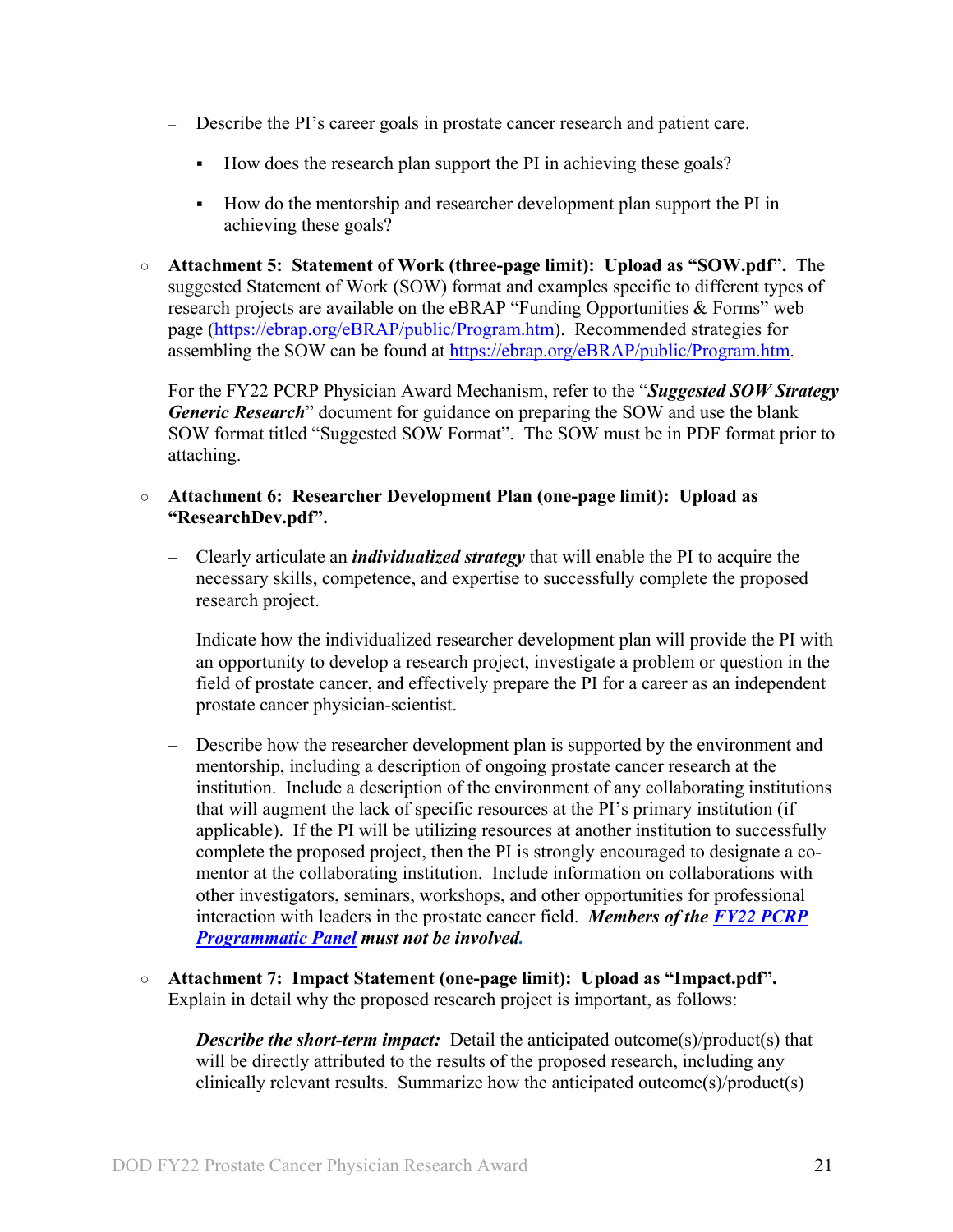address(es) and will help provide a solution to one or more of the [FY22 PCRP](#page-2-3)  [Overarching Challenges.](#page-2-3)

- *Describe the long-term impact:* Explain the anticipated long-term gains from the proposed research. Describe how the anticipated long-term gains would make a major impact on prostate cancer research and/or patient care, and ultimately contribute to the goal of eliminating death from prostate cancer and enhancing the well-being of Service Members, Veterans, and all the men and their families who are experiencing the impact of the disease.
- **Attachment 8: Eligibility Statement (one-page limit): Upload as "Eligibility.pdf."** Provide a letter, signed by the PI and the Department Chair, Dean, or equivalent official, verifying that the eligibility requirements have been met by the application submission deadline. If the PI is in the last year of an accredited graduate medical education program, either as a resident or fellow, provide the date (month/year) the PI will complete their medical residency or fellowship. For PIs with a faculty appointment, provide the date (month/year) the PI began the appointment to verify that he/she is within 5 years of having initiated their first faculty appointment (including Instructor positions).
- <span id="page-21-0"></span>○ **Attachment 9: Inclusion of Women and Minorities (four-page limit): Upload as "Inclusion.pdf".** *(Attachment 9 is only applicable and required for applications that propose clinical research.)* Describe the strategy for the inclusion of women and minorities appropriate to the objectives of the study, including a description of the composition of the proposed study population in terms of sex/gender, racial, and ethnic group and an accompanying rationale for the selection of subjects. Provide an anticipated enrollment table(s) for the inclusion of women and minorities appropriate to the objectives of the study with the proposed enrollment distributed on the basis of sex/gender, race, and ethnicity. The Public Health Service (PHS) Inclusion Enrollment Report format is a three-page fillable PDF form, which can be downloaded from eBRAP at [https://ebrap.org/eBRAP/public/Program.htm.](https://ebrap.org/eBRAP/public/Program.htm)
- **Attachment 10: Representations, if applicable (extramural submissions only): Upload as "RequiredReps.pdf".** All extramural applicants must complete and submit the Required Representations template available on eBRAP [\(https://ebrap.org/eBRAP/](https://ebrap.org/eBRAP/public/Program.htm) [public/Program.htm\)](https://ebrap.org/eBRAP/public/Program.htm). For more information, see the General Application Instructions, Appendix 5, Section B, Representations.
- <span id="page-21-1"></span>○ **Attachment 11: Suggested Collaborating DOD Military Facility Budget Format, if applicable: Upload as "MFBudget.pdf".** If a military facility (Military Health System facility, research laboratory, medical treatment facility, dental treatment facility, or DOD activity embedded with a civilian medical center) will be a collaborator in performance of the project, complete a separate budget, using "Suggested Collaborating DOD Military Facility Budget Format", available for download on the eBRAP "Funding Opportunities & Forms" web page [\(https://ebrap.org/eBRAP/public/Program.htm\)](https://ebrap.org/eBRAP/public/Program.htm), including a budget justification, for each military facility as instructed. The costs per year should be included on the Grants.gov Research & Related Budget Form under subaward costs. Refer to the General Application Instructions, Section III.A.8, for detailed information.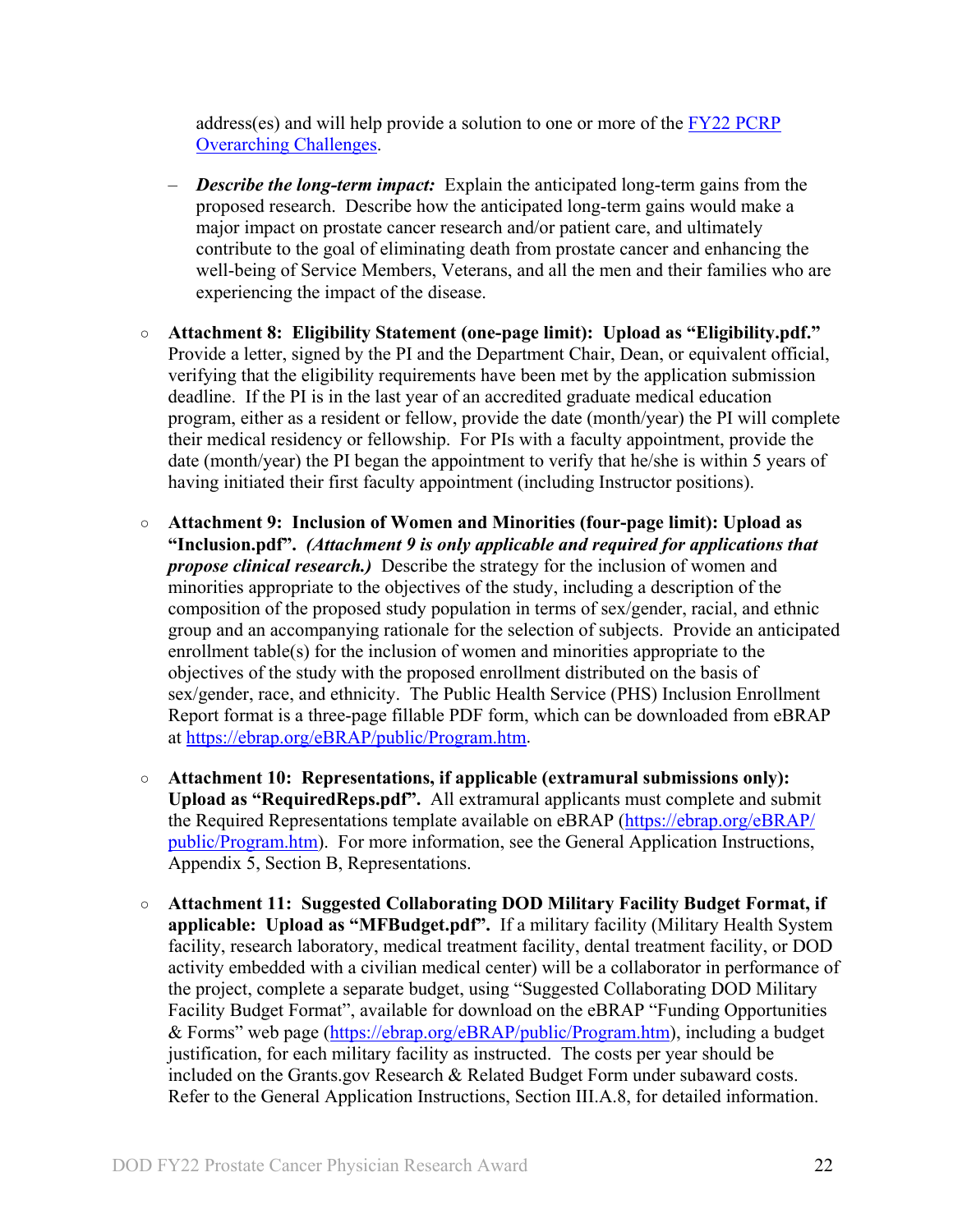#### • **Extramural and Intramural Applications**

To evaluate compliance with Title IX of the Education Amendments of 1972 (20 USC 1681[a] et seq.), the DOD is collecting certain demographic and career information to be able to assess the success rates of women who are proposed for key roles in applications in science, technology, engineering, and/or mathematics (STEM) disciplines. To enable this assessment, each application must include the following forms completed as indicated.

<span id="page-22-0"></span>**Research & Related Personal Data:** For extramural submissions (via Grants.gov), refer to the General Application Instructions, Section III.A.3, and for intramural submissions (via eBRAP), refer to the General Application Instructions, Section IV.A.2, for detailed information.

<span id="page-22-1"></span>**Research & Related Senior/Key Person Profile (Expanded):** For extramural submissions (via Grants.gov), refer to the General Application Instructions, Section III.A.4, and for intramural submissions (via eBRAP), refer to the General Application Instructions, Section IV.A.3, for detailed information.

- PI Biographical Sketch (five-page limit): Upload as "Biosketch\_LastName.pdf". The suggested biographical sketch format is available on the "Funding Opportunities  $\&$ Forms" web page [\(https://ebrap.org/eBRAP/public/Program.htm\)](https://ebrap.org/eBRAP/public/Program.htm) in eBRAP. The National Institutes of Health Biographical Sketch may also be used. All biographical sketches should be submitted in uneditable PDF format.
- PI Previous/Current/Pending Support (no page limit): Upload as "Support\_LastName.pdf".
	- For extramural submissions, refer to the General Application Instructions, Section III.A.4, for detailed information.
	- For intramural submissions, refer to the General Application Instructions, Section IV.A.3, for detailed information.
- Key Personnel Biographical Sketches (five-page limit each): Upload as "Biosketch\_LastName.pdf".
	- Include mentor's (and co-mentor's, if applicable) biographical sketch.
- Key Personnel Previous/Current/Pending Support (no page limit): Upload as "Support\_LastName.pdf".
	- For extramural submissions, refer to the General Application Instructions, Section III.A.4, for detailed information.
	- For intramural submissions, refer to the General Application Instructions, Section IV.A.3, for detailed information.
	- Include mentor's (and co-mentor's, if applicable) previous/current/pending support.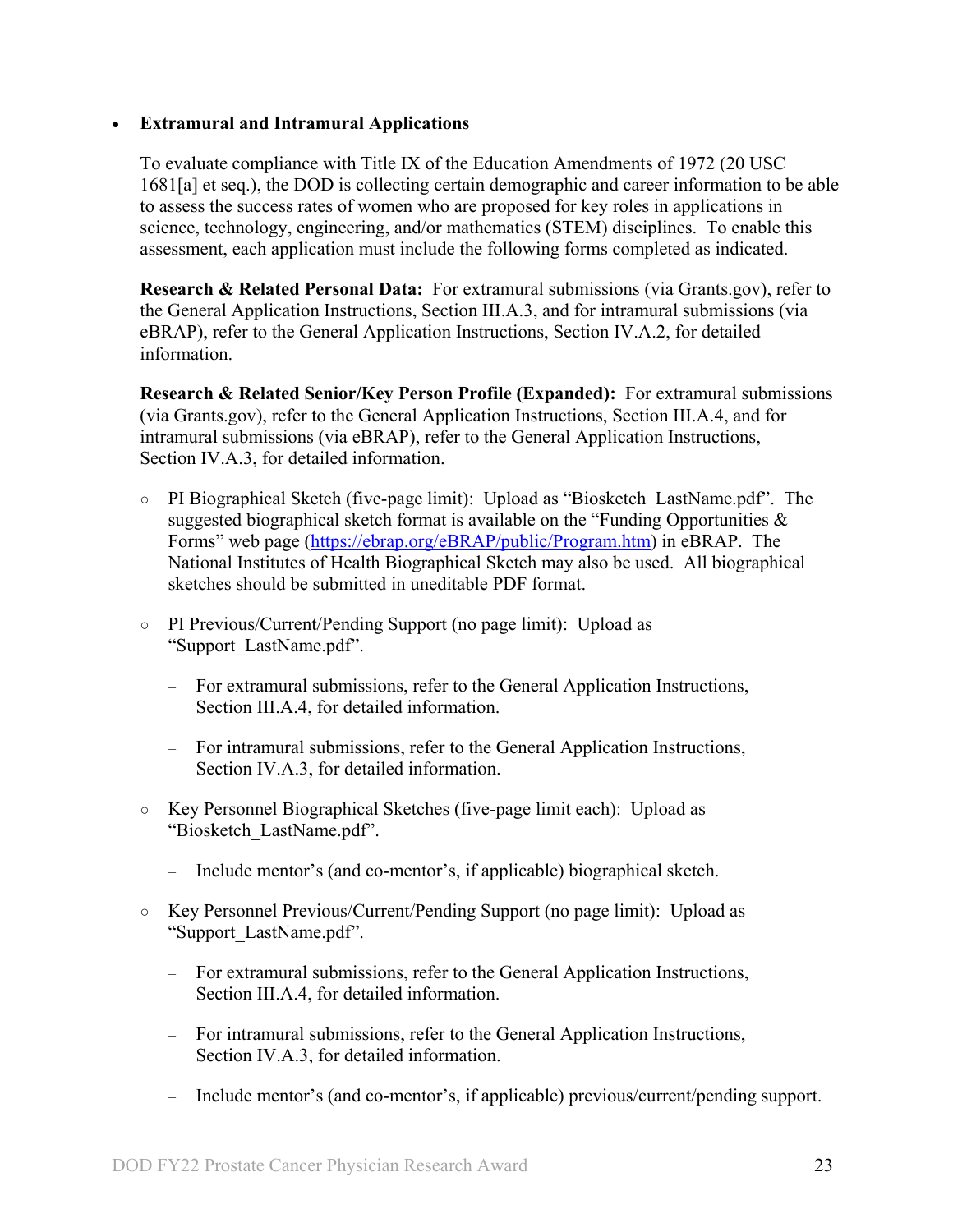<span id="page-23-0"></span>**Research & Related Budget:** For extramural submissions (via Grants.gov), refer to the General Application Instructions, Section III.A.5, and for intramural submissions (via eBRAP), refer to the General Application Instructions, Section IV.A.4, for detailed information.

**Budget Justification (no page limit): Upload as "BudgetJustification.pdf".** The budget justification for the entire period of performance must be uploaded to the Research & Related Budget after completion of the budget for Period 1.

<span id="page-23-1"></span>**Project/Performance Site Location(s) Form:** For extramural submissions (via Grants.gov), refer to the General Application Instructions, Section III.A.6, and for intramural submissions (via eBRAP), refer to the General Application Instructions, Section IV.A.5, for detailed information.

#### • **Extramural Applications Only**

<span id="page-23-2"></span>**Research & Related Subaward Budget Attachment(s) Form (if applicable):** Refer to the General Application Instructions, Section III.A.7, for detailed information.

- **Extramural Subaward:** Complete the Research & Related Subaward Budget Form through Grants.gov. (Refer to the General Application Instructions, Section III.A.7, for detailed information.) Verify subaward budget(s) and budget justification forms are present in eBRAP during the application verification period. If these components are missing, upload them to eBRAP before the end of the application verification period.
- **Intramural DOD Collaborator(s):** Complete the "Suggested Collaborating DOD Military Facility Budget Format" and upload to Grants.gov attachment form as [Attachment 11.](#page-21-1) (Refer to the General Application Instructions, Section IV.A.4, for detailed information.) Each Intramural DOD Collaborator should include costs per year on the Grants.gov Research & Related Budget Form under subaward costs.

#### <span id="page-23-3"></span>**Additional Application Components**

In addition to the complete application package, FY22 PCRP Physician Research Award applications also require the following components:

#### • **Three Confidential Letters of Recommendations**

The letters of recommendation should be provided on letterhead, signed, and uploaded as PDF files to eBRAP by 5:00 p.m. ET on the [last day of the verification period.](#page-0-1) The PI should monitor whether the letters have been received in eBRAP by viewing the status in the "Pre-Application Files" tab of the pre-application. The PI will not be able to view the letters.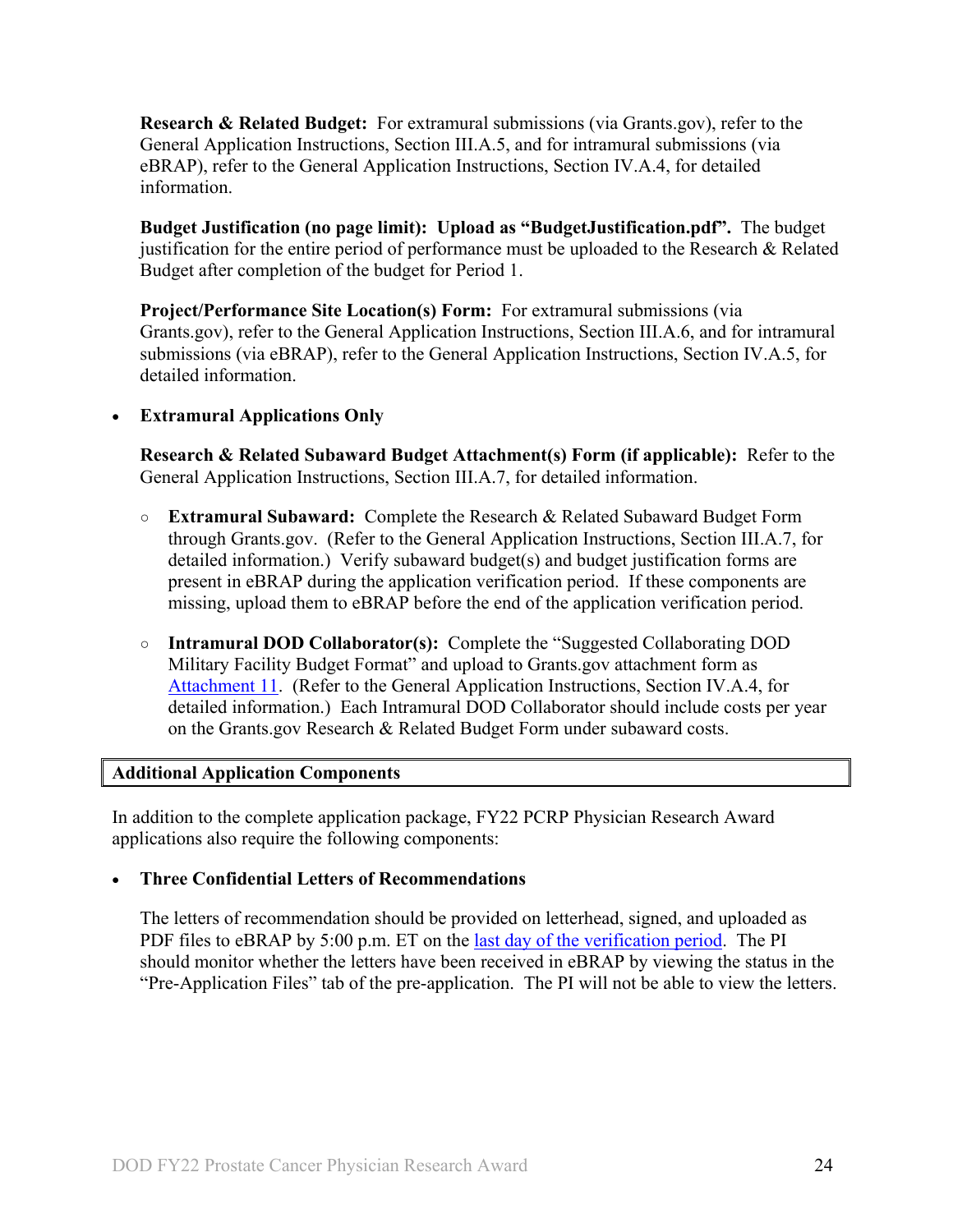*The confidential letter of recommendation from each mentor* should include a description of the mentor's commitment to the PI's career development, mentorship in prostate cancer research, and ability to supervise the PI's research project. Mentor letters should also address the following (two pages per letter recommended):

- The PI's potential to become a successful and independent prostate cancer researcher in addition to continuing practice as a physician
- Details of the proposed interactions of each mentor with the PI during the PI's research project
- The mentoring environment, including ongoing prostate cancer research in the mentor's and co-mentor's (if applicable) laboratory and in the organization as a whole, resources available, and how this environment will promote the development of the PI as a prostate cancer researcher
- The degree to which the PI participated in the project development and application preparation, and the degree to which the PI will participate in the execution of the application if funded

*Additional confidential letters of recommendation:* The remaining letter(s) should describe the PI's unique qualifications and accomplishments that highlight their potential for success as a prostate cancer researcher and clinician. Specifically, each letter should offer the writer's perspective on:

- The PI's qualifications, characteristics, and achievements
- The PI's potential for productivity and desire for establishing a successful and independent career in prostate cancer research and patient care
- The relevance of the proposed research project to preparing the PI for a career in prostate cancer research
- The suitability of the mentor(s) and the research environment for providing the PI with a solid foundation to support an independent career in prostate cancer research

## <span id="page-24-0"></span>**II.D.3. Unique Entity Identifier (UEI) and System for Award Management (SAM)**

The applicant organization must be registered as an entity in SAM [\(https://www.sam.gov/SAM/\)](https://www.sam.gov/SAM/) and receive confirmation of an "Active" status before submitting an application through Grants.gov. As published in the Federal Register, July 10, 2019, [\(https://www.federalregister.gov/documents/2019/07/10/2019-14665/unique-entity-id-standard](https://www.federalregister.gov/documents/2019/07/10/2019-14665/unique-entity-id-standard-for-awards-management)[for-awards-management\)](https://www.federalregister.gov/documents/2019/07/10/2019-14665/unique-entity-id-standard-for-awards-management), the UEI for awards management generated through SAM will be used instead of the Data Universal Numbering System (DUNS) number as of April 2022. *All federal awards including, but not limited to, contracts, grants, and cooperative agreements will use the*  UEI. USAMRDC will transition to use of the UEI beginning with FY22 announcements and utilize the latest SF424, which includes the UEI. The DUNS will no longer be accepted. Applicant organizations will not go to a third-party website to obtain an identifier. During the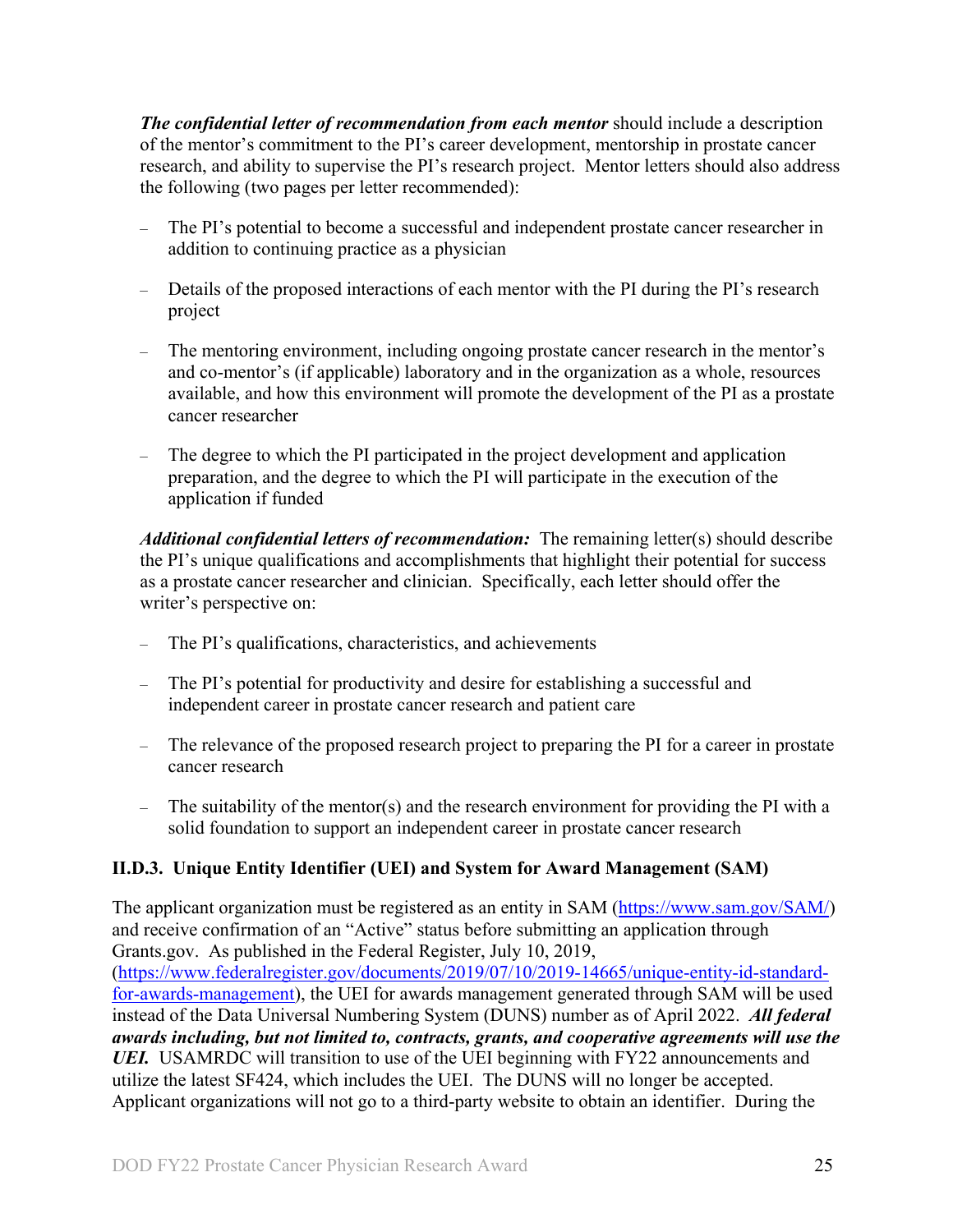transition, your SAM registration will automatically be assigned a new UEI displayed in SAM. (For more information, visit the General Services Administration: [https://www.gsa.gov/about](https://www.gsa.gov/about-us/organization/federal-acquisition-service/office-of-systems-management/integrated-award-environment-iae/iae-information-kit/unique-entity-identifier-update)[us/organization/federal-acquisition-service/office-of-systems-management/integrated-award](https://www.gsa.gov/about-us/organization/federal-acquisition-service/office-of-systems-management/integrated-award-environment-iae/iae-information-kit/unique-entity-identifier-update)[environment-iae/iae-information-kit/unique-entity-identifier-update\)](https://www.gsa.gov/about-us/organization/federal-acquisition-service/office-of-systems-management/integrated-award-environment-iae/iae-information-kit/unique-entity-identifier-update). Current SAM.gov registrants are assigned their UEI and can view it within SAM.gov. *Authorized Organizational Representatives with existing eBRAP accounts should update their organizational profile to include the UEI prior to submission of the full application to Grant.gov (see Section II.D.4, Submission Dates and Times below).* Refer to the General Application Instructions, Section III, for further information regarding Grants.gov requirements.

#### <span id="page-25-0"></span>**II.D.4. Submission Dates and Times**

All submission dates and times are indicated in **Section I**, Overview of the Funding Opportunity. Pre-application and application submissions are required. The pre-application and application submission process should be started early to avoid missing deadlines. There are no grace periods. Failure to meet either of these deadlines will result in submission rejection.

#### <span id="page-25-1"></span>**Applicant Verification of Full Application Submission in eBRAP**

*For Both Extramural and Intramural Applicants:* eBRAP allows an organization's representatives and PIs to view and modify the full application submissions associated with them. Following retrieval and processing of the full application, eBRAP will notify the organizational representatives and PI by email to log into eBRAP to review, modify, and verify the full application submission. eBRAP will validate full application files against the specific program announcement requirements, and discrepancies will be noted in an email to the PI and in the "Full Application Files" tab in eBRAP. eBRAP does not confirm the accuracy of file content. Application viewing, modification, and verification in eBRAP are strongly recommended, but not required. It is the applicant's responsibility to review all application components and ensure proper ordering as specified in the program announcement. *If either the Project Narrative or the budget fails eBRAP validation or needs to be modified, an updated full application package must be submitted prior to the application submission deadline. The Project Narrative and Research & Related Budget Form cannot be changed after the application submission deadline.* Other application components may be changed until the end of the [application verification period.](#page-0-0) Verify that subaward budget(s) and budget justification forms are present in eBRAP during the application verification period. If these components are missing, upload them to eBRAP before the end of the application verification period. After the end of the application verification period, the full application cannot be modified.

*Extramural Submission:* The full application package submitted to Grants.gov may be viewed and modified in eBRAP until the end of the application verification period. During the application verification period, the full application package, *with the exception of the Project Narrative and Budget Form,* may be modified.

*Intramural DOD Submission:* After eBRAP has processed the full application, the organizational Resource Manager/Comptroller/Task Area Manager or equivalent Business Official and PI will receive email notification of the status and will be able to view and modify application components in eBRAP. During the application verification period, the full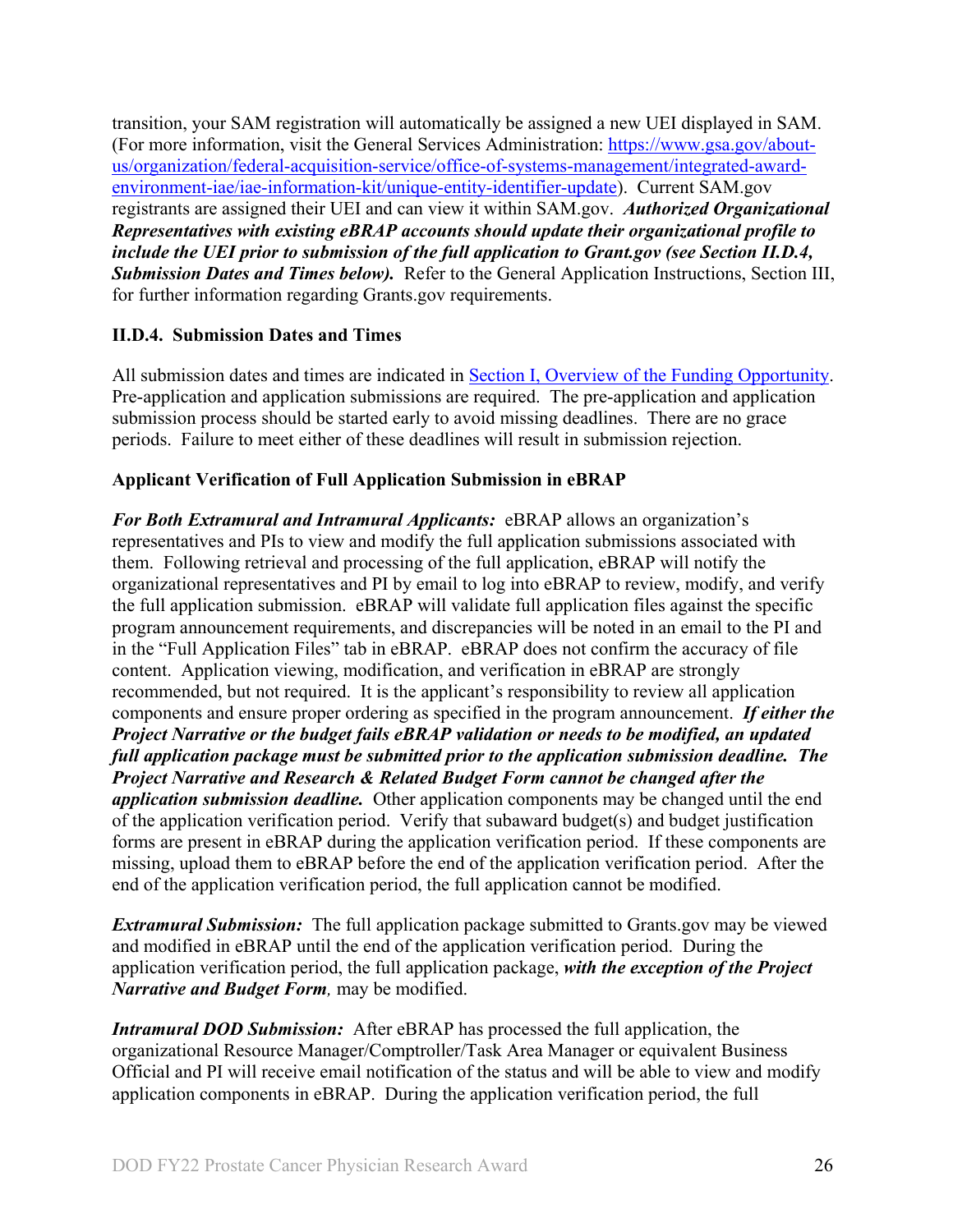application package, *with the exception of the Project Narrative and Budget Form*, may be modified. The Resource Manager/Comptroller/Task Area Manager or equivalent Business Official should log into eBRAP to review and to approve the application package prior to the application verification deadline.

*For All Submissions:* Verify that subaward budget(s) with budget justification are present in eBRAP during the application verification period. If these components are missing, upload them to eBRAP before the end of the application verification period.

### <span id="page-26-0"></span>**II.D.5. Funding Restrictions**

The maximum period of performance is **4** years.

The anticipated direct costs budgeted for the entire period of performance will not exceed **\$750,000.** If indirect cost rates have been negotiated, indirect costs are to be budgeted in accordance with the organization's negotiated rate. No budget will be approved by the government exceeding **\$750,000** direct costs or using an indirect cost rate exceeding the organization's negotiated rate.

All direct and indirect costs of any subaward or contract must be included in the total direct costs of the primary award.

The applicant may request the entire maximum funding amount for a project that may have a period of performance less than the maximum **4** years.

For this award mechanism, direct costs may be requested for (not all-inclusive):

- Travel in support of multidisciplinary collaborations
- Costs for one investigator to travel to one scientific/technical meeting per year. The intent of travel costs to scientific/technical meetings is to present project information or disseminate project results from the FY22 PCRP Physician Research Award
- Up to 50% combined salary support for one or two support personnel (e.g., laboratory technician, research nurse, data manager)
- Clinical research costs
- Workshop costs

#### *Must not be requested for:*

- Clinical trial costs
- **Equipment**
- Salary support for the mentor(s) or any other senior/key personnel except the  $PI$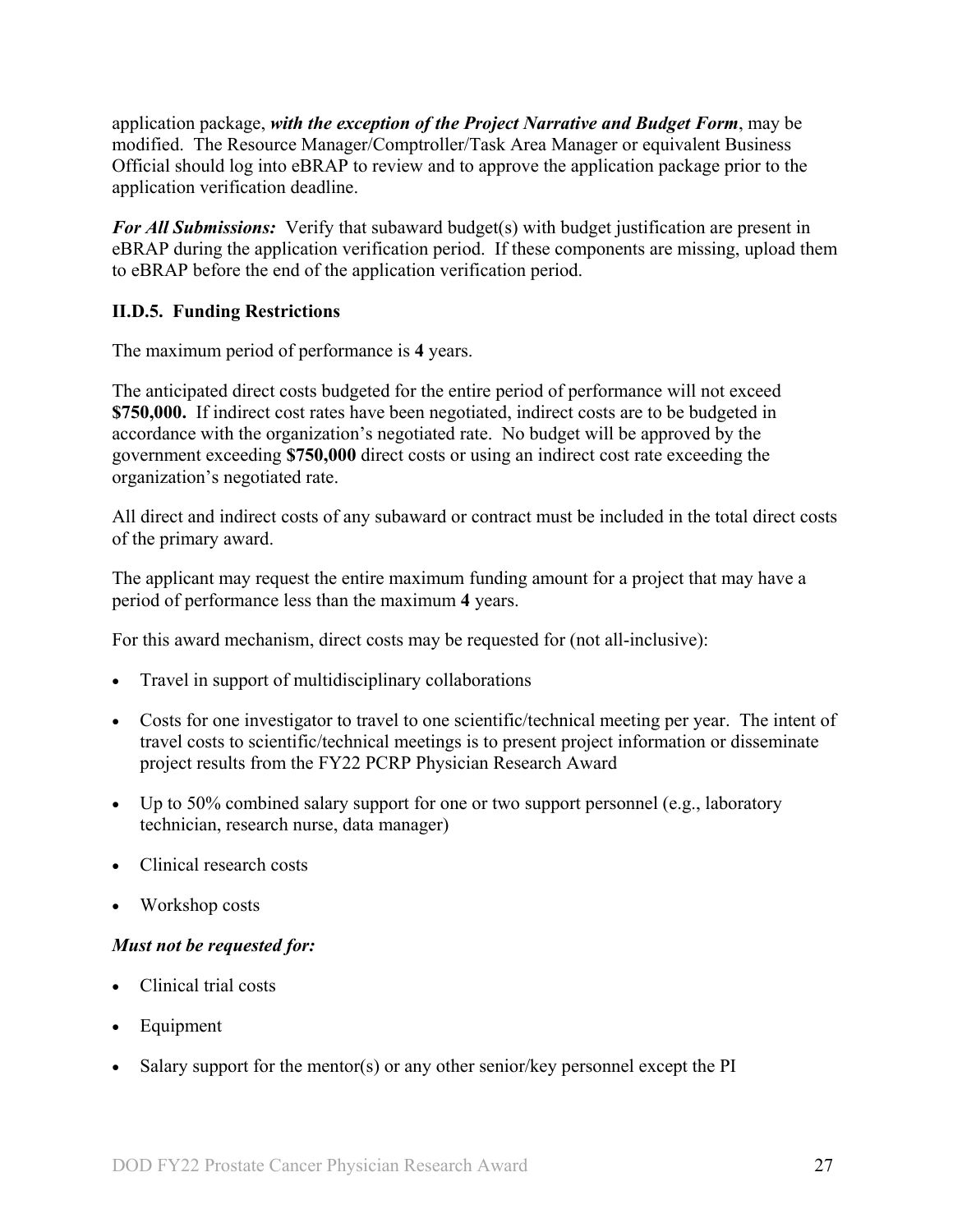For extramural awards with an intragovernmental component, direct transfer of funds from an extramural award recipient to a DOD or other federal agency is not allowed except under very limited circumstances. Funding to intramural DOD and other federal agencies will be managed through a direct funds transfer. Intramural applicants are responsible for coordinating through their agency's procedures the use of contractual or assistance funding awards or other appropriate agreements to support extramural collaborators.

Refer to the General Application Instructions, Section III.A.5, for budget regulations and instructions for the Research & Related Budget. *For federal agencies or organizations collaborating with federal agencies, budget restrictions apply as are noted in the General Application Instructions, Section III.A.5***.**

#### <span id="page-27-0"></span>**II.D.6. Other Submission Requirements**

Refer to the General Application Instructions, Appendix 4, for detailed formatting guidelines.

## <span id="page-27-1"></span>**II.E. Application Review Information**

#### <span id="page-27-2"></span>**II.E.1. Criteria**

#### **II.E.1.a. Peer Review**

To determine technical merit, all applications will be evaluated according to the following **scored criteria**, which *are of equal importance:*

#### • **Principal Investigator**

- How the PI achievements (as reflected by academic performance, awards, honors, and/or previous publications and funding) indicate the potentials for a successful career and a prostate cancer physician-scientist
- To what extent the PI's stated career goals demonstrate a strong personal commitment to pursuing an independent career as a leader in prostate cancer research and patient care
- $\circ$  To what extent the letters of recommendation from the mentor(s) and others support the PI's potential for highly productive career as an independent prostate cancer researcher in addition to continuing practice as a physician
- Whether the proposed PI level of effort is appropriate for completion of the proposed work
- **Mentor(s)**
	- o Whether there is at least one mentor who is an established prostate cancer researcher, as evidenced by a demonstrated record of active funding and recent publications in prostate cancer research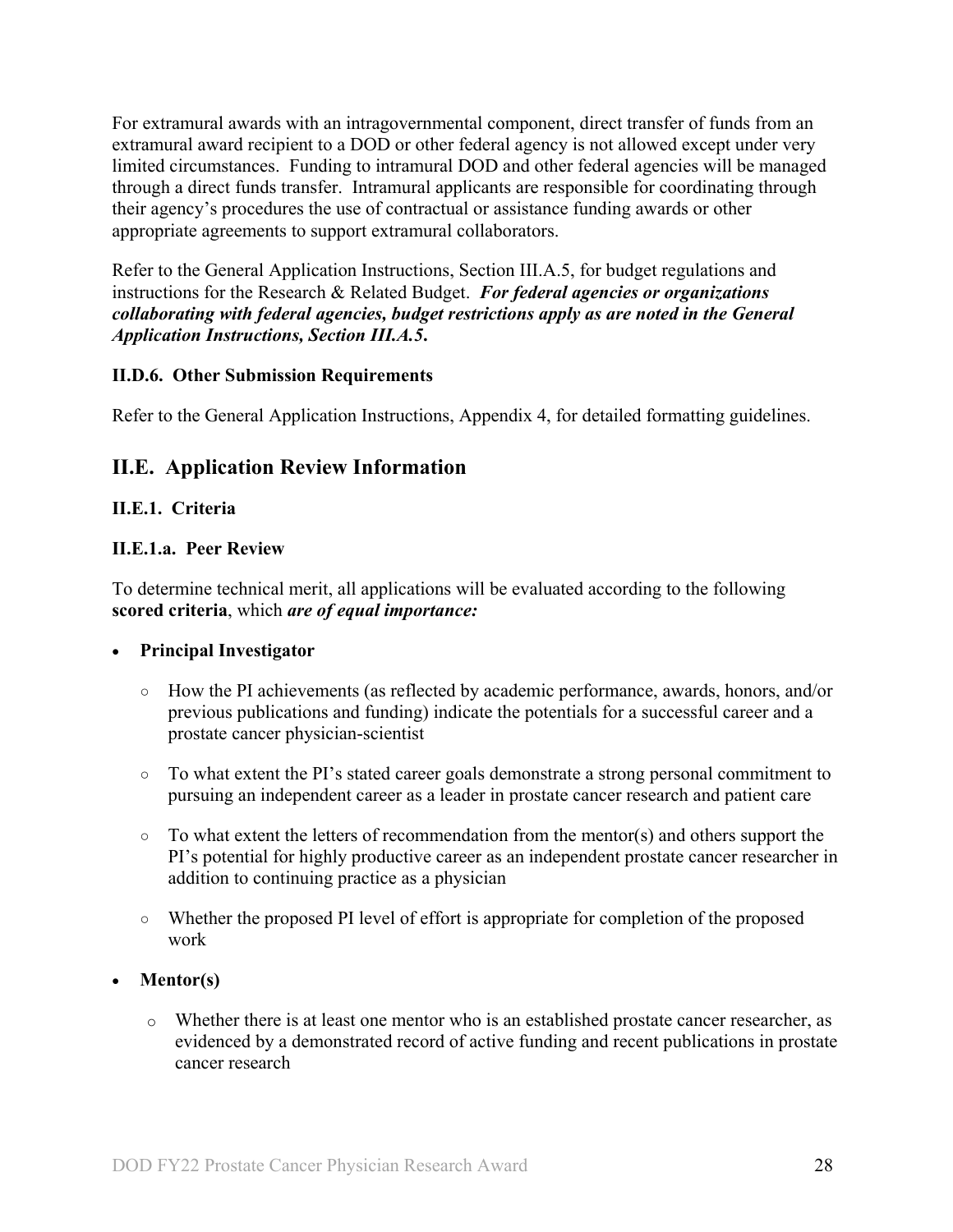- o How well the mentor's (and co-mentor's, if applicable) own experience in prostate cancer research and their ongoing research program and available resources support the ability to supervise the PI's research project
- $\circ$  To what extent the track record(s) of the mentor(s) in previously mentoring young investigators indicate the potential for successful mentoring of the PI in prostate cancer research
- o Whether the mentor letter(s) indicate a high level of commitment to the PI's development as an independent prostate cancer researcher
- o Whether the quality of the application suggests that the mentor(s) provided appropriate guidance in its preparation

#### • **Research Project**

- o How well the scientific rationale supports the project and its feasibility as demonstrated by a critical review and analysis of the literature, prostate cancer-relevant preliminary data (if included), and/or logical reasoning
- o Whether the experimental design and the statistical analysis plan, if applicable, are appropriate for the research proposed
- o How well the hypotheses or objectives, aims, experimental design, methods, and analyses are developed
- o How well the application acknowledges potential problems and addresses alternative approaches
- o As applicable, how well the application describes components to increase the impact of the project, including cell line authentication, statistical rigor of preclinical experiments, and/or experiments to address clinical relevance
- o If applicable, whether the strategy for the inclusion of women and minorities and distribution of proposed enrollment are appropriate for the proposed research
- o If applicable, to what degree the intellectual and material property plan is appropriate

#### • **Researcher Development Plan and Environment**

- How well the application outlines an individualized researcher development plan that will enable the PI to acquire the necessary skills, competence, and expertise to successfully complete the proposed research project
- How well the individualized researcher development plan will provide the PI with an opportunity to develop a research project, investigate a problem or question in prostate cancer research, and effectively prepare him/her for a career as an independent prostate cancer physician-scientist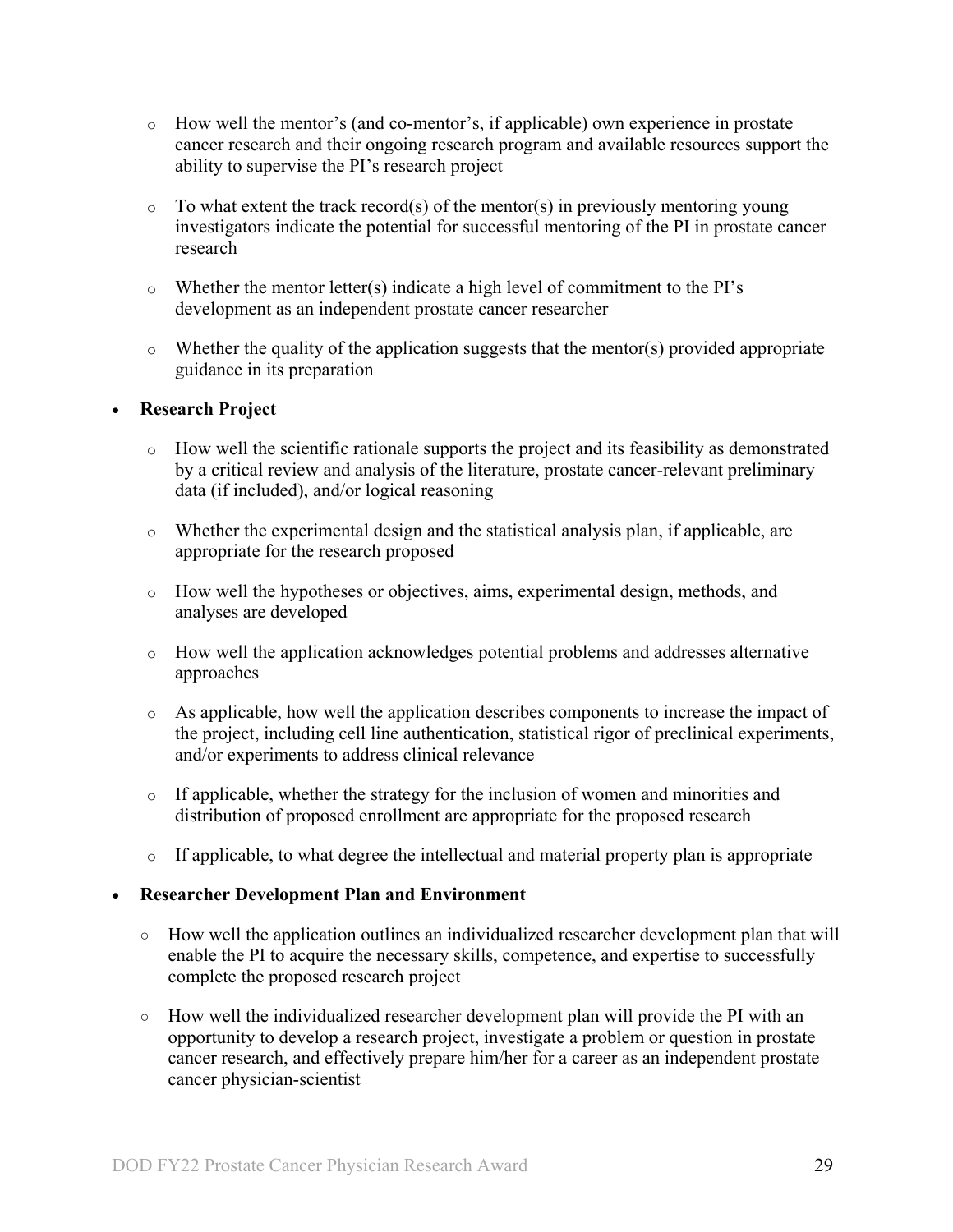- $\circ$  To what extent the scientific environment at the primary institution (and collaborating institution(s), if applicable) is appropriate for the proposed research and career development activities, including availability of professional interaction with established prostate cancer researchers
- To what degree the organizational commitment to adjust the PI's clinical or other responsibilities to secure additional time for research will help foster the PI's research and clinical career
- To what extent the research requirements are adequately supported by the availability and accessibility of facilities and resources (including collaborative arrangements and/or intellectual property plans as applicable)

### • **Impact**

- *Assuming the objectives/goals of the proposed research project are realized, to what degree:*
	- − The anticipated outcome(s)/product(s) of the project will address and provide a solution to one or more of the [FY22 PCRP Overarching Challenges](#page-2-3)
	- − The proposed research would, in the long term, make a major impact on prostate cancer research and/or patient care, and contribute to the goal of eliminating death from prostate cancer and enhancing the well-being of Service Members, Veterans, and all the men and their families who are experiencing the impact of the disease

In addition, the following **unscored criteria** will also contribute to the overall evaluation of the application:

#### • **Budget**

- Whether the **direct** costs exceed the allowable direct costs as published in the program announcement
- Whether the budget is appropriate for the proposed research

## • **Application Presentation**

○ To what extent the writing, clarity, and presentation of the application components influence the review

#### <span id="page-29-0"></span>**II.E.1.b. Programmatic Review**

To make funding recommendations and select the application(s) that, individually or collectively, will best achieve the program objectives, the following criteria are used by programmatic reviewers: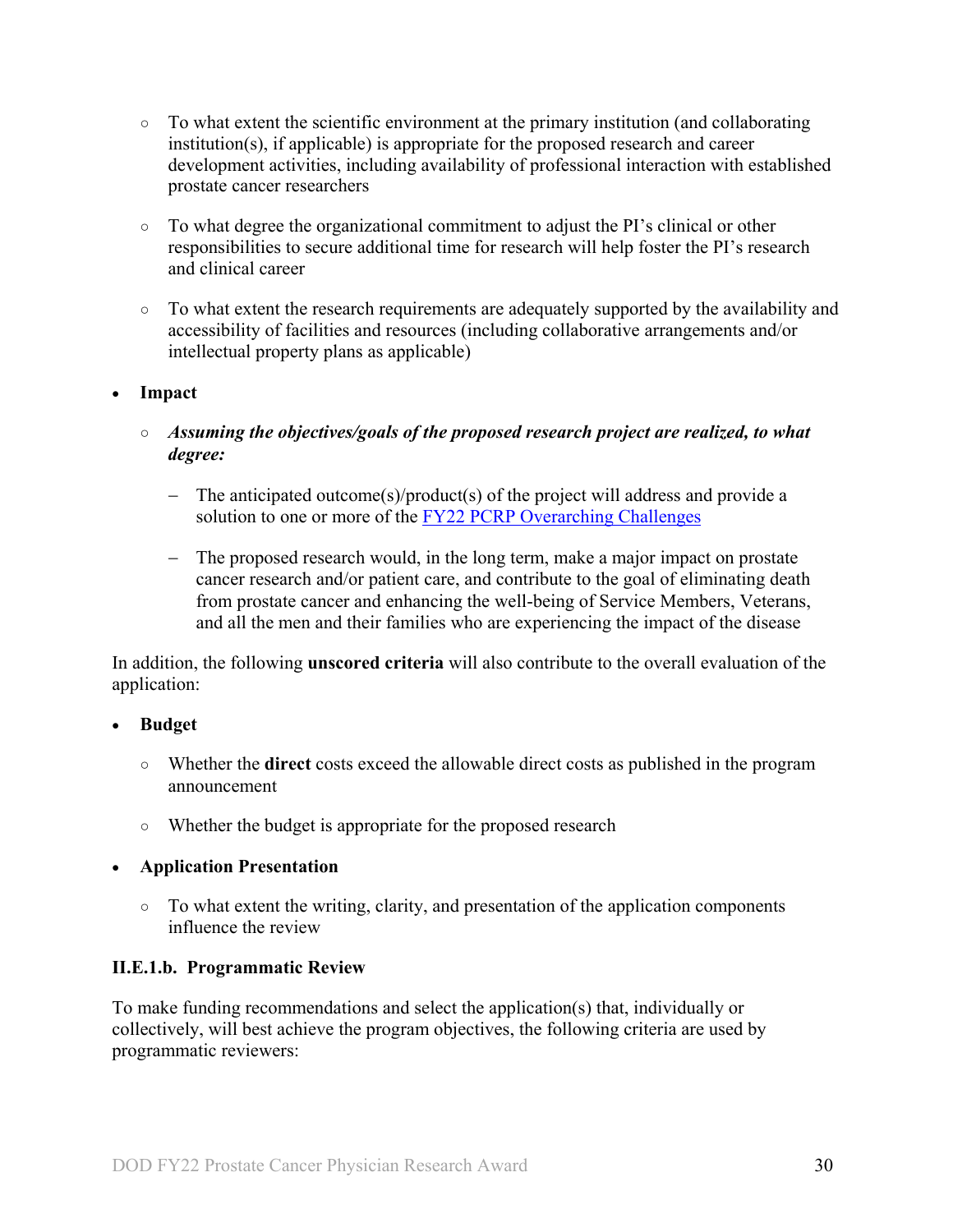- Ratings and evaluations of the peer reviewers
- Relevance to the mission of the Defense Health Program and FY22 PCRP, as evidenced by the following:
	- Adherence to the intent of the award mechanism
	- Program portfolio composition
	- Programmatic relevance to [PCRP FY22 Overarching Challenges](#page-2-3)
	- Relative impact

## <span id="page-30-0"></span>**II.E.2. Application Review and Selection Process**

All applications are evaluated by scientists, clinicians, and consumers in a two-tier review process. The first tier is **peer review**, the evaluation of applications against established criteria to determine technical merit, where each application is assessed for its own merit, independent of other applications. The second tier is **programmatic review**, a comparison-based process in which applications with high scientific and technical merit are further evaluated for programmatic relevance. Final recommendations for funding are made to the Commanding General, USAMRDC. *The highest-scoring applications from the first tier of review are not automatically recommended for funding. Funding recommendations depend on various factors as described in Section [II.E.1.b, Programmatic Review.](#page-29-0)* Additional information about the two-tier process used by the CDMRP can be found at [https://cdmrp.army.mil/](https://cdmrp.army.mil/about/2tierRevProcess) [about/2tierRevProcess.](https://cdmrp.army.mil/about/2tierRevProcess) An information paper describing the funding recommendations and review process for the award mechanisms for the PCRP will be provided to the PI and posted on the CDMRP website.

All CDMRP review processes are conducted confidentially to maintain the integrity of the meritbased selection process. Panel members sign a statement declaring that application and evaluation information will not be disclosed outside the panel. Violations of confidentiality can result in the dissolving of a panel(s) and other corrective actions. In addition, personnel at the applicant or collaborating organizations are prohibited from contacting persons involved in the review and approval process to gain protected evaluation information or to influence the evaluation process. Violations of these prohibitions will result in the administrative withdrawal of the organization's application. Violations by panel members or applicants that compromise the confidentiality of the review and approval process may also result in suspension or debarment from federal awards. Furthermore, the unauthorized disclosure of confidential information of one party to another third party is a crime in accordance with 18 USC 1905.

#### <span id="page-30-1"></span>**II.E.3. Integrity and Performance Information**

Prior to making an assistance agreement award where the federal share is expected to exceed the simplified acquisition threshold, as defined in 2 CFR 200.1, over the period of performance, the federal awarding agency is required to review and consider any information about the applicant that is available in the Federal Awardee Performance and Integrity Information System (FAPIIS).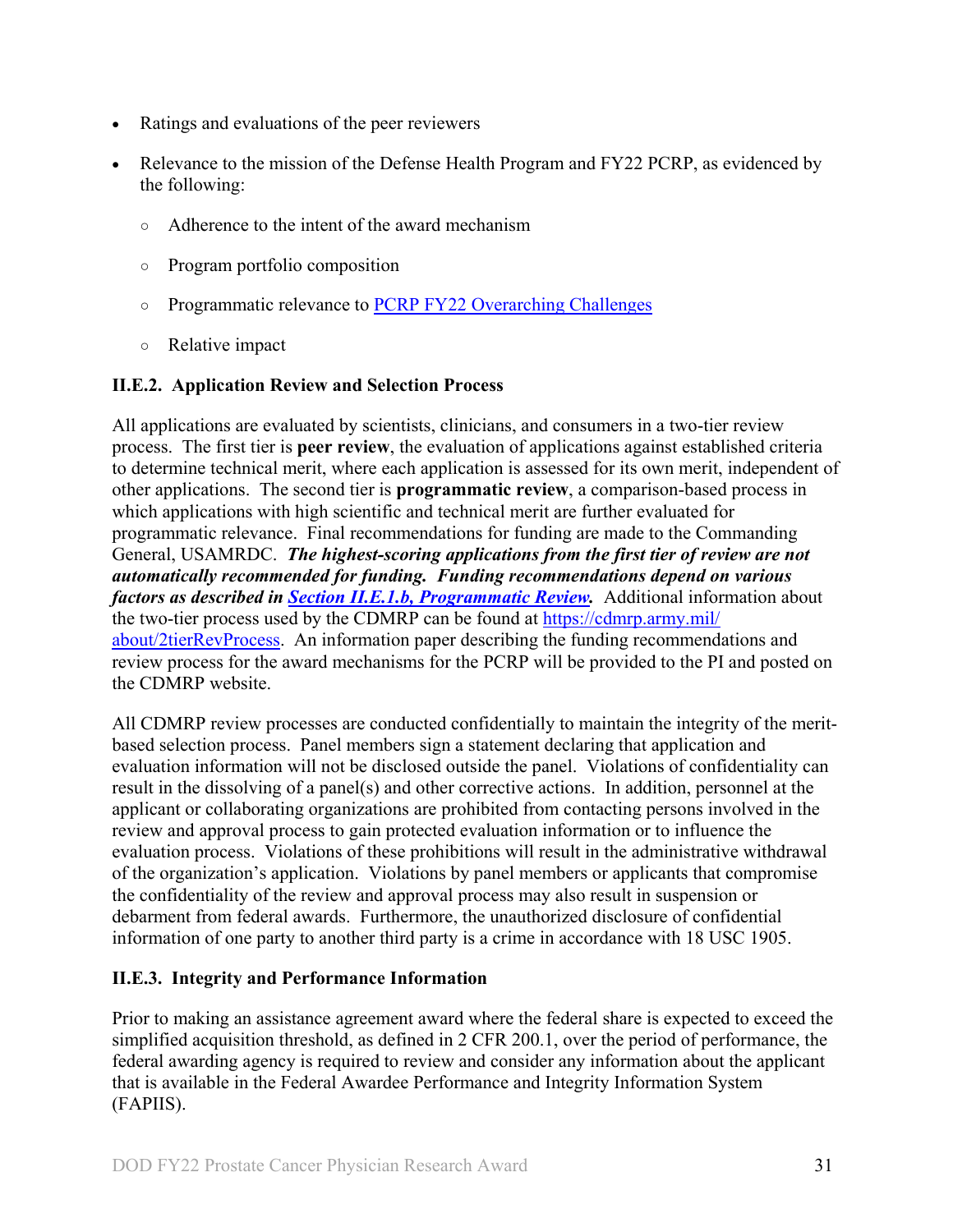An applicant organization may review FAPIIS, accessible through SAM, and submit comments to FAPIIS on any information about the organization that a federal awarding agency previously entered and is currently available in FAPIIS.

The federal awarding agency will consider any comments by the applicant, in addition to other information in the designated integrity and performance system, in making a judgment about the applicant's integrity, business ethics, and record of performance under federal awards when determining a recipient's qualification prior to award, according to the qualification standards of the Department of Defense Grant and Agreement Regulations (DoDGARs), Section 22.415.

## <span id="page-31-0"></span>**II.E.4. Anticipated Announcement and Federal Award Dates**

All application review dates and times are indicated in [Section I, Overview of the Funding](#page-0-2)  [Opportunity.](#page-0-2)

Each PI and organization will receive email notification of posting of the funding recommendation in eBRAP. Each PI will receive a peer review summary statement on the strengths and weaknesses of the application.

## <span id="page-31-1"></span>**II.F. Federal Award Administration Information**

## <span id="page-31-2"></span>**II.F.1. Federal Award Notices**

Awards supported with FY22 funds are anticipated to be made no later than September 30, 2023. Refer to the General Application Instructions, Appendix 2, for additional award administration information.

After email notification of application review results through eBRAP, and if selected for funding, a representative from the USAMRAA will contact the Business Official authorized to negotiate on behalf of the PI's organization.

**Pre-Award Costs:** An institution of higher education, hospital, or non-profit organization may, at its own risk and without the government's prior approval, incur obligations and expenditures to cover costs up to 90 days before the beginning date of the initial budget period of a new award. Refer to the General Application Instructions, Section III.A.5.

*Only an appointed USAMRAA Grants Officer may obligate the government to the expenditure of funds.* No commitment on the part of the government should be inferred from discussions with any other individual. **The award document signed by the Grants Officer is the official authorizing document.**

**Federal Government Organizations:**Funding made to federal government organizations (to include intramural DOD organizations) will be executed through the Military Interdepartmental Purchase Request (MIPR) or Funding Authorization Document (FAD) process. Transfer of funds is contingent upon appropriate safety and administrative approvals. Intramural applicants and collaborators are reminded to coordinate receipt and commitment of funds through their respective Resource Manager/Task Area Manager/Comptroller or equivalent Business Official.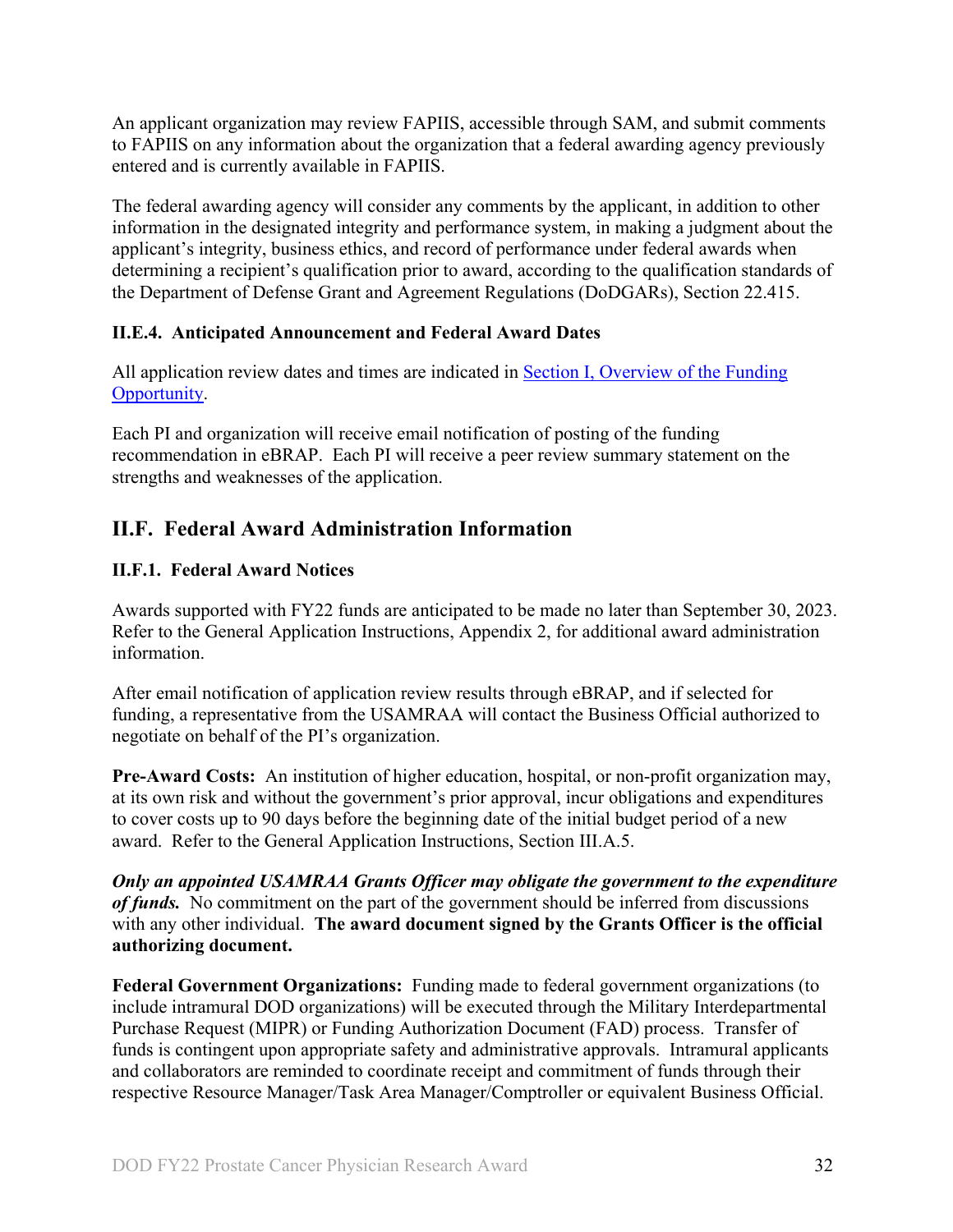### **II.F.1.a. PI Changes and Award Transfers**

Changes in PI are not allowed, except under extenuating circumstances that will be evaluated on a case-by-case basis and at the discretion of the Grants Officer.

An organizational transfer of an award will not be allowed in the last year of the (original) period of performance or any extension thereof.

Refer to the General Application Instructions, Appendix 2, Section B, for general information on organization or PI changes.

### <span id="page-32-0"></span>**II.F.2. Administrative and National Policy Requirements**

Applicable requirements in the DoDGARs found in 32 CFR, Chapter I, Subchapter C, and 2 CFR, Chapter XI, apply to grants and cooperative agreements resulting from this program announcement.

Refer to the General Application Instructions, Appendix 2, for general information regarding administrative requirements.

Refer to the General Application Instructions, Appendix 5, for general information regarding national policy requirements.

Refer to full text of the latest DoD [R&D General Terms and Conditions;](https://www.onr.navy.mil/work-with-us/manage-your-award/manage-grant-award/grants-terms-conditions) the [USAMRAA](https://www.usamraa.army.mil/Pages/Resources.aspx)  [General Research Terms and Conditions with Institutions of Higher Education, Hospitals, and](https://www.usamraa.army.mil/Pages/Resources.aspx)  [Non-Profit Organizations: Addendum to the DoD](https://www.usamraa.army.mil/Pages/Resources.aspx) R&D General Terms and Conditions; and the [USAMRAA General Research Terms and Conditions with For-Profit Organizations,](https://www.usamraa.army.mil/Pages/Resources.aspx) for further information.

*New Requirement:* Certification Regarding Disclosure of Funding Sources. The proposing entity must comply with Section 223(a) of the William M. (Mac) Thornberry National Defense Authorization Act for Fiscal Year 2021, which requires that the PI, Partnering PIs (if applicable), and all key personnel:

- Certify that the current and pending support provided on the application is current, accurate, and complete;
- Agree to update such disclosure at the request of the agency prior to the award of support and at any subsequent time the agency determines appropriate during the term of the award; and
- Have been made aware of the requirements under Section  $223(a)(1)$  of this Act.

False, fictitious, or fraudulent statements or claims may result in criminal, civil, or administrative penalties (18 USC 1001).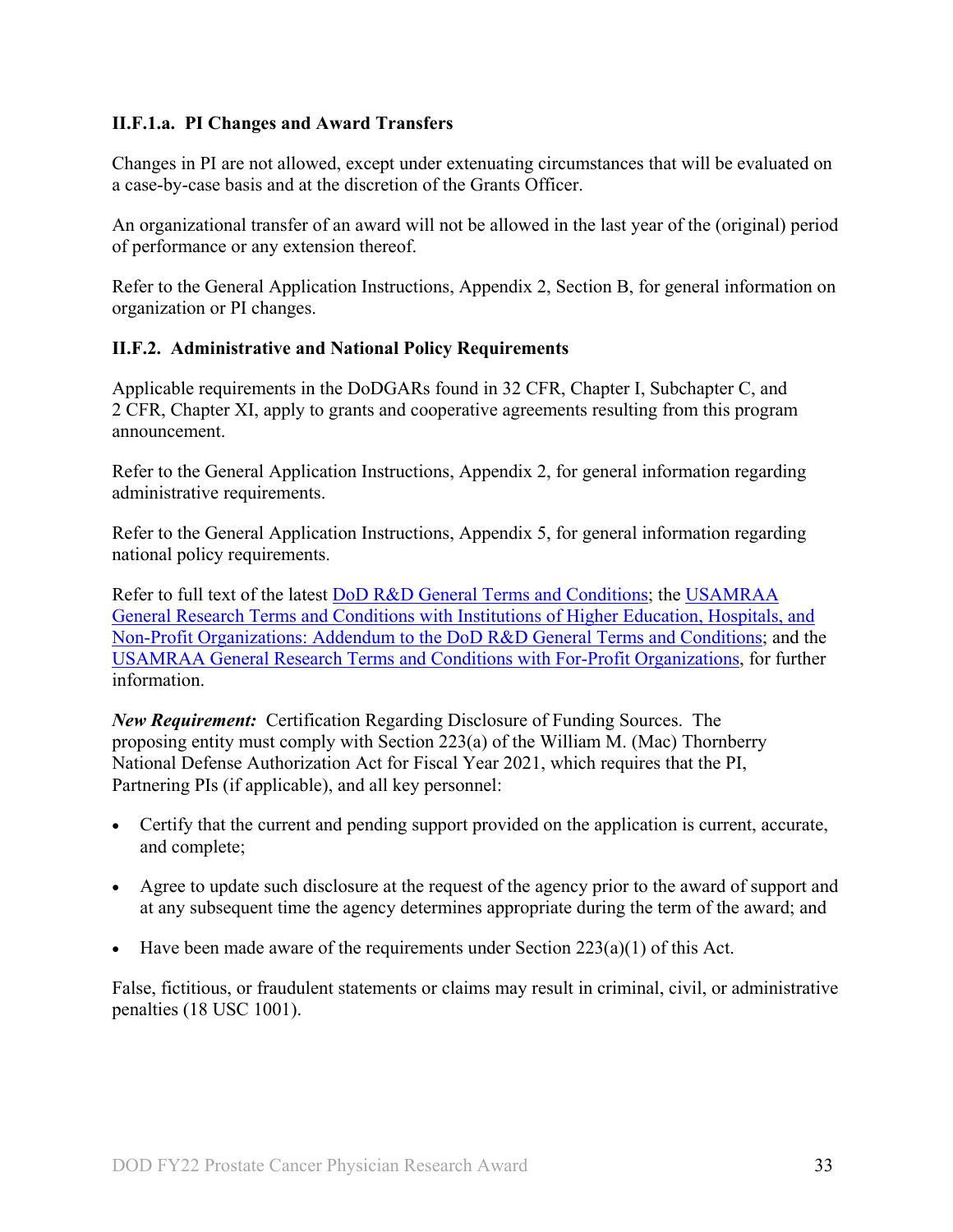### <span id="page-33-0"></span>**II.F.3. Reporting**

Refer to the General Application Instructions, Appendix 2, Section A, for general information on reporting requirements. *If there are technical reporting requirement delinquencies for any existing USAMRAA-sponsored awards at the applicant organization, no new awards will be issued to the applicant organization until all delinquent reports have been submitted.*

Annual progress reports as well as a final progress report will be required.

The Award Terms and Conditions will specify if more frequent reporting is required.

PHS Inclusion Enrollment Reporting Requirement *(only required for clinical research studies)*: Enrollment reporting on the basis of sex/gender, race, and/or ethnicity will be required with each annual and final progress report. The PHS Inclusion Enrollment Report is available on the "Funding Opportunities & Forms" web page [\(https://ebrap.org/eBRAP/public/Program.htm\)](https://ebrap.org/eBRAP/public/Program.htm) in eBRAP.

Awards resulting from this program announcement may entail additional reporting requirements related to recipient integrity and performance matters. Recipient organizations that have federal contract, grant, and cooperative agreement awards with a cumulative total value greater than \$10M are required to provide information to FAPIIS about certain civil, criminal, and administrative proceedings that reached final disposition within the most recent 5-year period and that were connected with performance of a federal award. These recipients are required to disclose, semiannually, information about criminal, civil, and administrative proceedings as specified in the applicable Representations (see General Application Instructions, Appendix 5, Section B).

## <span id="page-33-1"></span>**II.G. Federal Awarding Agency Contacts**

#### <span id="page-33-2"></span>**II.G.1. eBRAP Help Desk**

Questions related to program announcement content or submission requirements as well as questions related to the pre-application or intramural application submission through eBRAP should be directed to the eBRAP Help Desk, which is available Monday through Friday from 8:00 a.m. to 5:00 p.m. ET. Response times may vary depending upon the volume of inquiries.

Phone: 301-682-5507

Email: [help@eBRAP.org](mailto:help@eBRAP.org)

#### <span id="page-33-3"></span>**II.G.2. Grants.gov Contact Center**

Questions related to extramural application submission through Grants.gov portal should be directed to the Grants.gov Contact Center, which is available 24 hours a day, 7 days a week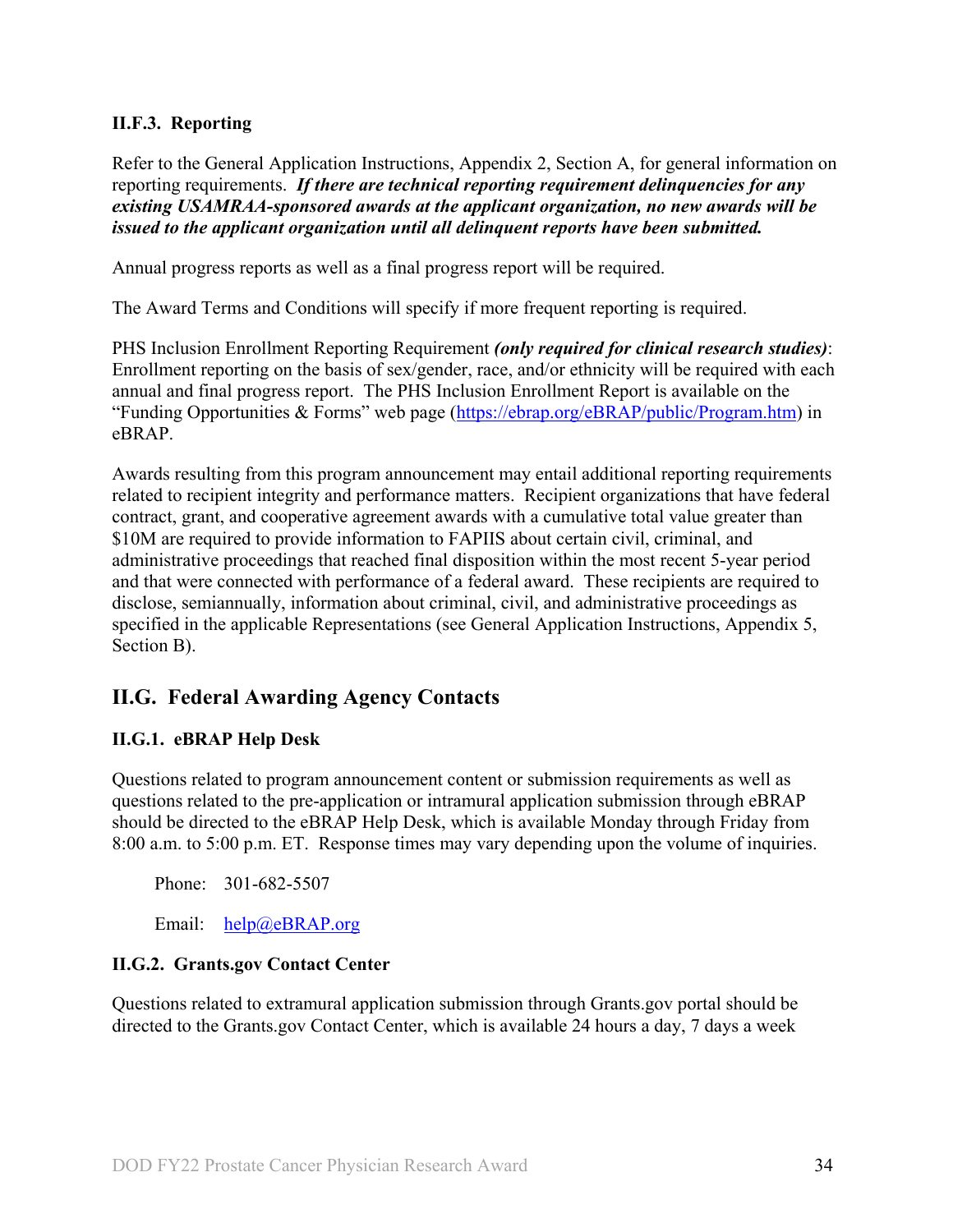(closed on U.S. federal holidays). Note that the eBRAP Help Desk is unable to provide technical assistance with Grants.gov submission.

Phone: 800-518-4726; International 1-606-545-5035

Email: [support@grants.gov](mailto:support@grants.gov)

Sign up on Grants.gov for "send me change notification emails" by following the link on the "Synopsis" page for the program announcement or by responding to the prompt provided by Grants.gov when first downloading the Grants.gov application package. If the Grants.gov application package is updated or changed, the original version of the application package may not be accepted by Grants.gov.

## <span id="page-34-0"></span>**II.H. Other Information**

### <span id="page-34-1"></span>**II.H.1. Program Announcement and General Application Instructions Versions**

Questions related to this program announcement should refer to the program name, the program announcement name, and the program announcement version code 702a. The program announcement numeric version code will match the General Application Instructions version code 702.

### <span id="page-34-2"></span>**II.H.2. Administrative Actions**

After receipt of applications, the following administrative actions may occur:

## **II.H.2.a. Rejection**

The following will result in administrative rejection of the application:

- Pre-application was not submitted.
- More than one application is received naming the same investigator as a PI. Only the first application received will be accepted; additional applications will be administratively rejected.
- Project Narrative exceeds page limit.
- Project Narrative is missing.
- Budget is missing.

#### **II.H.2.b. Modification**

- Pages exceeding the specific limits will be removed prior to review for all documents other than the Project Narrative.
- Documents not requested will be removed.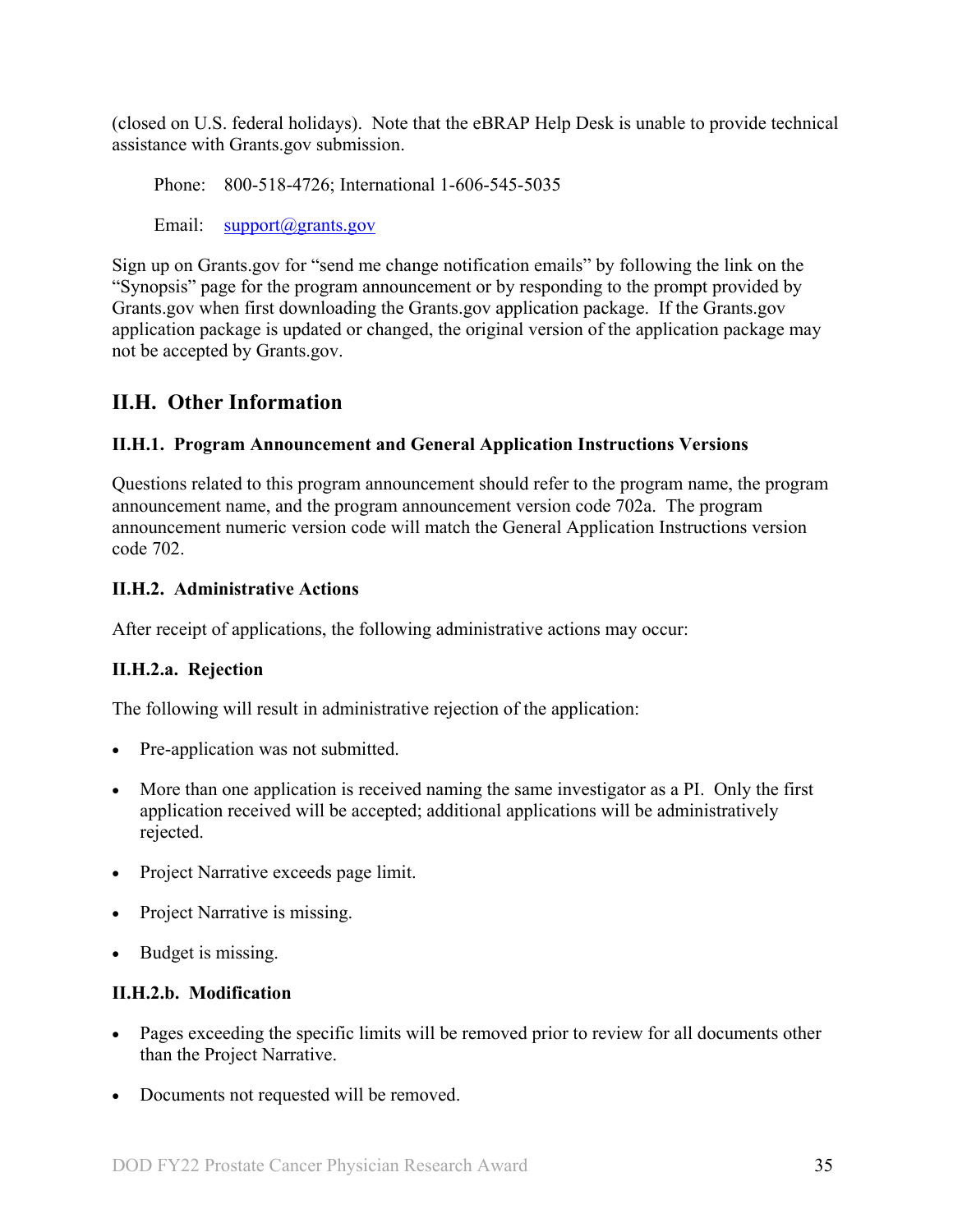#### <span id="page-35-0"></span>**II.H.2.c. Withdrawal**

The following may result in administrative withdrawal of the application:

- An FY22 PCRP Programmatic Panel member is named as being involved in the research proposed or is found to have assisted in the pre-application or application processes including, but not limited to, concept design, application development, budget preparation, and the development of any supporting documentation. *A list of the FY22 PCRP Programmatic Panel members can be found at<https://cdmrp.army.mil/pcrp/panels/panel22>.*
- The application fails to conform to this program announcement description.
- Inclusion of URLs, with the exception of links in References Cited and Publication and/or Patent Abstract sections.
- Page size is larger than 8.5 inches x 11.0 inches (approximately 21.59 cm x 27.94 cm).
- To preserve the integrity of its peer and programmatic review processes, the CDMRP discourages inclusion of any employee of its review contractors having any role in the preparation, research or other duties for submitted applications. For FY22, the identities of the peer review contractor and the programmatic review contractor may be found at the CDMRP website [\(https://cdmrp.army.mil/about/2tierRevProcess\)](https://cdmrp.army.mil/about/2tierRevProcess). Applications that include names of personnel from either of these companies may be administratively withdrawn.
- Personnel from applicant or collaborating organizations are found to have contacted persons involved in the review or approval process to gain protected evaluation information or to influence the evaluation process.
- Applications from extramural organizations, including non-DOD federal agencies, received through eBRAP may be withdrawn.
- Applications submitted by an intramural DOD organization may be withdrawn if the intramural organization cannot coordinate the use of contractual, assistance, or other appropriate agreements to provide funds to extramural collaborators.
- Submission of the same research project to different funding opportunities within the same program and fiscal year.
- A clinical trial is proposed.
- The PI does not meet the eligibility criteria.
- The application does not address at least one of the FY22 [PCRP Overarching Challenges](#page-2-3)*.*

#### **II.H.2.d. Withhold**

Applications that appear to involve research misconduct will be administratively withheld from further consideration pending organizational investigation. The organization will be required to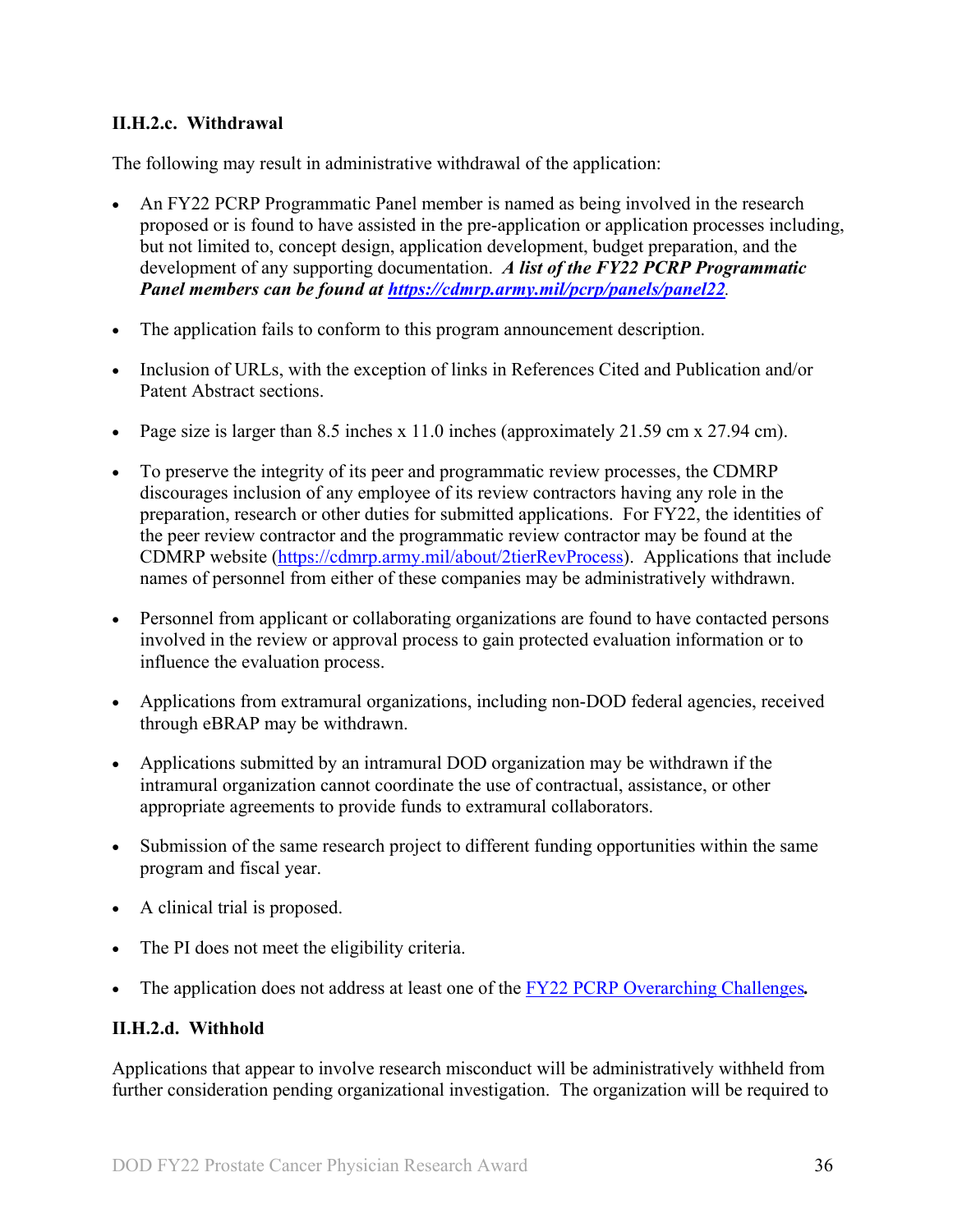provide the findings of the investigation to the USAMRAA Grants Officer for a determination of the final disposition of the application.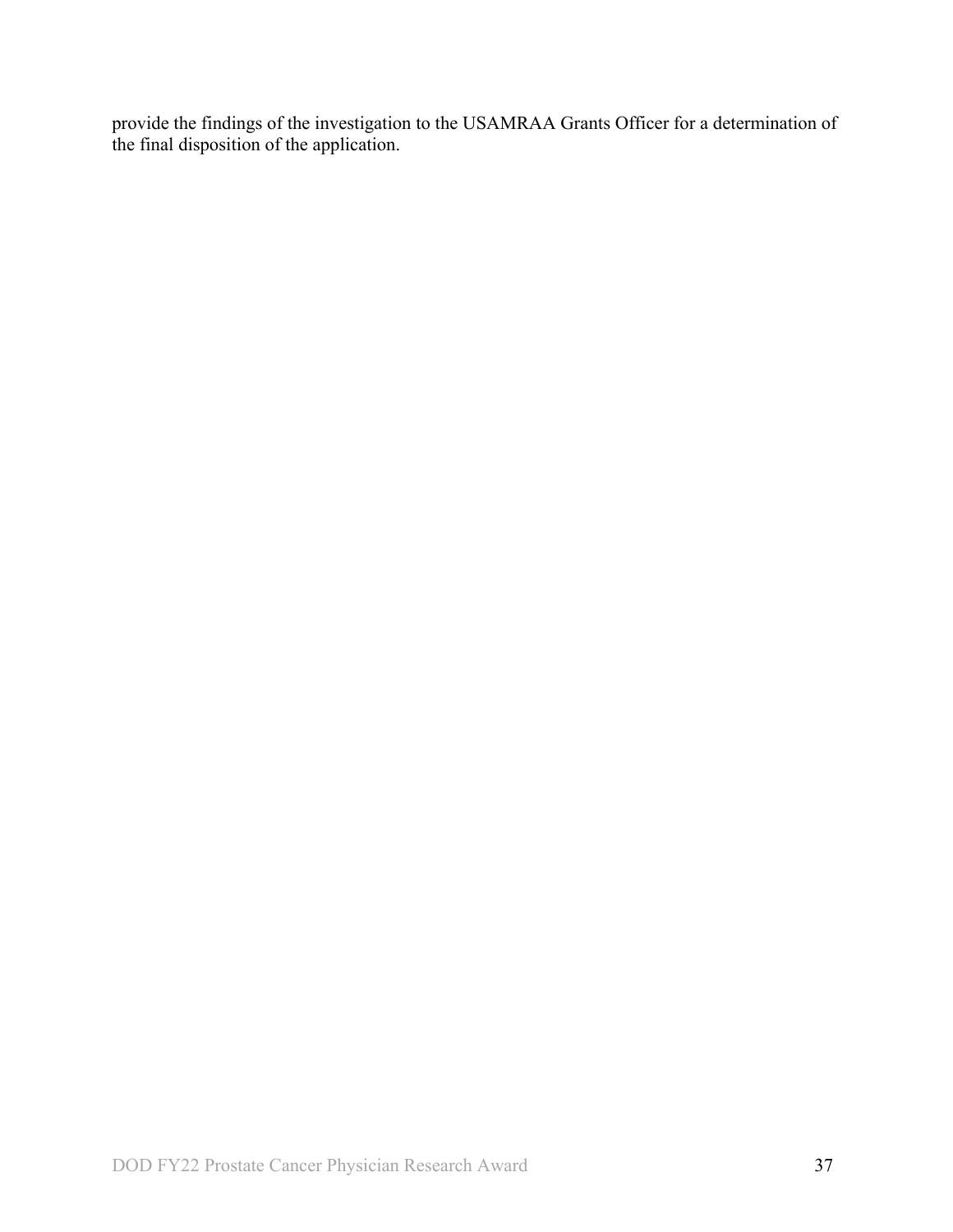# <span id="page-37-0"></span>**II.H.3. Application Submission Checklist**

| <b>Application Components</b>                                                                             | <b>Action</b>                                                                                                                                    | Completed |
|-----------------------------------------------------------------------------------------------------------|--------------------------------------------------------------------------------------------------------------------------------------------------|-----------|
| SF424 Research & Related<br><b>Application for Federal</b><br>Assistance (extramural<br>submissions only) | Complete form as instructed                                                                                                                      |           |
| Summary (Tab 1) and<br><b>Application Contacts (Tab 2)</b><br>(intramural submissions<br>only)            | Complete tabs as instructed                                                                                                                      |           |
|                                                                                                           | Project Narrative: Upload as Attachment 1<br>with file name "ProjectNarrative.pdf"                                                               |           |
|                                                                                                           | Supporting Documentation: Upload as<br>Attachment 2 with file name "Support.pdf"                                                                 |           |
|                                                                                                           | Technical Abstract: Upload as Attachment 3<br>with file name "TechAbs.pdf"                                                                       |           |
|                                                                                                           | Lay Abstract: Upload as Attachment 4 with<br>file name "LayAbs.pdf"                                                                              |           |
|                                                                                                           | Statement of Work: Upload as Attachment 5<br>with file name "SOW.pdf"                                                                            |           |
|                                                                                                           | Researcher Development Plan: Upload as<br>Attachment 6 with file name<br>"ResearchDev.pdf"                                                       |           |
| Attachments                                                                                               | Impact Statement: Upload as Attachment 7<br>with file name "Impact.pdf"                                                                          |           |
|                                                                                                           | Eligibility Statement: Upload as Attachment 8<br>with file name "Eligibility.pdf"                                                                |           |
|                                                                                                           | Inclusion of Women and Minorities: Upload<br>as Attachment 9 with file name<br>"Inclusion.pdf" if applicable                                     |           |
|                                                                                                           | Representations (extramural submissions)<br>only): Upload as Attachment 10 with file<br>name "RequiredReps.pdf"                                  |           |
|                                                                                                           | <b>Suggested Collaborating DOD Military</b><br>Facility Budget Format: Upload as<br>Attachment 11 with file name<br>"MFBudget.pdf" if applicable |           |
| Research & Related Personal<br>Data                                                                       | Complete form as instructed                                                                                                                      |           |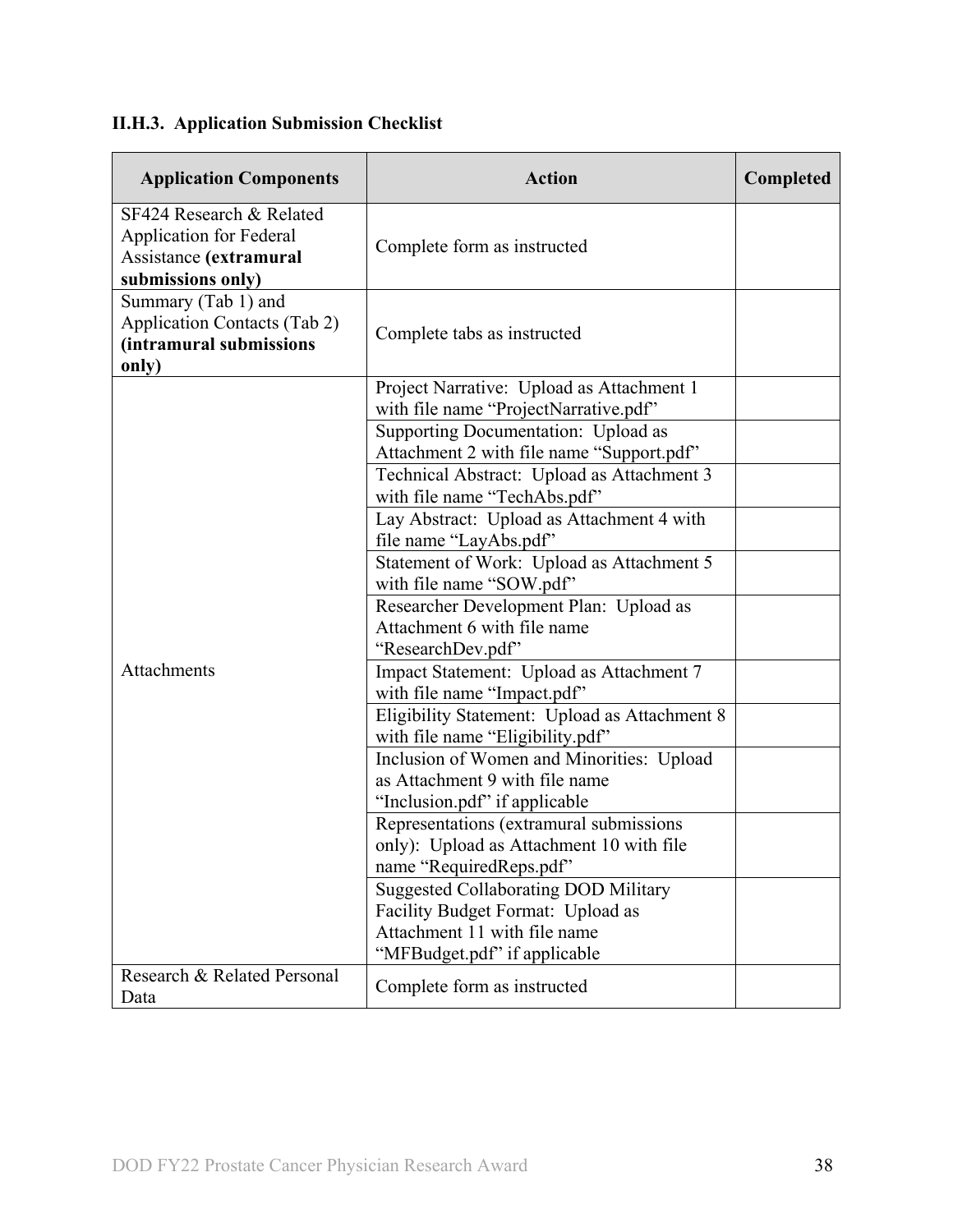| <b>Application Components</b> | <b>Action</b>                                        | Completed |
|-------------------------------|------------------------------------------------------|-----------|
|                               | Attach PI Biographical Sketch                        |           |
|                               | (Biosketch LastName.pdf) to the appropriate<br>field |           |
|                               | Attach PI Previous/Current/Pending Support           |           |
| Research & Related            | (Support LastName.pdf) to the appropriate            |           |
| Senior/Key Person Profile     | field                                                |           |
| (Expanded)                    | <b>Attach Biographical Sketch</b>                    |           |
|                               | (Biosketch LastName.pdf) for each senior/key         |           |
|                               | person to the appropriate field                      |           |
|                               | <b>Attach Previous/Current/Pending</b>               |           |
|                               | (Support LastName.pdf) for each senior/key           |           |
|                               | person to the appropriate field                      |           |
| Research & Related Budget     | Complete as instructed. Attach Budget                |           |
| (extramural submissions       | Justification (BudgetJustification.pdf) to the       |           |
| only)                         | appropriate field                                    |           |
| Budget (intramural            | Suggested DOD Military Budget Format,                |           |
| submissions only)             | including justification                              |           |
| Project/Performance Site      | Complete form as instructed                          |           |
| Location(s) Form              |                                                      |           |
| Research & Related Subaward   |                                                      |           |
| Budget Attachment(s) Form, if | Complete form as instructed                          |           |
| applicable                    |                                                      |           |
| <b>Additional</b>             | <b>Action</b>                                        | Completed |
| <b>Application Components</b> |                                                      |           |
| Confidential Letters of       | Confirm upload to eBRAP                              |           |
| Recommendation                |                                                      |           |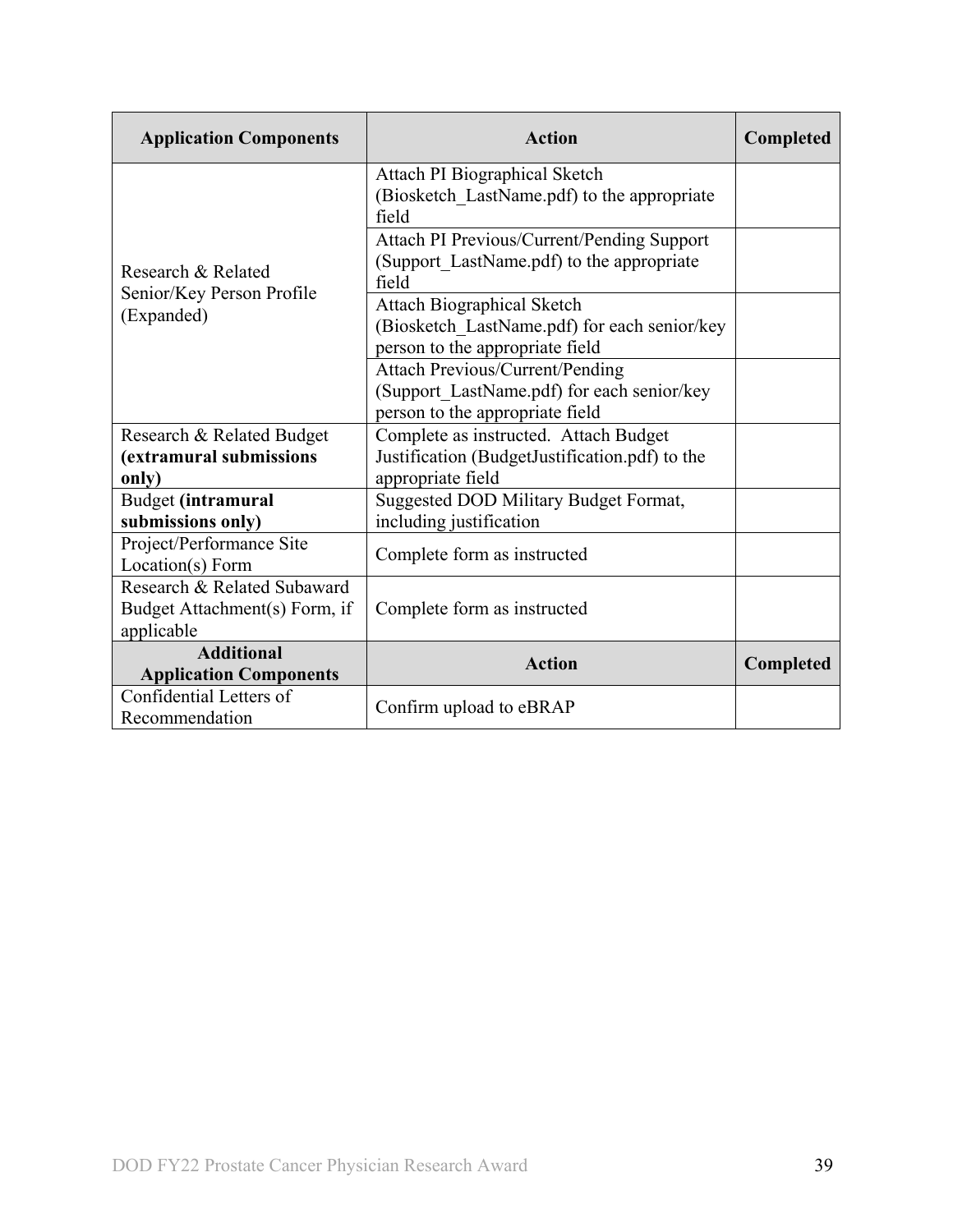## <span id="page-39-0"></span>**APPENDIX 1: ACRONYM LIST**

| ACOS/R&D       | Associate Chief of Staff for Research and Development                                                                    |    |
|----------------|--------------------------------------------------------------------------------------------------------------------------|----|
| <b>ACURO</b>   | Animal Care and Use Review Office                                                                                        |    |
| <b>ARRIVE</b>  | Animal Research: Reporting <i>In Vivo</i> Experiments CDMRP<br><b>Congressionally Directed Medical Research Programs</b> |    |
| <b>CFR</b>     | Code of Federal Regulations                                                                                              |    |
| <b>DOD</b>     | Department of Defense                                                                                                    |    |
| <b>DoDGARs</b> | Department of Defense Grant and Agreement Regulations                                                                    |    |
| <b>DUNS</b>    | Data Universal Numbering System                                                                                          |    |
| eBRAP          | Electronic Biomedical Research Application Portal                                                                        |    |
| EC             | <b>Ethics Committee</b>                                                                                                  |    |
| ET             | Eastern Time                                                                                                             |    |
| FAD            | <b>Funding Authorization Document</b>                                                                                    |    |
| <b>FAPIIS</b>  | Federal Awardee Performance and Integrity Information System                                                             |    |
| <b>FY</b>      | <b>Fiscal Year</b>                                                                                                       |    |
| <b>HRPO</b>    | Human Research Protection Office                                                                                         |    |
| <b>IACUC</b>   | Institutional Animal Care and Use Committee                                                                              |    |
| <b>IRB</b>     | <b>Institutional Review Board</b>                                                                                        |    |
| LOI            | Letter of Intent                                                                                                         |    |
| M              | Million                                                                                                                  |    |
| MB             | Megabytes                                                                                                                |    |
| <b>MIPR</b>    | Military Interdepartmental Purchase Request                                                                              |    |
| ORCID          | Open Researcher and Contributor ID, Inc.                                                                                 |    |
| <b>ORP</b>     | <b>Office of Research Protections</b>                                                                                    |    |
| <b>PCRP</b>    | Prostate Cancer Research Program                                                                                         |    |
| <b>PDF</b>     | <b>Portable Document Format</b>                                                                                          |    |
| <b>PHS</b>     | <b>Public Health Service</b>                                                                                             |    |
| PI             | Principal Investigator                                                                                                   |    |
| <b>PRA</b>     | Physician Research Award                                                                                                 |    |
| <b>SAM</b>     | <b>System for Award Management</b>                                                                                       |    |
| <b>SOW</b>     | <b>Statement of Work</b>                                                                                                 |    |
| <b>STEM</b>    | Science, Technology, Engineering, and/or Mathematics                                                                     |    |
| <b>URL</b>     | <b>Uniform Resource Locator</b>                                                                                          |    |
| <b>UEI</b>     | Unique Entity Identifier                                                                                                 |    |
|                | DOD FY22 Prostate Cancer Physician Research Award                                                                        | 40 |